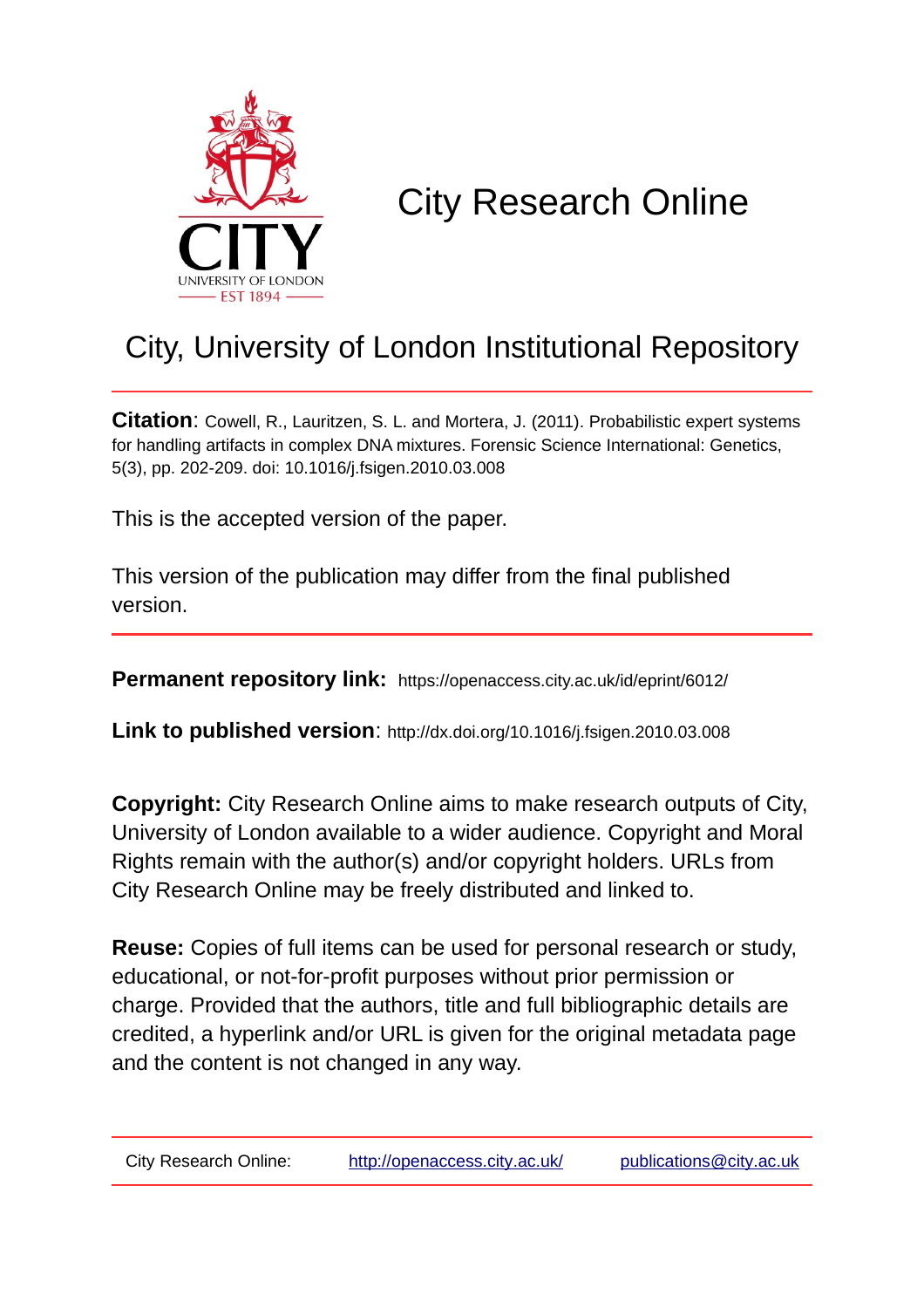# Probabilistic Expert Systems for Handling Artifacts in Complex DNA Mixtures

R. G. Cowell<sup>∗</sup>

Faculty of Actuarial Science and Insurance

Cass Business School

106 Bunhill Row

London EC1Y 8TZ, UK.

S. L. Lauritzen

J. Mortera

Dipartimento di Economia

Department of Statistics

University of Oxford Università Roma Tre

1 South Parks Road

Oxford OX1 3TG, UK.

Via Silvio D'Amico, 77

00145 Roma, Italy

February 1, 2010

<sup>∗</sup>Corresponding author: email: rgc@city.ac.uk, tel: +44 (0)20 7040 8454, fax: +44 (0)20 7040 8572.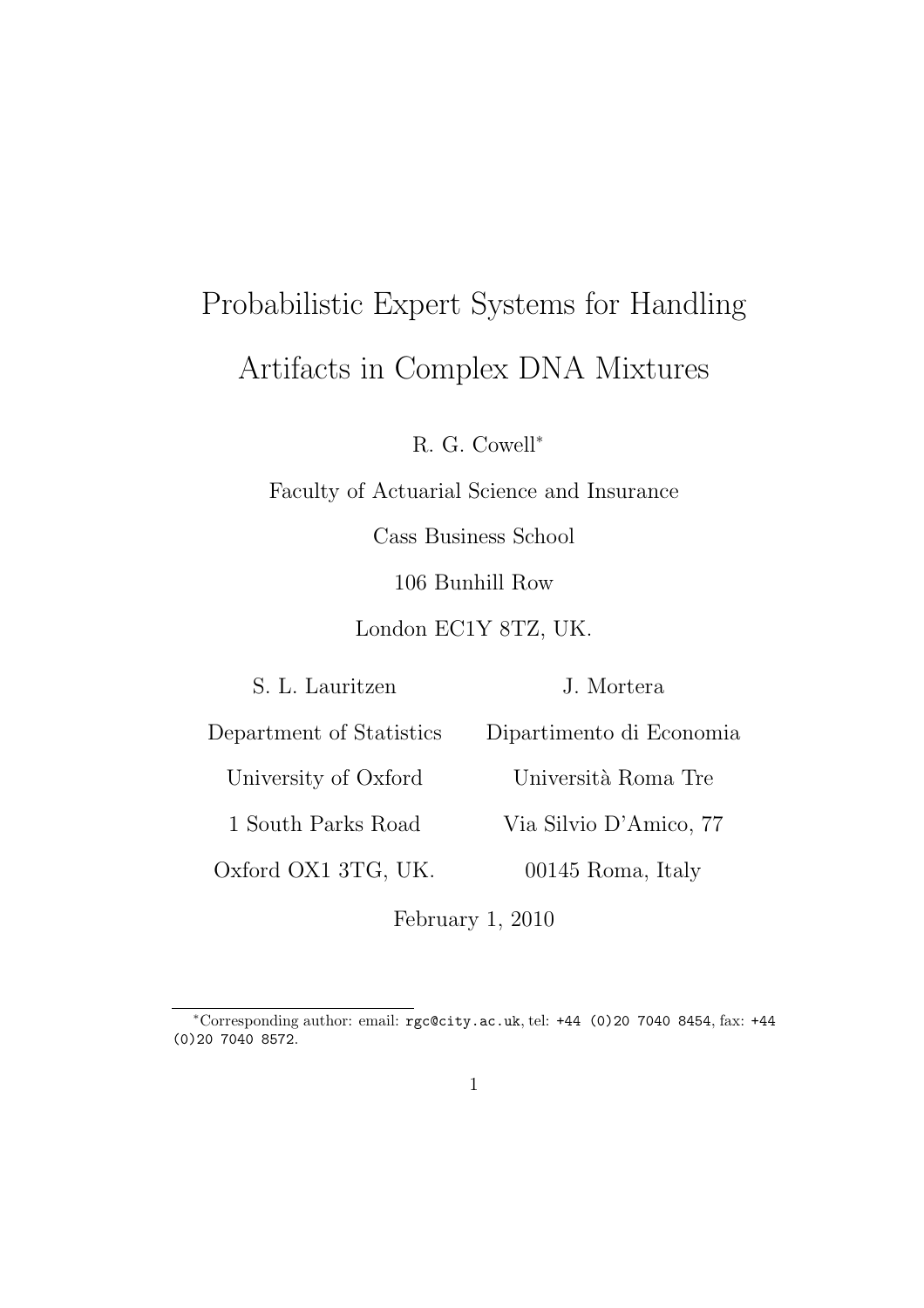#### Abstract

This paper presents a coherent probabilistic framework for taking account of allelic dropout, stutter bands and silent alleles when interpreting STR DNA profiles from a mixture sample using peak size information arising from a PCR analysis. This information can be exploited for evaluating the evidential strength for a hypothesis that DNA from a particular person is present in the mixture. It extends an earlier Bayesian network approach that ignored such artifacts. We illustrate the use of the extended network on a published casework example.

#### Keywords

Allelic dropout, artifacts, Bayesian networks, DNA mixtures, peak area, probabilistic expert systems, silent alleles, STR marker, stutter bands.

## 1 Introduction

When interpreting the output from a PCR analysis of a DNA mixture, the peak sizes obtained provide useful information regarding the relative amounts of DNA in the mixture originating from the contributors. This information can be exploited to make inferences regarding the genetic profiles of unknown contributors to the mixture, or for evaluating the evidential strength for a hypothesis that DNA from a particular person is present in the mixture. However, a variety of complications may occur during the PCR amplification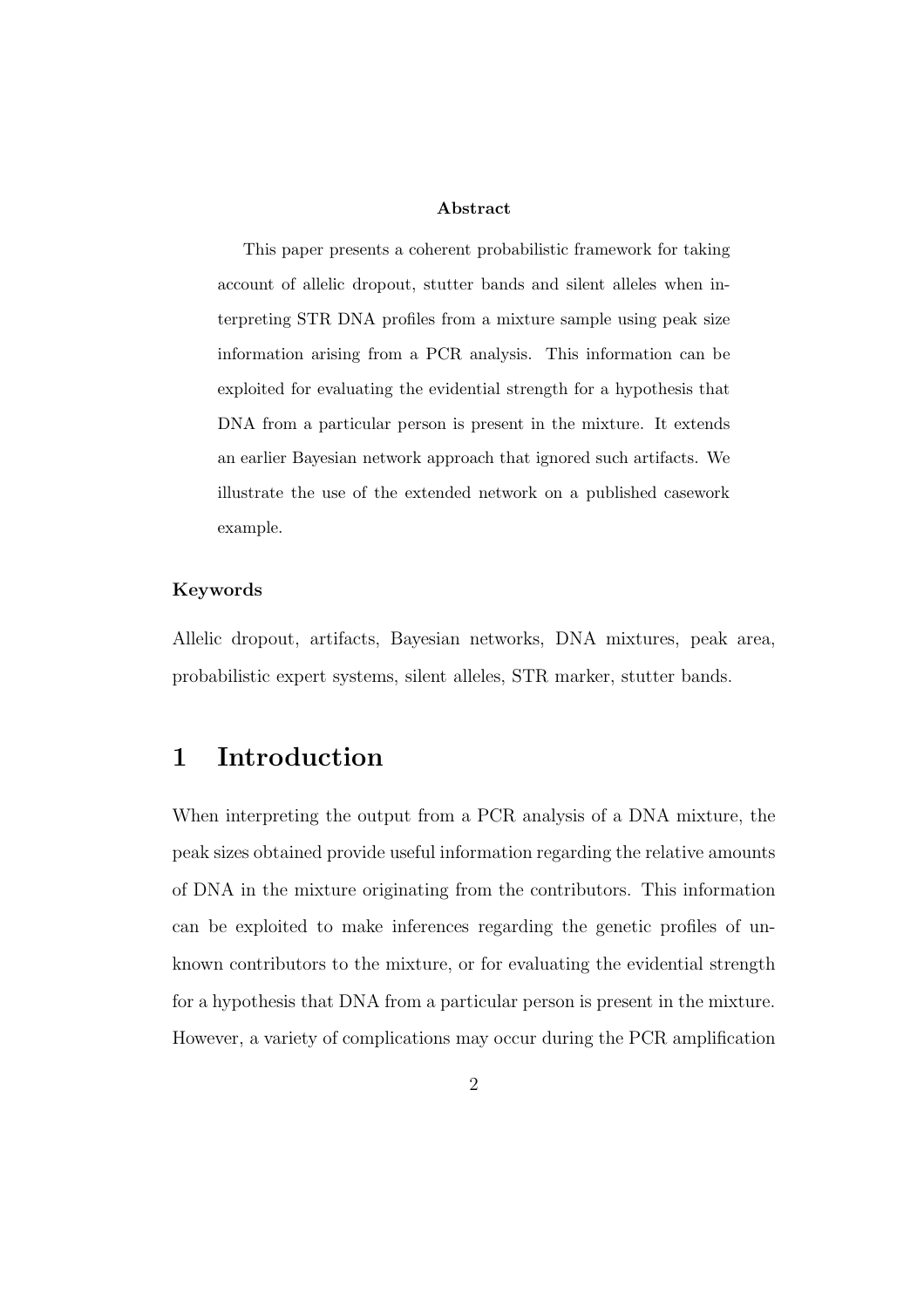process, collectively referred to in the forensic genetics literature as *artifacts*. The presence of such artifacts makes it difficult to carry out these inference tasks. In this paper we describe Bayesian networks for analysing complex DNA mixtures which incorporate possible allelic dropout, stutter bands, and silent alleles in a comprehensive and fully probabilistic analysis of such mixtures.

Gill *et al.* [1] give recommendations on DNA mixture interpretation including some general guidelines for handling artifacts such as dropout and stutter bands. In a recent paper Gill *et al.* [2] illustrate a method to interpret complex DNA profiles where peak height information is used in the preprocessing of PCR output to identify potential stutter bands and other artifacts. In contrast, we present a probability model that handles these artifacts simultaneously.

Our model is also applicable in the investigative phase of DNA mixtures. This could involve a separation analysis to determine the profiles of unknown contributors, or a consideration of various scenarios to determine the most likely contributors to the DNA mixture amongst a group of individuals whose DNA profiles are known.

The plan of the paper is as follows. In the next section we briefly describe the Bayesian network of Cowell *et al.* [3] for modelling peak area values in the absence of artifacts. Then in  $\S 3$  we show how to extend this model to handle silent alleles, dropout and stutter bands. In  $\S 4$  we analyze the two mixtures taken from casework presented in [2] using our extended model.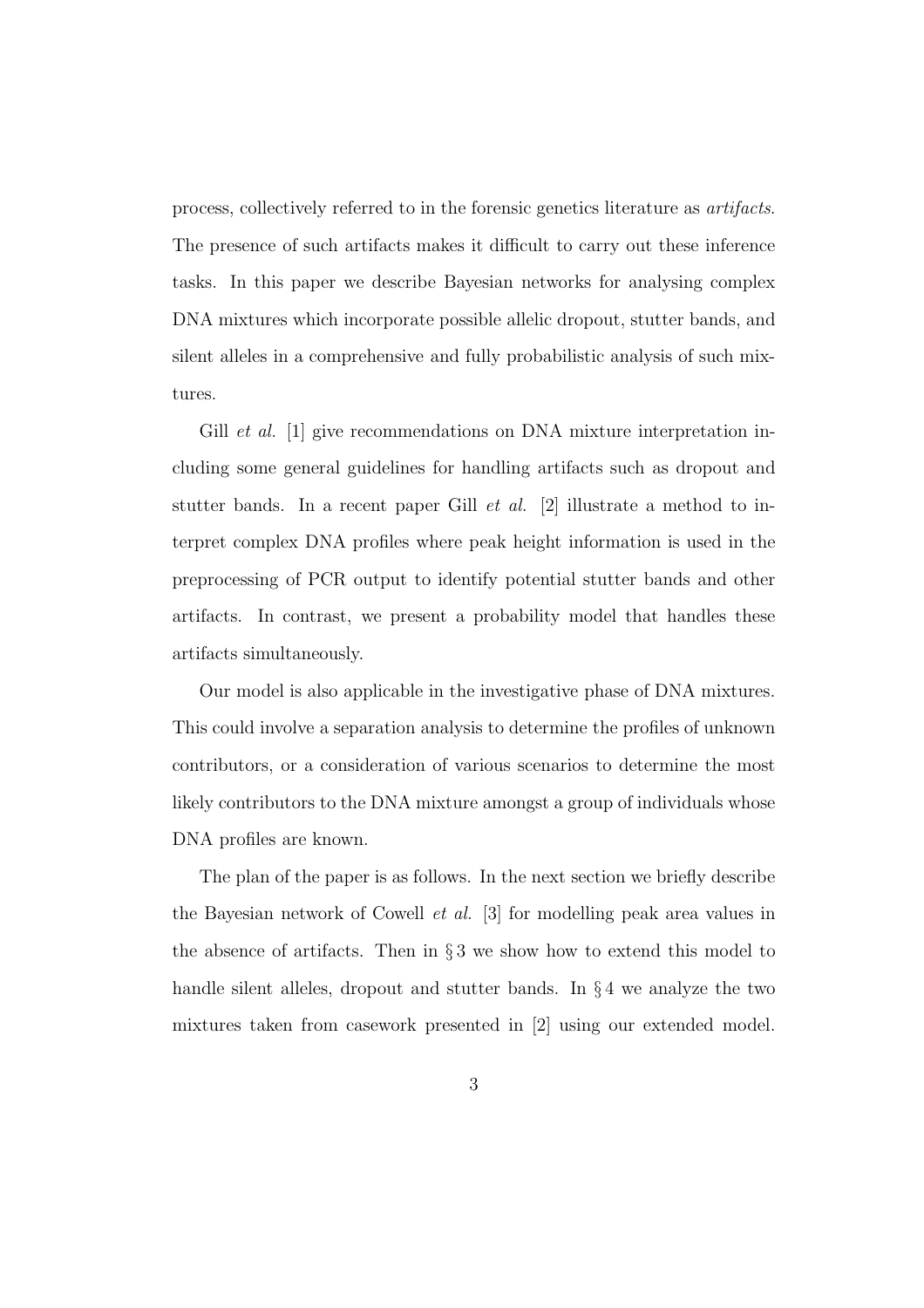Concluding remarks and suggestions for future work are given in § 5.

## 2 Gamma model

In this section we present an overview of the basic model for peak areas. For a detailed exposition of this model and the implementation as a Probabilistic Expert System (PES) [4] we refer the reader to Cowell *et al.* (2006, 2007a, 2007b).

The gamma model of [3] considers I potential contributors to a DNA mixture. Let there be  $M$  markers to be used in the analysis of the mixture with marker m having  $A_m$  allelic types,  $m = 1, ..., M$ . Let  $\theta_i$  denote the proportion of DNA from individual i prior to PCR amplification, with  $\theta =$  $(\theta_1, \theta_2, \ldots, \theta_I)$  denoting the vector of proportions from all contributors. Thus  $\sum_{i=1}^{I} \theta_i = 1$ . It is assumed that this pre-amplification proportion of DNA is constant across markers.

For a specific marker m, the model is describing the *peak weight*  $W_{+a}$  at allele a which here is the *peak height*  $h_a$  multiplied by a. We have earlier used the peak area instead of peak height, but this makes little practical difference. The model makes the following further assumptions:

- $W_{+a}$  is approximately proportional to the amount of DNA of type  $a$ after PCR amplification.
- If  $W_{ia}$  denotes the contribution of individual i to peak weight at allele *a*, then  $W_{+a} = \sum_i W_{ia}$ .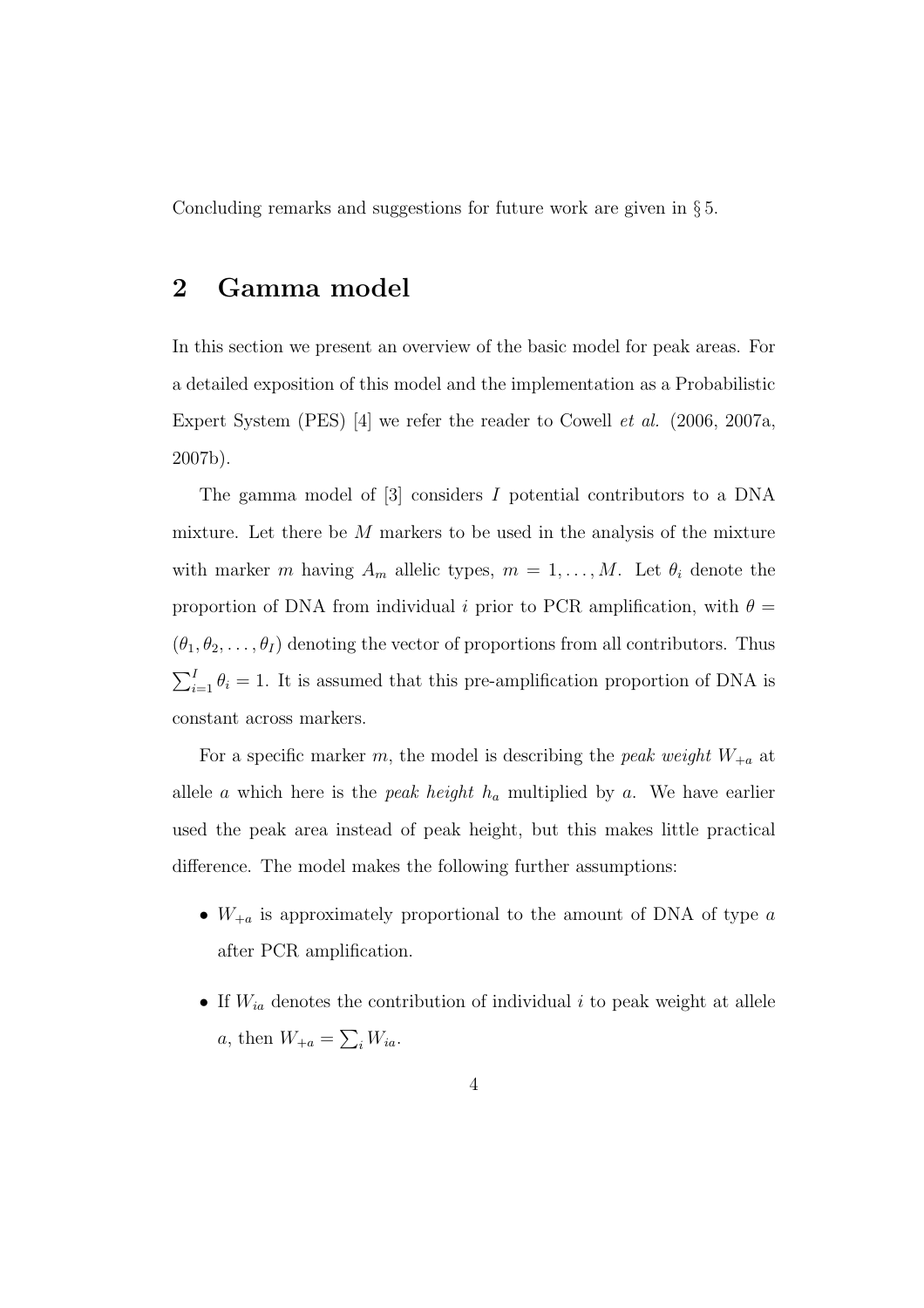- Each contribution  $W_{ia}$  from individual i to peak weight at allele a has a gamma distribution,  $W_{ia} \sim \Gamma(\rho \gamma_i n_{ia}, \eta)$ , where:
	- $-\gamma_i = \gamma \theta_i$  is the amount of DNA from individual *i* in the mixture,  $\gamma$  being the total amount of DNA;
	- $n_{ia}$  is the number of alleles of type a carried by individual i;
	- $-$  η determines scale and  $\rho$  is the amplification factor. Both may be marker dependent.

It follows from properties of the gamma distribution assumption that

$$
W_{+a} = \sum_{i} W_{ia} \sim \Gamma\left(\rho \sum_{i} \gamma_i n_{ia}, \eta\right)
$$

and since  $\sum_{a} \sum_{i} \theta_i n_{ia} = 2$ , that

$$
W_{++} = \sum_{a} W_{+a} = \sum_{a} \sum_{i} W_{ia} \sim \Gamma(2\rho\gamma, \eta).
$$

By scaling the weight of each allele by the total marker weight we obtain *relative weights* Ra:

$$
R_a = W_{+a}/W_{++} \sim Dir(\rho B_a).
$$

Here  $B_a = \sum_i \gamma_i n_{ia}$  is the weighted allele number, and  $B_+ = 2\gamma$  is twice the total amount of DNA  $\gamma$  and is marker independent. It follows that, observed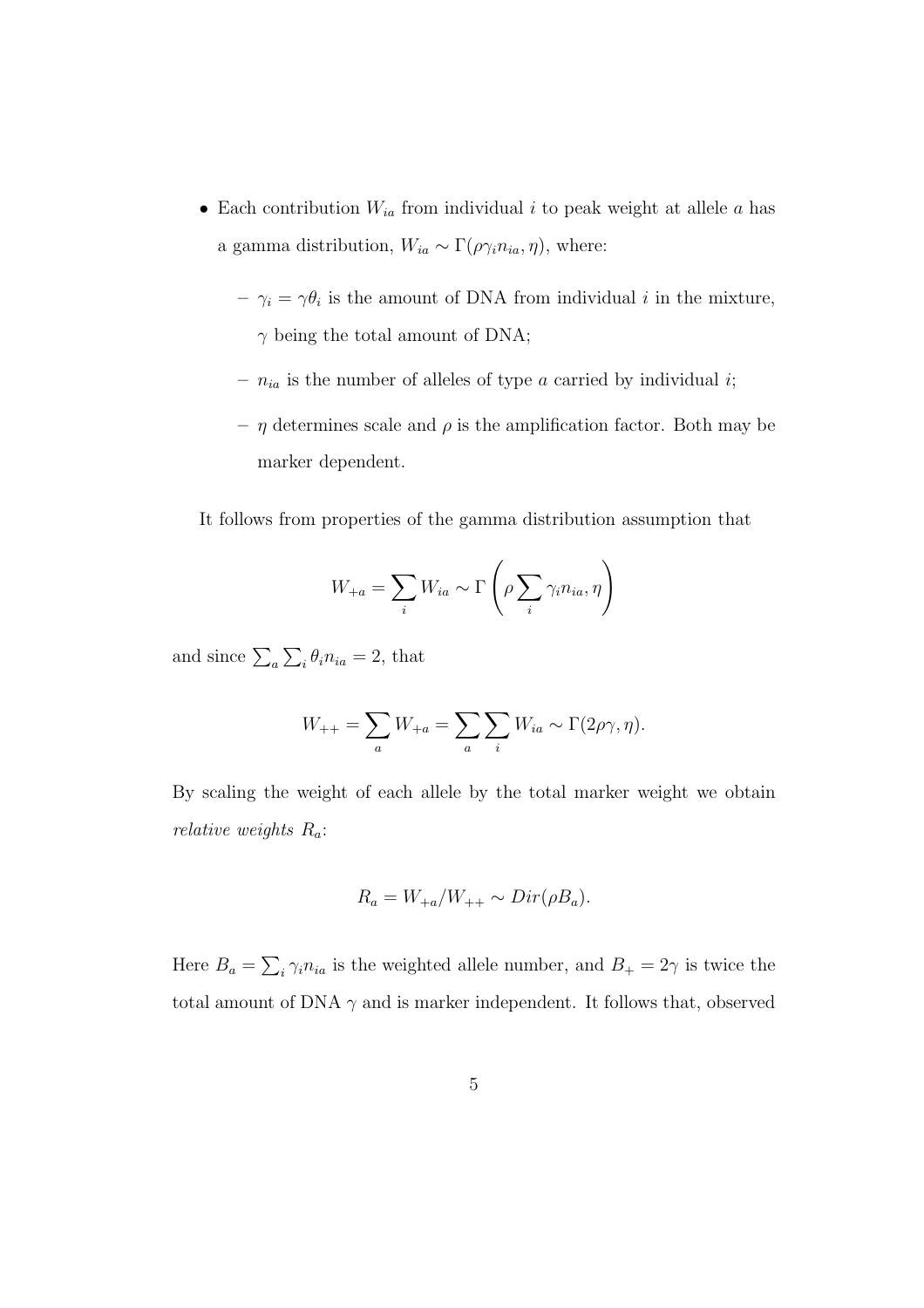values  $r_a$  of  $R_a$  give a contribution to the likelihood of

$$
L(\mu|W) \propto \prod_{a} \frac{r_a^{\mu_a(1/\sigma^2 - 1)}}{\Gamma\{\mu_a(1/\sigma^2 - 1)\}}
$$
(1)

where  $\mu_a = B_a/B_+ = \sum_i \theta_i n_{ia}/2$  and  $\sigma^2 = 2\rho\gamma$ , where we call  $\sigma^2$  the *variance factor.*

Figure 1 illustrates the structure of the basic Bayesian network in the case of two contributors to a mixture in which three peaks are observed on a single marker.

Insert Figure 1 about here.

Recently, Cowell [7] has carried out an analysis of the validity of the gamma model by comparing with simulations of mixtures using a stochastic procedure presented by Gill *et al.* [8]. He found that the gamma model gives a good description of the distribution of peak area values arising from the PCR process in amplifying moderate to large quantities of (simulated) DNA, but becomes inadequate in the low-copy-template regime where dropout becomes a significant factor.

## 3 Artifacts

Here we extend the Bayesian network based on the gamma model to deal with the possible artifacts of dropout, silent alleles, and stutter. These artifacts are all handled simultaneously in our PES. An important feature of using the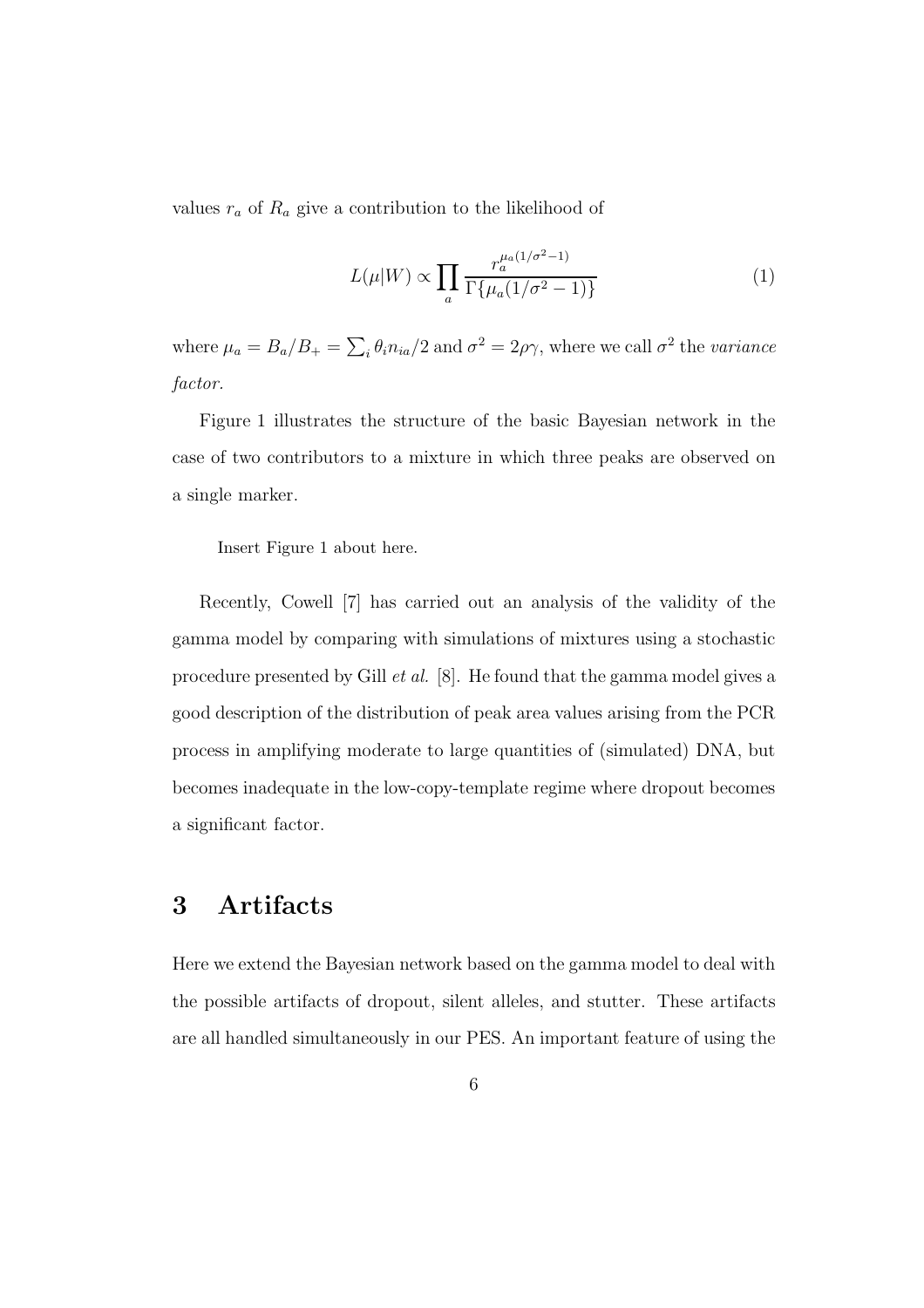PES is that it provides posterior probabilities for the presence, absence, or degree, of the occurrence of such features: it does not have to be assumed at the outset of the analysis that such features are definitely present or definitely not present. For ease of exposition, we will explain how these artifacts may be incorporated in the PES one at a time as network fragments.

#### 3.1 Dropout

In amplifying a sample of DNA in the PCR apparatus, one of the first steps is to extract the nuclear DNA from the cells using enzymes, and then to transfer a sample of the extract (aliquot) to the PCR apparatus. A major source of dropout, which is particularly acute in the low-template scenario, is the failure of some alleles to get selected for input into the PCR apparatus. The differential selection of alleles is also a factor in the stochastic variability of peak size values. Before presenting our dropout model, we summarize how dropout arises in the simulation model of [8].

The selection of DNA material for the PCR apparatus proceeds in two stages. First, an enzyme is added to the DNA sample to break up the nuclei of the cells. Then some of the aliquot is taken to be put into the PCR apparatus. Both allele sampling processes are stochastic and may be modelled mathematically by binomial sampling. Thus suppose initially there are  $n_0$  alleles of type a in the nuclei of the cells. Let  $\pi_e$  be the probability that a particular allele is extracted into the solution. Further, let  $\pi_a$  denote the probability that a particular allele in the aliquot is put into the PCR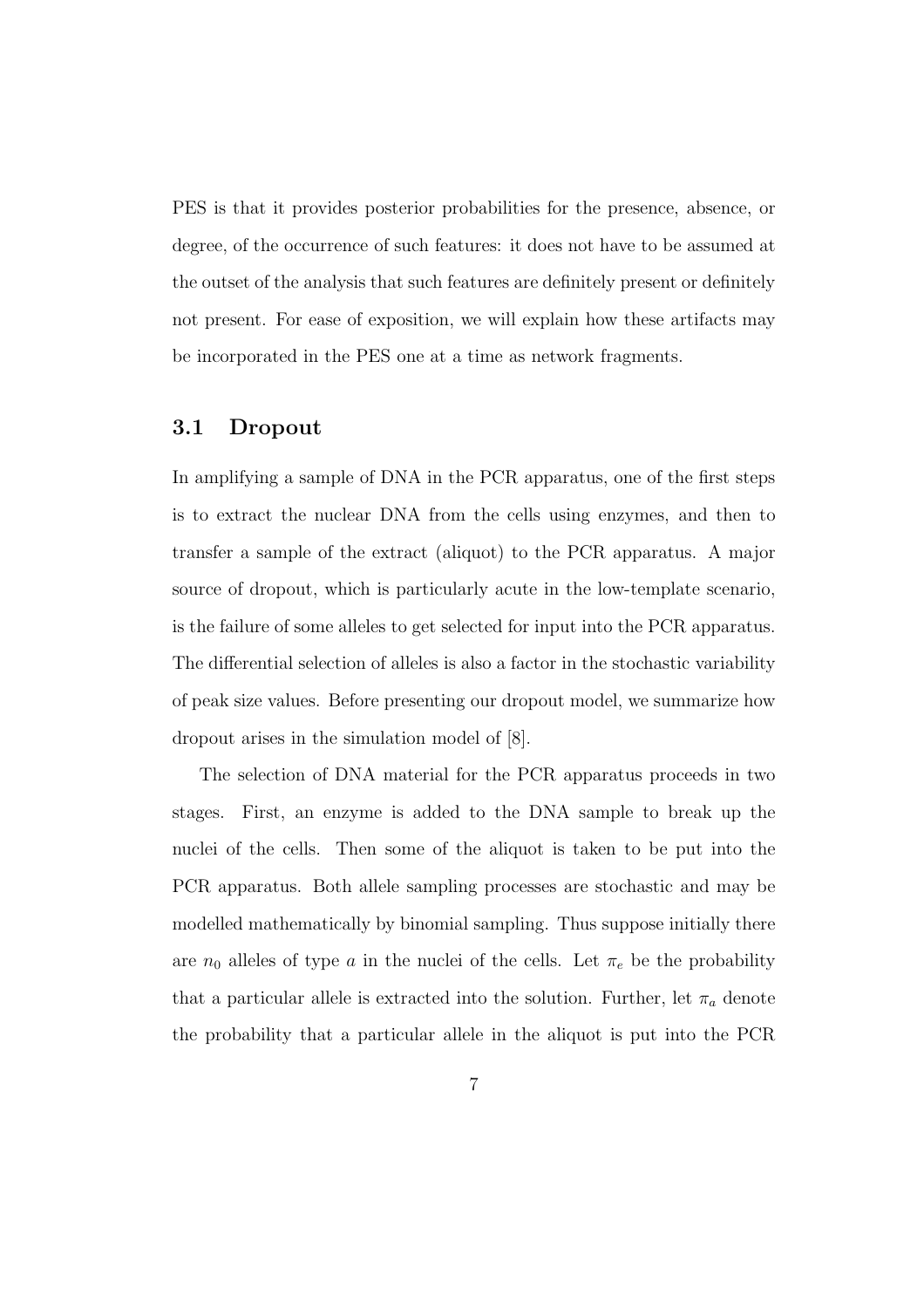apparatus. Then, with alleles selected independently, the total number N of alleles of type a in the apparatus is binomially distributed as

$$
N \sim \text{Bin}(n_0, \pi_e \pi_a).
$$

The allele will not be selected and hence drop out when  $N = 0$ , which happens with probability  $P(N = 0) = (1 - \pi_e \pi_a)^{n_0}$ . Gill *et al.* [8] estimated  $\pi_e = 0.6$  and  $\pi_a = 20/66$  for their laboratory procedures, giving  $\pi_e \pi_a = 0.182$ , and hence a dropout of  $0.818^{n_0} \approx \exp(-0.2n_0)$ .

Our model for pre-PCR dropout assumes for each marker that all the copies of the maternal allele from a person present in the aliquot are either all selected or all not selected for amplification, and similarly for the paternal allele. This *all-or-nothing* selection of the maternal contribution of an individual of a given marker is assumed to be independent of the selection or otherwise of the individual's paternal contribution from the marker, and of the selection or otherwise of any of the individual's other marker alleles; more precisely, this independence is conditional on the total amount of DNA from the individual in the mixture. Our model can thus be viewed as a crude approximation to the Gill *et al.* [8] model, which models the partial selection of alleles in the aliquot. The remaining variation in the number of amplified alleles is modelled by the gamma distribution of peak heights. Note, however, the difference that we are modelling allelic selection at an individual contributor level, whereas in the Gill *et al.* [8] model the selection is from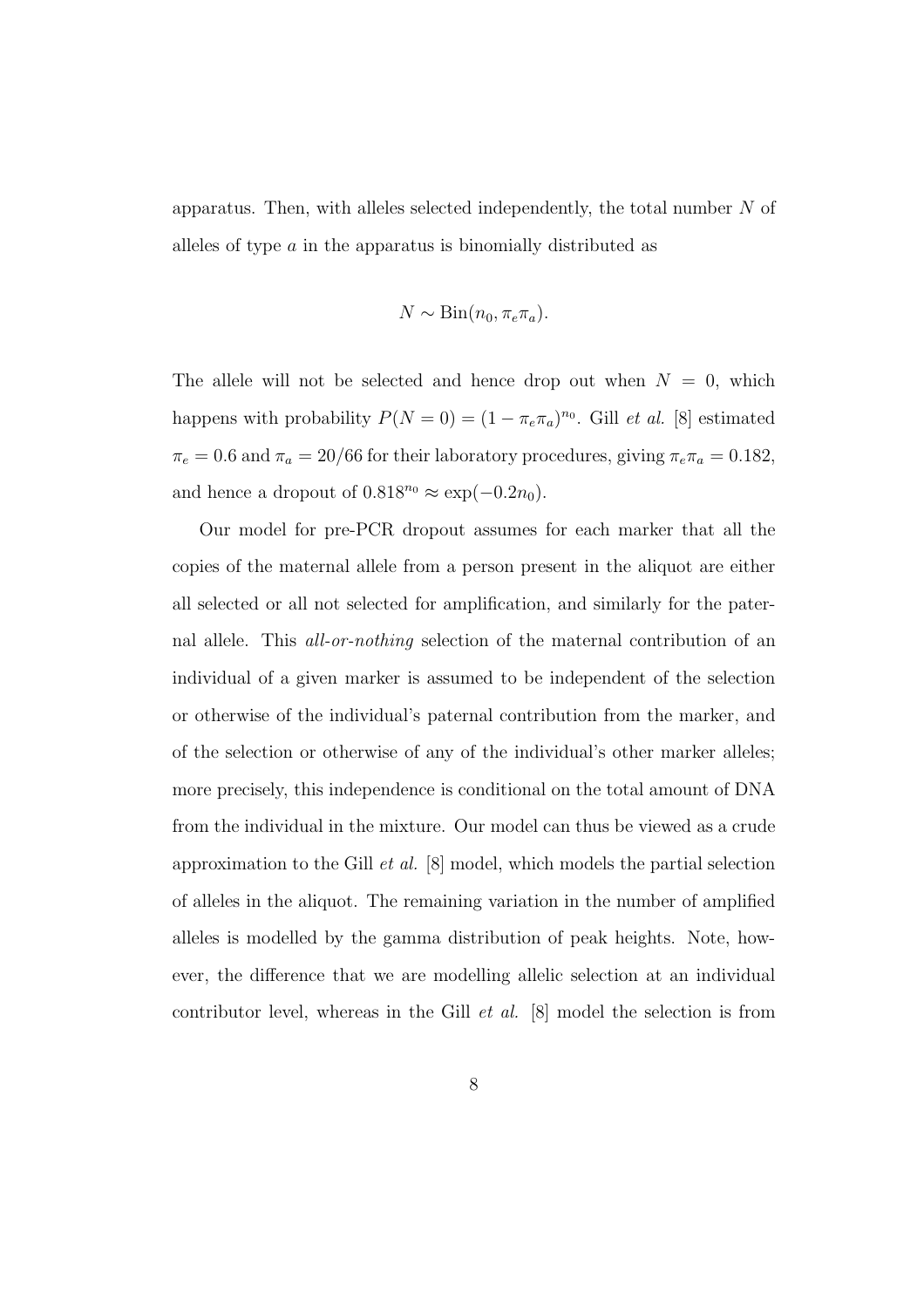the combined contributions from all of the mixture contributors.

To model this allelic dropout in our network, we introduce nodes  $n_{ia}^{amp}$ ia with values in  $\{0, 1, 2\}$ . The various values may occur in the following manner. A value of  $n_{ia}^{amp} = 0$  arises in two ways: (i) neither the maternal nor paternal allele is of type  $a$ ; (ii) one or both of the maternal and paternal allele is of type a but is not selected for amplification. A value of  $n_{ia}^{amp} = 1$ indicates that alleles of type  $\alpha$  from person  $i$  are selected for amplification. This can happen in two ways: (i) either the person is heterozygotic with one allele of type  $a$ , in which case all of the  $a$  allele contribution is amplified; (ii) the person is homozygote  $(a, a)$ , in which case only half is amplified. In the latter case, total dropout does not occur, but the peak height associated with the a allele is lower than would be expected given the person's genotype and his/her relative contribution of DNA to the mixture. A value of  $n_{ia}^{amp} = 2$ arises if both the maternal and paternal alleles are of type a and they are all selected for amplification.

The network fragment modelling our dropout process is illustrated in Figure 2, which for simplicity of display assumes that only two allelic types, a and b, are seen. The nodes  $n_{ia}$  and  $n_{ib}$  are the same as occur in Figure 1, and count up the number of (maternal or paternal) alleles of type  $a$  and  $b$  for person *i*. Each  $n_{ia}$  takes values in  $\{0, 1, 2\}$ , with the conditional probability table  $P(n_{ia} | p_igt)$  having entries 0 or 1. Our dropout nodes  $n_{ia}^{amp}$  depend on the nia and the amount of DNA. Now as shown above, from Gill *et al.* [8] the sampling dropout probability has the form  $\exp(-0.2n_0)$  in which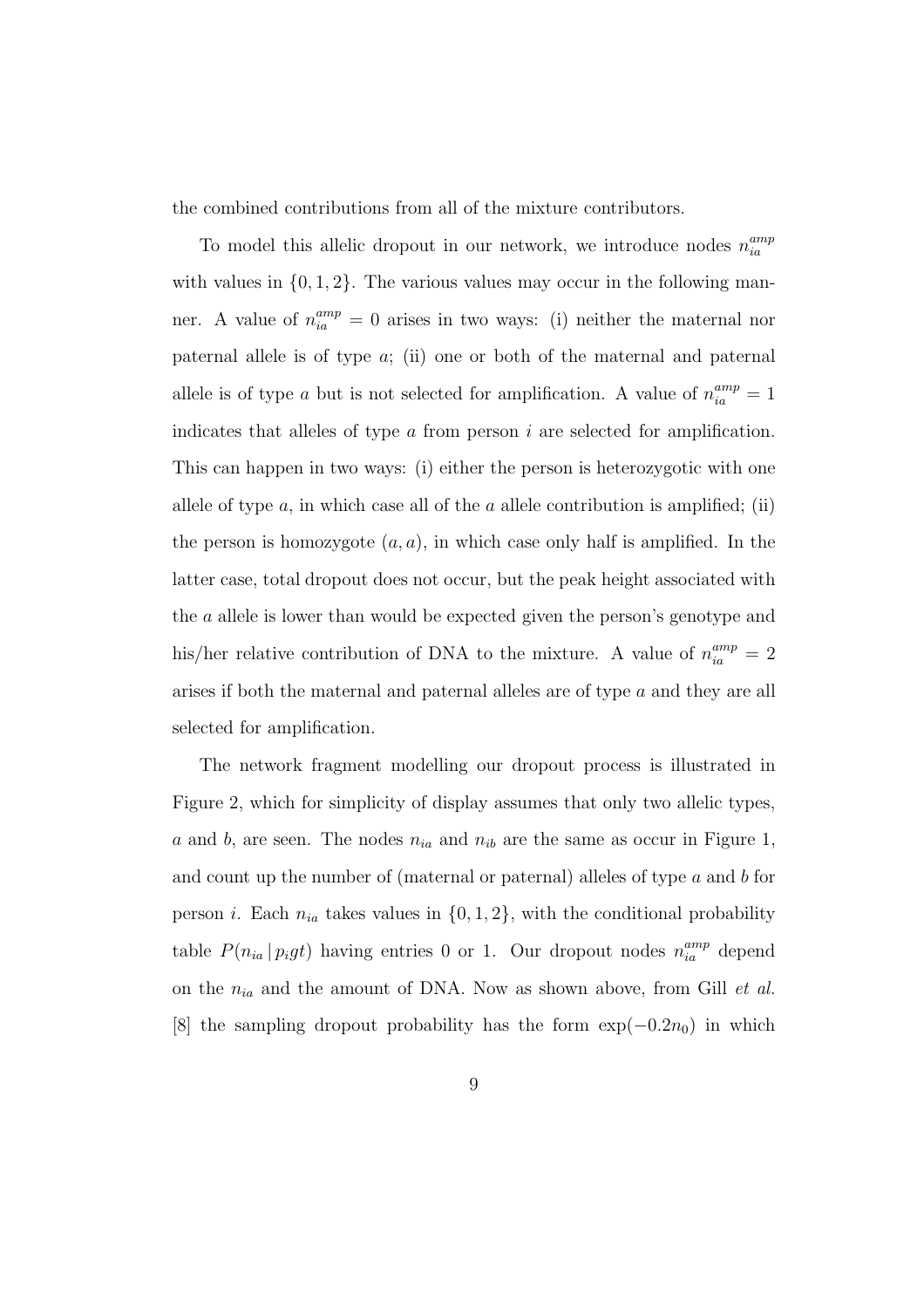$n_0$  is proportional to the amount of DNA. This exponential dependence on amount is used in our conditional probability table  $P(n_{ia}^{amp}|n_{ia}, \theta_i)$  shown in Table 1, which introduces a new parameter  $\lambda$ . Note the binomial distribution in the final column, modelling the independent dropout of the maternal and paternal alleles for profiles homozygote in allele a.

Insert Figure 2 about here.

Insert Table 1 about here.

Since  $\sum_a n_{ia} = 2$  for every contributor, this implies that  $\sum_i \sum_a \theta_i n_{ia} = 2$ . This value of 2 was used as a common fixed normalization to the means of the relative weight in our earlier model, illustrated in Figure 1, but is not appropriate when taking dropout into account. Instead, with the potential for dropout, we have that  $n_{tot} = \sum_i \sum_a \theta_i n_{ia}^{amp} \leq 2$ . The node  $n_{tot}$  in Figure 2 stores this sum, conditional on the value of  $\theta$  and the  $n_{ia}$  nodes, and is used for normalization of nodes  $\mu_a$  at the bottom of the figure as

$$
\mu_a = \frac{\sum_i \theta_i n_{ia}^{amp}}{\sum_i \sum_a \theta_i n_{ia}^{amp}} = \frac{\sum_i \theta_i n_{ia}^{amp}}{n_{tot}}
$$

where we define  $0/0 \equiv 0$ . The likelihood factors (1) are then applied to the modified mean values.

There is a second source of dropout, in which some alleles are sampled but their amplified number is below the threshold detection level to register a distinct peak on the PCR output. Our extended Bayesian network does not model this source of dropout.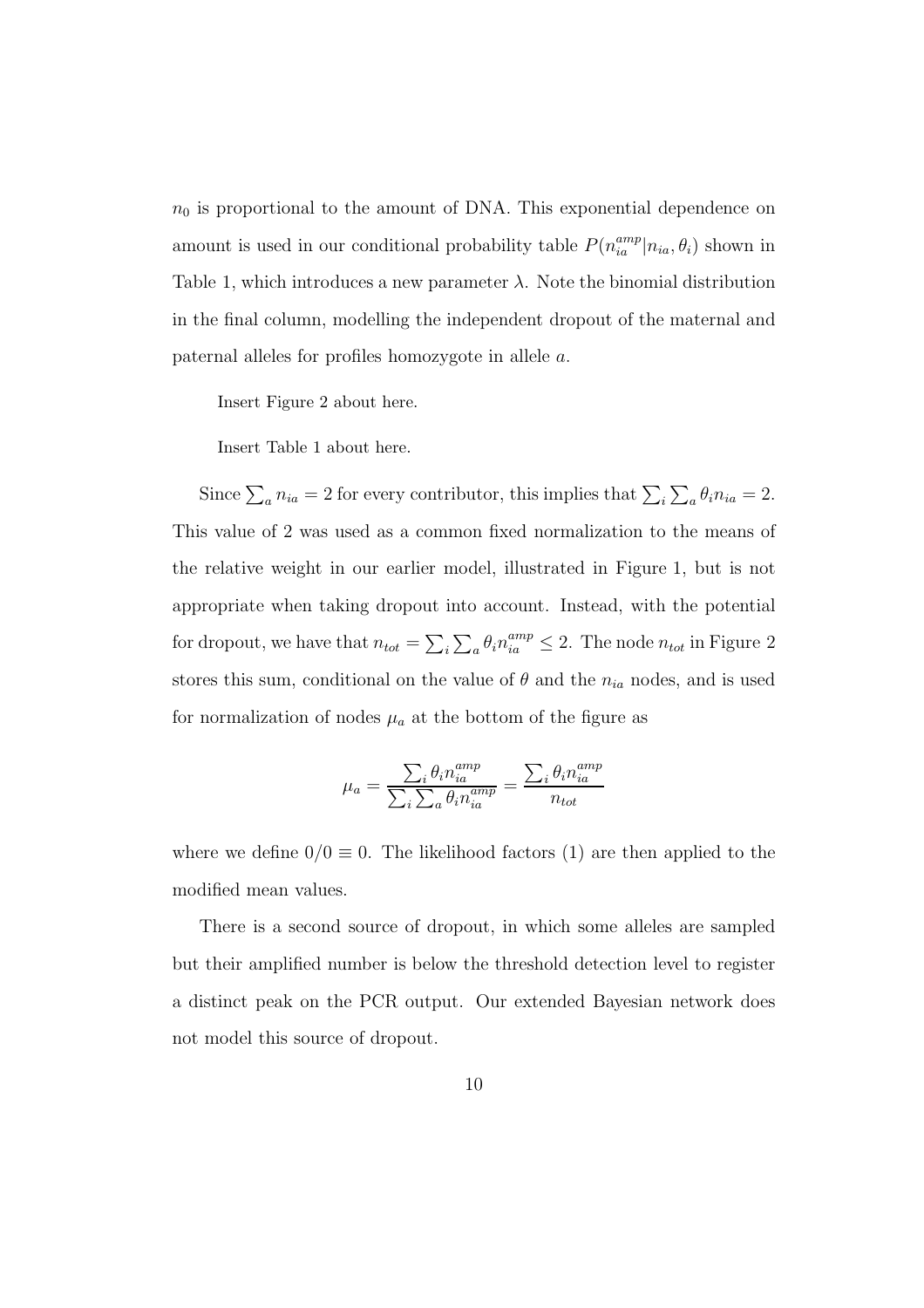#### 3.2 Silent alleles

A *null* or *silent* allele is one that is not recorded by the equipment used. When this can happen, what appears to be a homozygous genotype at some marker may not be so: an alternative explanation is that we are seeing just one band of a heterozygous genotype, the other band being missed. This phenomenon will clearly affect the evidential interpretation of certain patterns of DNA mixture profiles. Several papers in the literature have dealt with genetic aspects of this, see for example [9]. A possible explanation for a silent or null allele is sporadic failure of the apparatus to record the correct allele value or primer binding site mutations. Accounting for the possibility that a silent allele is present can easily be accommodated by including an additional allele in each marker which never gets amplified, corresponding to dropout with a probability of 100%. This in turn potentially affects the normalization  $n_{tot} = \sum_i \sum_a \theta_i n_{ia}^{amp} \leq 2$  of the mean nodes as in the case of dropout and can be handled in exactly the same way.

#### 3.3 Stutter

Following [10] and [11], stutter bands are understood to be allelic in origin and arise from slippage of the Taq polymerase enzyme. Only a single stutter band is typically observed and is four bases shorter than the associated "true" peak allele band, i.e., stutters are one repeat unit (allele value) less than the associated peak. In amplifying normal amounts of DNA, stutter tends to be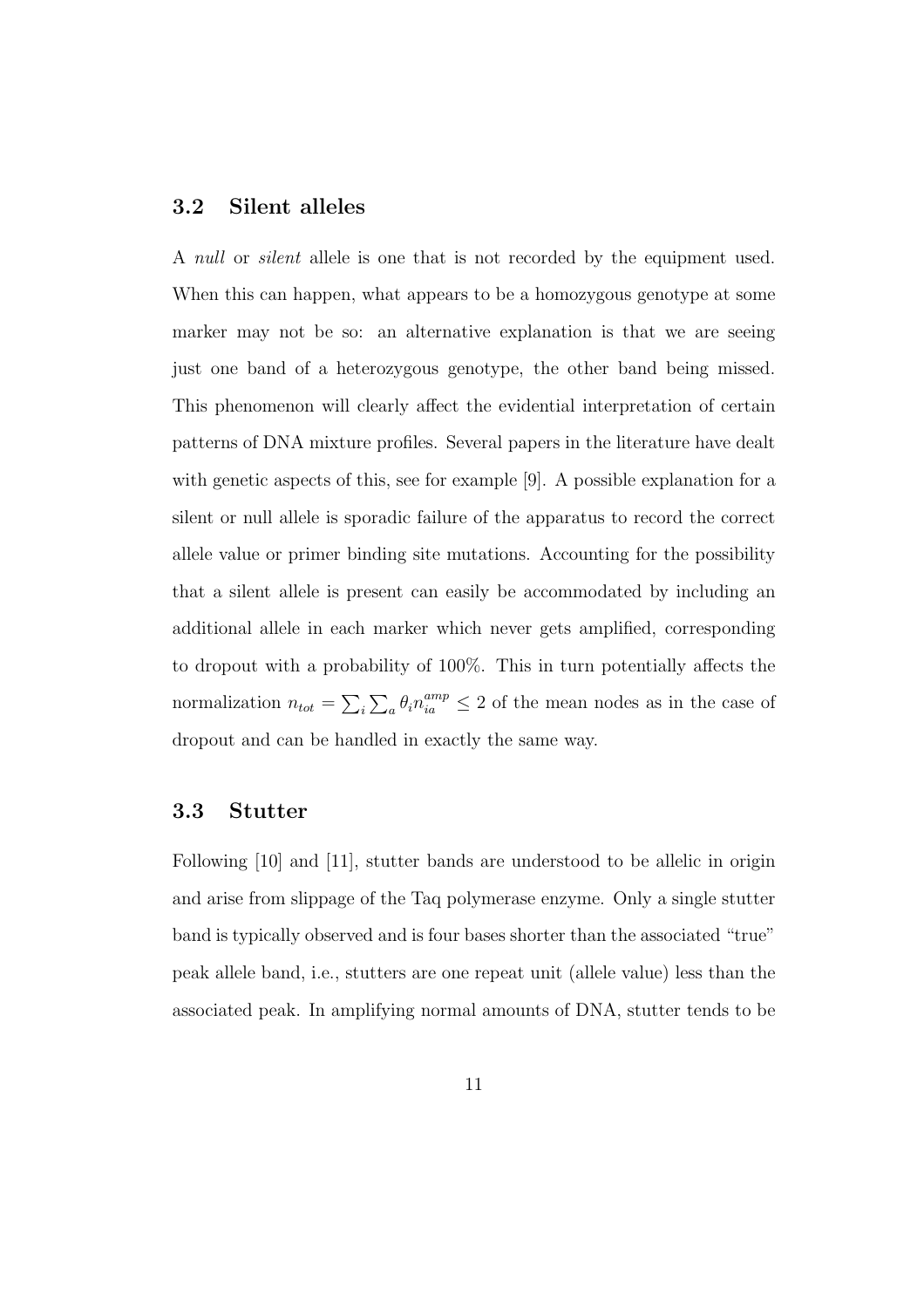less than 15% of the size of the associated allelic peak [1], but if the amount of DNA is small, as in Low Template Analysis, this figure can be larger, and in very rare cases a stutter peak can be greater than the peak of the allele from which it arose.

In DNA mixtures a stutter peak could be indistinguishable from the minor contributor's allele peak or could be masked by a "true" allele peak thus leading to a higher allele peak size.

The proportion of stutter band increases with the length of the allele so that the longer allele in heterozygous sample has a higher percentage of stutter than the shorter allele [12]. For simplicity, we consider the prior distribution of stutter percentage to be constant across alleles and markers.

Insert Figure 3 about here.

Figure 3 shows a fragment of the Bayesian network that represents our stutter model. The layer of mean nodes  $\mu_a$  at the top are augmented by stutter nodes  $s_a$ . The stutter node  $s_a$  gives the proportion that is lost by stuttering of allele a and contributes to the peak for the allele one repeat value lower, increasing the mean  $\mu_{a-1}$ .

Without stutter, the mean value at allele  $\alpha$  is  $\mu_a$ . With stutter, then two things can happen: (i) part of the DNA of allele type  $a$  is amplified as stutter, so this decreases the effective mean of the measured peak weight associated with a and increases that associated with  $a - 1$ ; (ii) the allele  $a + 1$  can also stutter and increase the mean associated with a. Thus the effective mean  $\mu_a^*$ a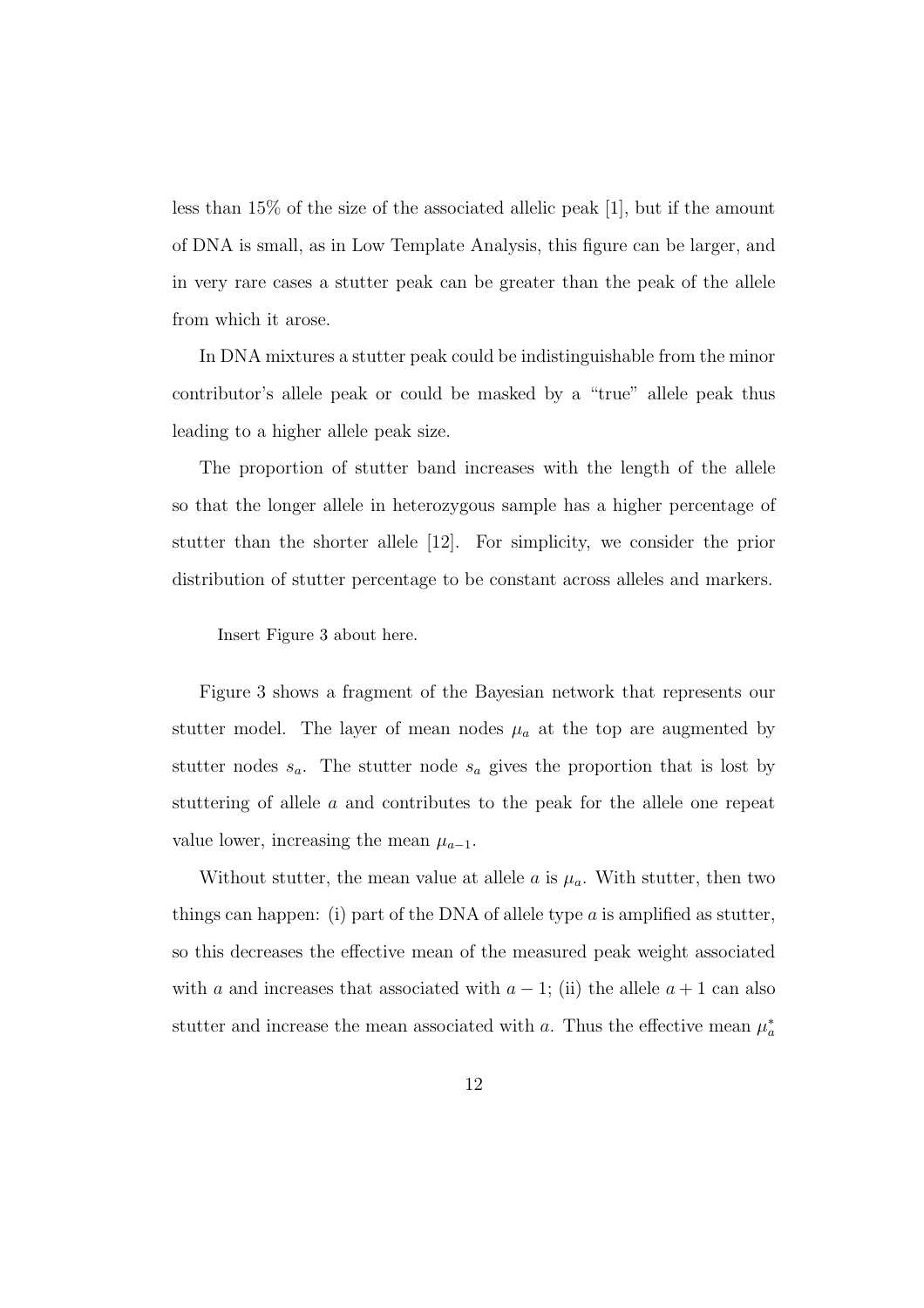depends on the stutter losses  $s_a$  and  $s_{a+1}$  and the values of  $\mu_a$ ,  $\mu_{a+1}$  as

$$
\mu_a^* = (1 - s_a)\mu_a + s_{a+1}\mu_{a+1}.
$$

Having found the  $\mu_a^*$  values, the likelihood factors in (1) should now refer to  $\mu^*$  rather than  $\mu$ .

## 4 Application to a case

We shall apply our model to the challenging example presented by Gill *et al.* [2], who describe the case background as follows.

"An incident had occurred in a public house where the deceased had spent the evening with some friends. There was an altercation in the car park between the deceased  $(K_1)$  and several others resulting in the death of the victim. The alleged offenders then left the scene and went to another public house where they were seen to go into the lavatory to clean themselves."

Two known individuals,  $K_2$  and  $K_3$ , alleged to be present at the time of the offence, were typed and their profiles together with that of the victim  $K_{\rm 1}$ are shown in Table 2: all were males.

Insert Table 2 about here.

Two blood stains, called MC18 and MC15 were found at the public house lavatory and were typed using the SGM plus system. The results of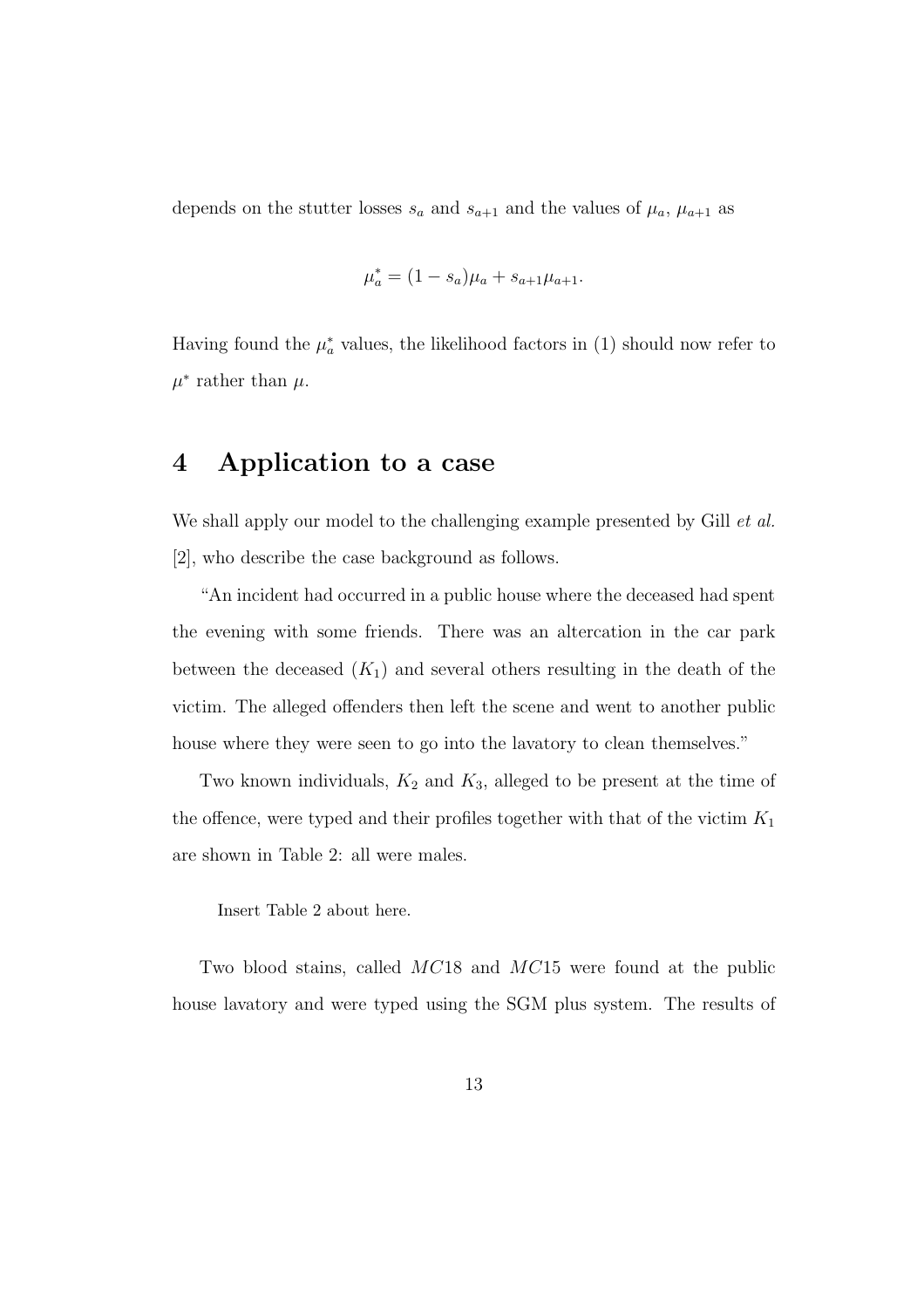the typing are show in Table 3 and Table 4. Both blood stains indicated that they were DNA mixtures of at least three individuals.

In the following we shall compare various scenarios to the specific baseline hypothesis  $H_b$  that the contributors to the mixture are exactly the individuals  $K_1$ ,  $K_2$  and  $K_3$ . One alternative scenario is that the stains originate from three unknown individuals  $U_1$ ,  $U_2$ , and  $U_3$ , but there are several other possibilities. We also discuss the question of whether or not the individual  $K_3$  has contributed to the traces, but prior distributions for various scenarios must be specified for this to be answered.

Under the base hypothesis  $H_b$ , ten of the allele peaks in Table 3 would need to be interpreted as stutter alleles, for example allele 22 in marker D2, as none of the three individuals possess this allele. Also, if there are at most three contributors there must be stutter peaks in markers D8 and FGA, as seven alleles are observed. Similarly, for mixture  $MC15$  in Table 4 seven of the peaks would have to be stutter peaks. In addition the following alleles, assumed to belong to  $K_2$ , would have to have dropped out: 16.2(D19),  $22(FGA)$  and 9(TH0). There are also other alleles in  $MC18$  that are not present in MC15.

Insert Table 3 about here.

We shall analyse these stains in turn, both individually beginning with MC18, and in combination. In all the analyses we use the following parameters. The vector of contributor fractions  $\theta = (\theta_1, \theta_2, \theta_3)$  is uniform on the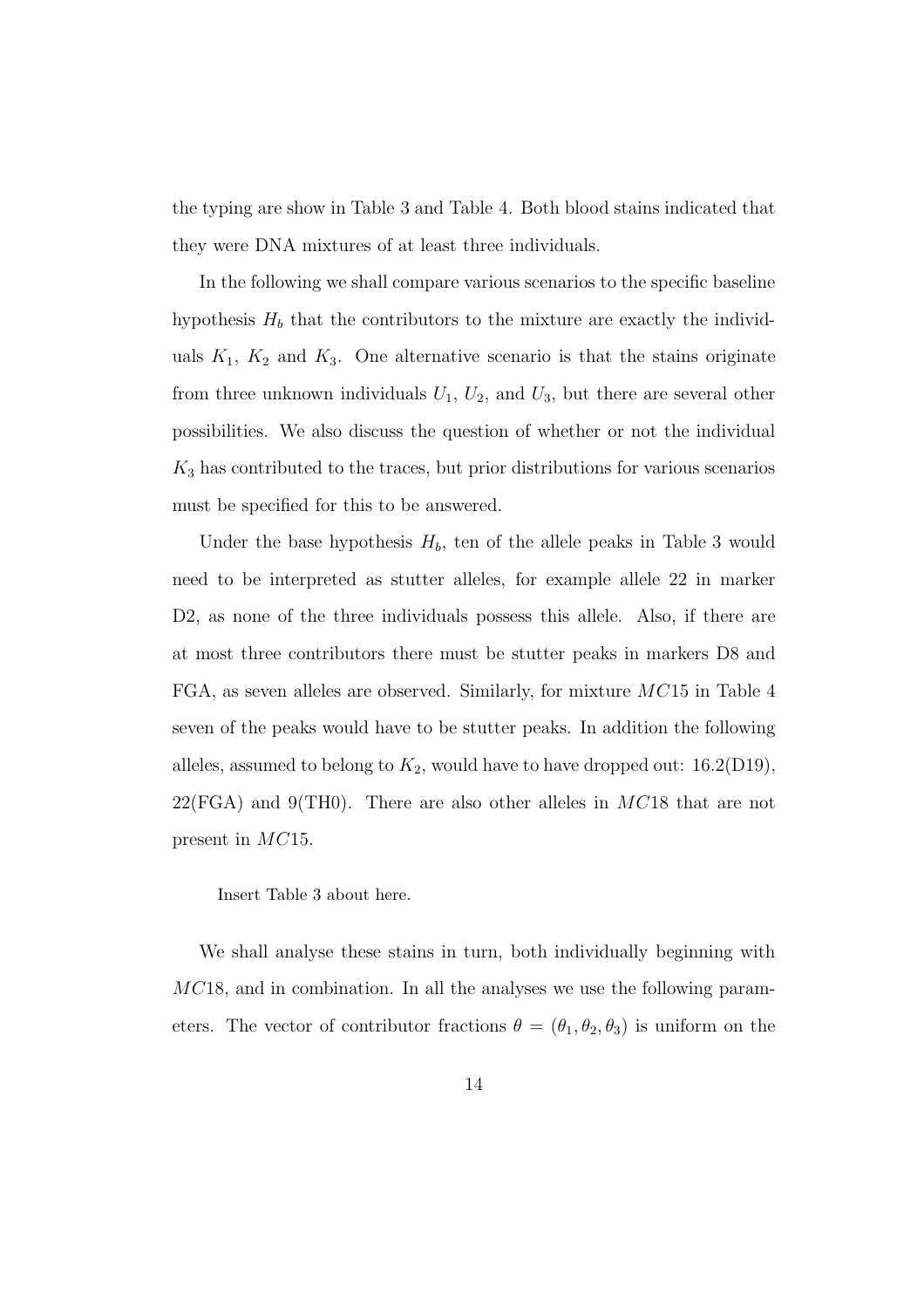set of positive coordinates which add to 1, discretized with intervals of size 0.1. To get parameters for the dropout probabilities we argue as follows. For  $n_0 = 20$  molecules the estimates in [8] give a probability that none are selected of  $(1 - 0.182)^{20} = 0.0179$ . We then let  $\lambda \gamma \approx -\log_e(0.0179) \approx 4$ . The frequency of a silent allele has been set to 0.005 in all markers. The stutter nodes are crudely modelled with three states: (No stutter, 5%, 10%) having prior probability distribution  $(0.98, 0.01, 0.01)$ . We used  $\sigma^2 = 0.03$ for the variance factor, and the allele frequencies are based on the Caucasian population in Appendix II of [12]. For each single mixture and the combined mixture analyses, we considered the eight different possible scenarios involving exactly three contributors. For each of these, the ratio of the likelihood of the base hypothesis  $H_b$  to that of the scenario was evaluated.

## 4.1 Analysis of MC18

This would appear to be the simplest of the two blood samples to analyse since, although stutter peaks must be present under  $H_b$ , there is no overt dropout. However, in our analyses we assumed the potential presence of all three artifacts in our PES model: stutter, dropout and silent alleles. The second column of Table 5 shows the likelihood ratio of the base hypothesis  $H_b$  to the other seven alternative scenarios involving exactly three people. From this table we see that the most likely scenarios, by a wide margin, are those that assume both the victim  $K_1$  and  $K_3$  contributed to the mixture whereas it is less definite whether  $K_2$  has contributed to the mixture. The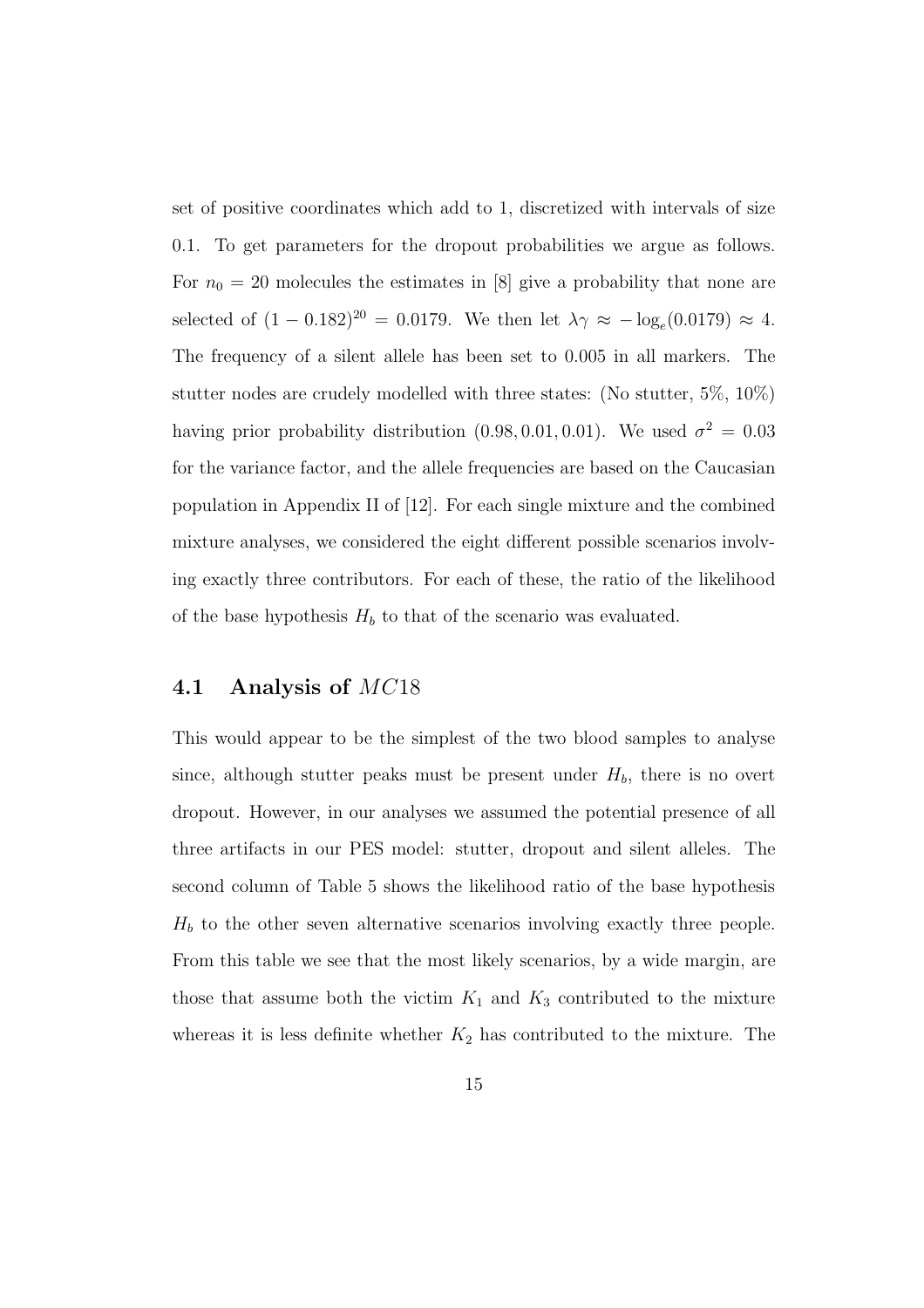most likely of the scenarios not involving  $K_3$  is that the mixture consists of contributions from  $K_1$  and two unknown persons. The likelihood ratio in favour of the base hypothesis  $H_b$  when compared to this scenario is equal to  $3.74 \times 10^8$ . Alternatively, if we assume a uniform prior over the scenarios so that it is assumed every contributor is independently either in or out of the mixture with equal probability, the posterior probability that  $K_3$  is *not* in the mixture is found to be  $1.89 \times 10^{-9}$ , rendering it extremely unlikely that  $K_3$  did not contribute to the trace.

## 4.2 Analysis of MC15

This would appear to be the more challenging of the two stains as both dropout and stutter must be involved under  $H_b$ . We analysed this mixture for the same scenarios as the  $MC18$  mixture. The likelihood ratio in favour of the base hypothesis against each of the seven alternative scenarios are shown in column three of Table 5. The most likely scenarios by a wide margin are those that assume both the victim  $K_1$  and  $K_3$  contributed to the mixture, the same conclusion as reached for MC18. The overall most likely scenario is that the mixture consists of contributions from the victim  $K_1$ ,  $K_3$ , and an unknown person. We note that this scenario is about twice as likely as the original base hypothesis  $H_b$ . The likelihood ratio of the base hypothesis to the scenario  $K_1U_1U_2$  being the contributors is  $1.14 \times 10^5$ . Using again a uniform prior over the hypotheses as in  $\S 4.1$ , the posterior probability that  $K_3$  is *not* in the mixture is  $1.24 \times 10^{-8}$ , yielding strong evidence that  $K_3$  is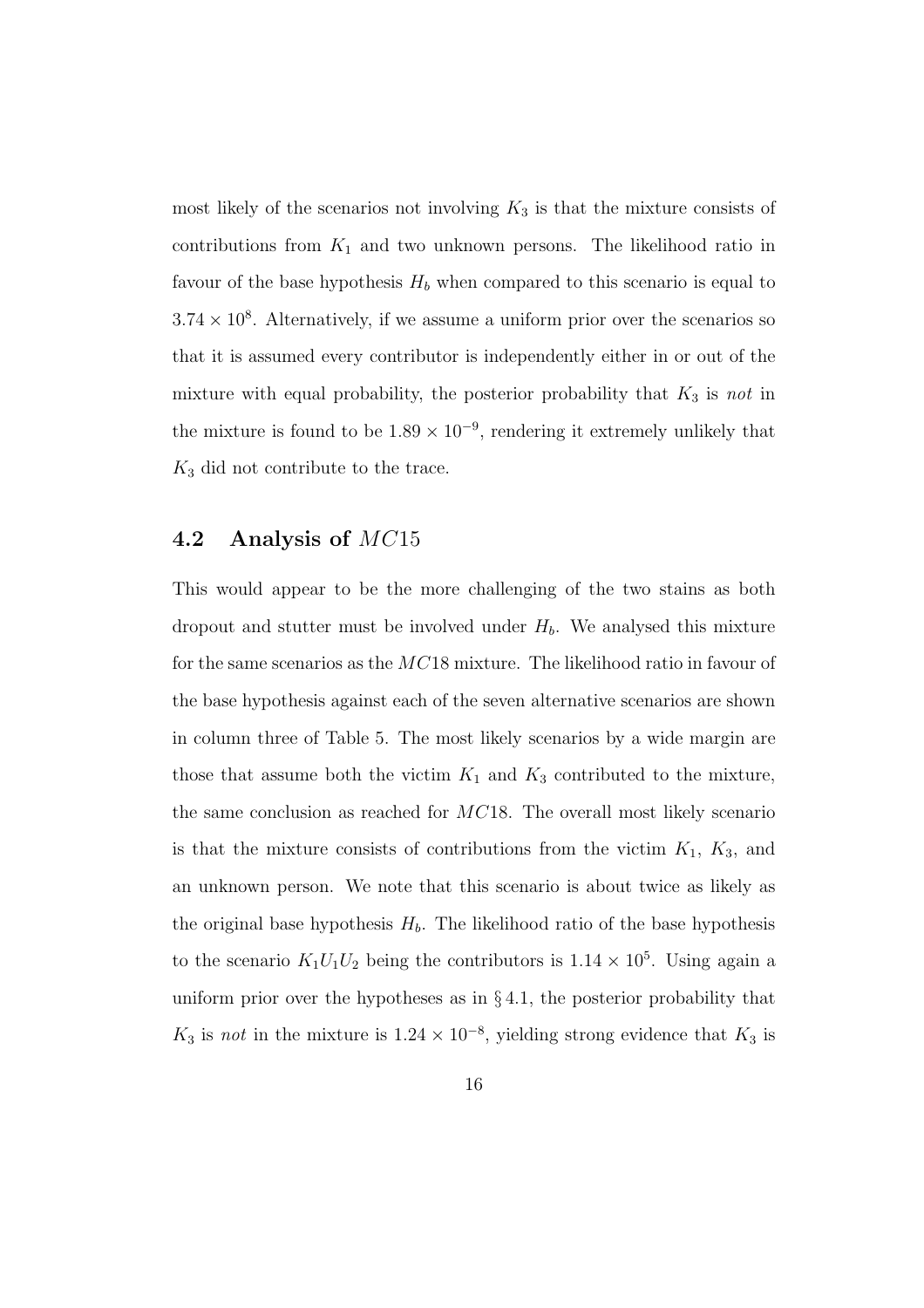in the mixture.

## 4.3 Combined analysis of MC15 and MC18

Cowell *et al.* [13] showed that combining peak information from two mixtures having some contributors in common can strongly enhance the mixture analysis. Here we apply this idea to a combined analysis of the two mixtures MC15 and MC18. Figure 4 illustrates the combined analysis of a pair of three-person mixtures. Each mixture has its own vector,  $\theta$  and  $\phi$ , of pre-amplification proportion of DNA from the three contributors. We have initially based the analysis on the assumption that the two traces have the same three contributors. The corresponding likelihood ratios in favour of the base hypothesis versus the other seven scenarios are displayed in the final column of Table 5. Assuming once more a uniform prior over the hypotheses, the posterior probability that  $K_3$  has not contributed to both mixtures is  $1.88 \times 10^{-10}$ , a smaller posterior probability that obtained from each mixture analysed separately.

Notice however that the likelihood ratio for  $H_b$  compared to the scenario of contributors  $K_1U_1U_2$  is now  $1.40 \times 10^3$  which is a lot smaller than when each mixture was analysed separately. This weakening of the evidence in favour of  $H_b$  when combining the traces reflects that it is highly unlikely that  $K_2$ has contributed to both traces. Indeed the likelihood ratio in favour of the scenario that  $K_1K_3U_1$  were the contributors against  $H_b$ , is  $1/2.62 \times 10^{-7} =$  $3.82 \times 10^6$ , yielding the base hypothesis  $H_b$  quite unlikely. From the values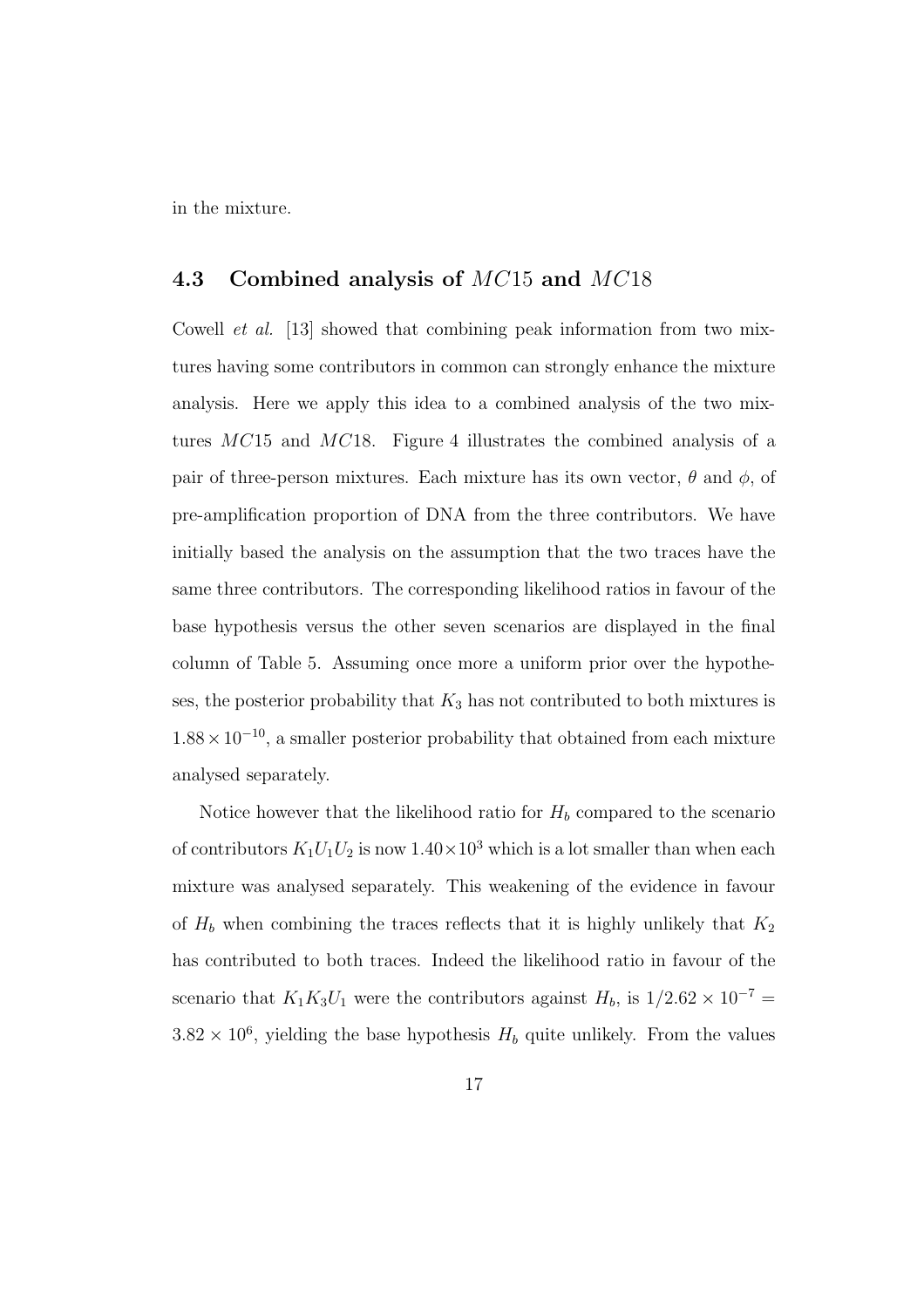in the final column of Table 5 (which give the likelihood ratio *in favour* of the base hypothesis  $H_b$ ) the scenario  $K_1K_3U_1$  is seen to be the most likely out of the eight because it has the *smallest* value.

Insert Figure 4 about here.

It is worth emphasizing that our simultaneous analysis of a pair of mixtures does not require that an allele present in one mixture is also present in the other, even though we assume that the contributors to the two traces are the same. This is in contrast to the interpretation of duplicated STR analyses of low copy number (LCN) STR samples using the conventional consensus approach [9].

Insert Table 5 about here.

## 4.4 Other scenarios

In the combined analyses of the previous section, we assumed that each mixture had the same three contributors. This is not an essential requirement of our PES, we merely imposed this to limit the number of scenarios under consideration to a manageable number. Table 6 shows some further combined analyses, in which the contributors to the mixtures were not all assumed to be identical.

Insert Table 6 about here.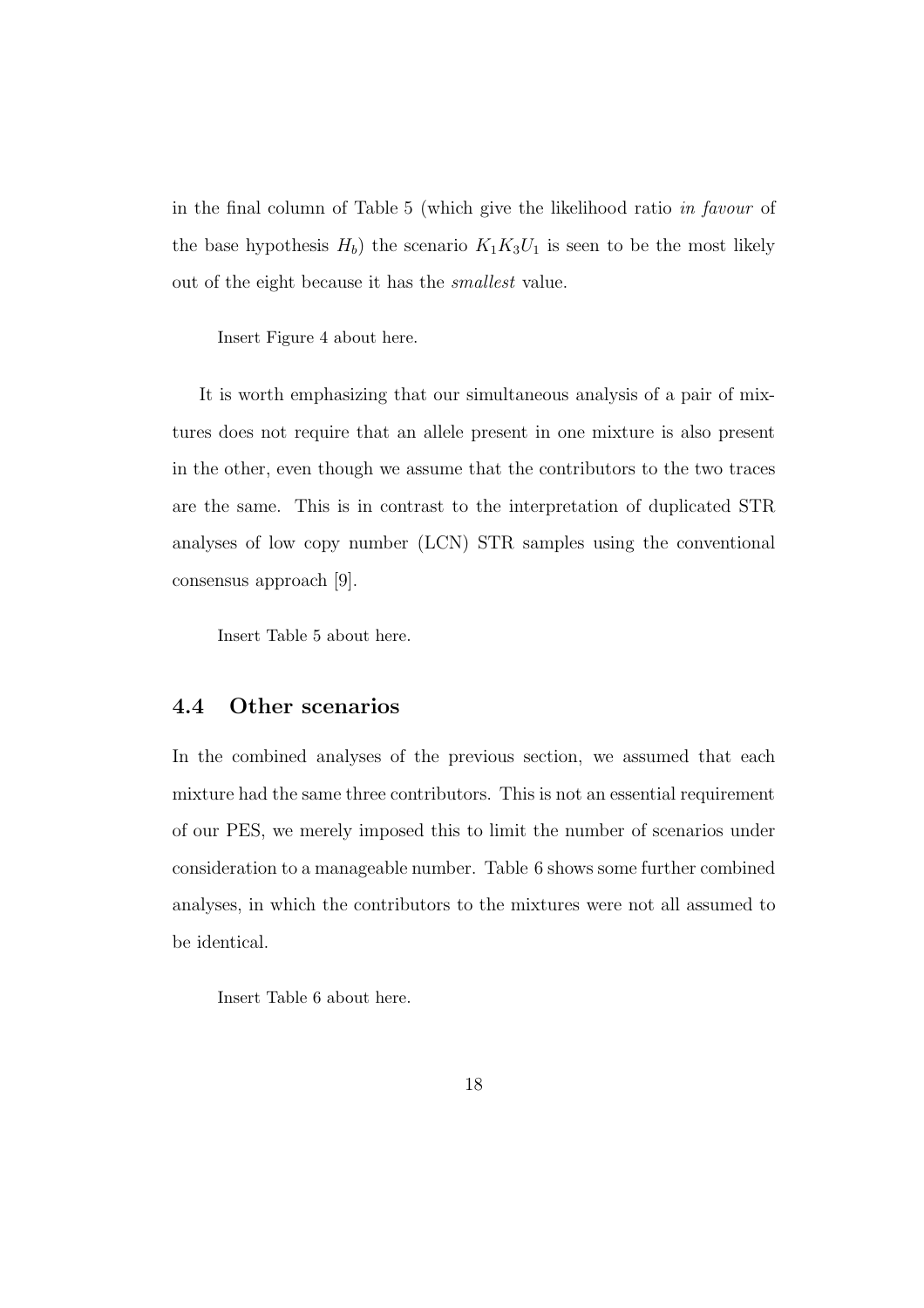The likelihoods for some of these combined mixture analyses may be found from the likelihoods of individual mixture analyses by exploiting conditional independence properties of the networks. This applies for example to the first combination of Table 6, because the peak areas in the two mixtures are independent given  $K_1$  and  $K_3$ , and both  $K_1$  and  $K_3$  are known. Similarly, the likelihood for the second combined analysis can be found from the individual mixture analyses, because the mixtures are independent given the profiles of the three known persons. The final combination is really two independent mixture analyses, and may be obtained from multiplying the values in columns 2 and 3 of the final row of Table 5. (Compare this to non-independent analysis value in the last row, column 4, of Table 5.) Only for the third combination in Table 6, having a partial overlap of two common unknown contributors to each mixture, is it not possible to find the likelihood from the likelihoods of the single mixture analyses.

We also note that the only likely scenarios are those involving the individual  $K_3$  as a contributor to both mixtures. The two first combinations in Table 6 are both more likely than  $H_b$  whereas the most likely scenario, as seen from Table 5, still is that  $K_1$ ,  $K_3$ , and an unknown individual has contributed to both traces, the likelihood ratio in favour of the scenario being  $1.09 \times 10^4$  compared to the most likely scenario in the second row of in Table 6 with the two unknown contributors being different.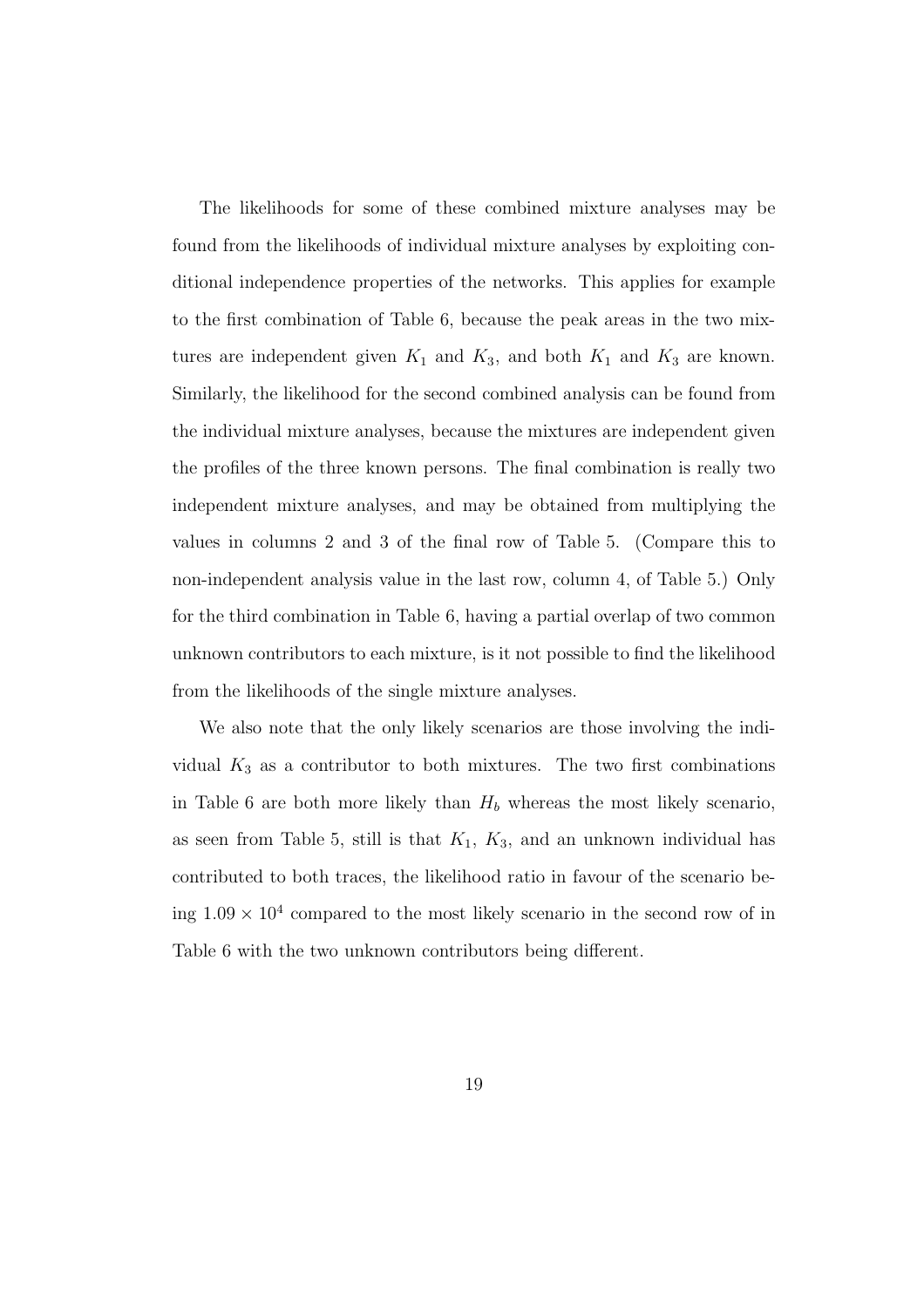## 4.5 Identification of artifacts

Recall that our PES does not impose at the outset that a particular peak is or is not a stutter peak, or that a particular allele has dropped out, or that a silent allele is present. Instead, it is possible to query the PES, after entering the peak area information and profile information on known persons, by examining the posterior marginal distributions of the variables making up the network. It thus becomes possible to gauge the occurrence or otherwise of the various artifacts. We illustrate this by some examples.

If we assume that mixture MC18 is made of DNA from the three known persons, then on comparing the profiles in Table 2 to the peaks of mixture MC18 in Table 3, we see that ten of the peaks have to be stutter peaks. These are 22 (D2); 14,16(D3); 12,15 (D8); 13,15 (D18); 12 (D19); 25 (FGA); and 17 (VWA). These peaks would arise from the allele one repeat number higher stuttering. Table 7 shows the posterior distribution over a selection of these the associated stutter nodes. Note the zero probability on 0% stutter for the alleles that must stutter under the hypothesis  $H_b$ . In contrast allele 29 of marker D21 does not have to be explained as a stutter peak under  $H_b$ , because  $K_2$  has genotype (29, 30). However the peak height of allele 30 is about 8.5 times that of allele 29, so it could be suspected of giving rise to 29 as a stutter peak. Table 7 also shows the posterior probability for allele 23 (D2) to have stuttered in either mixture from a simultaneous analysis of both traces. In the mixture MC15, the posterior probability of allele 23 not stuttering is 1, which is consistent because there is no allele 22 (D2) peak in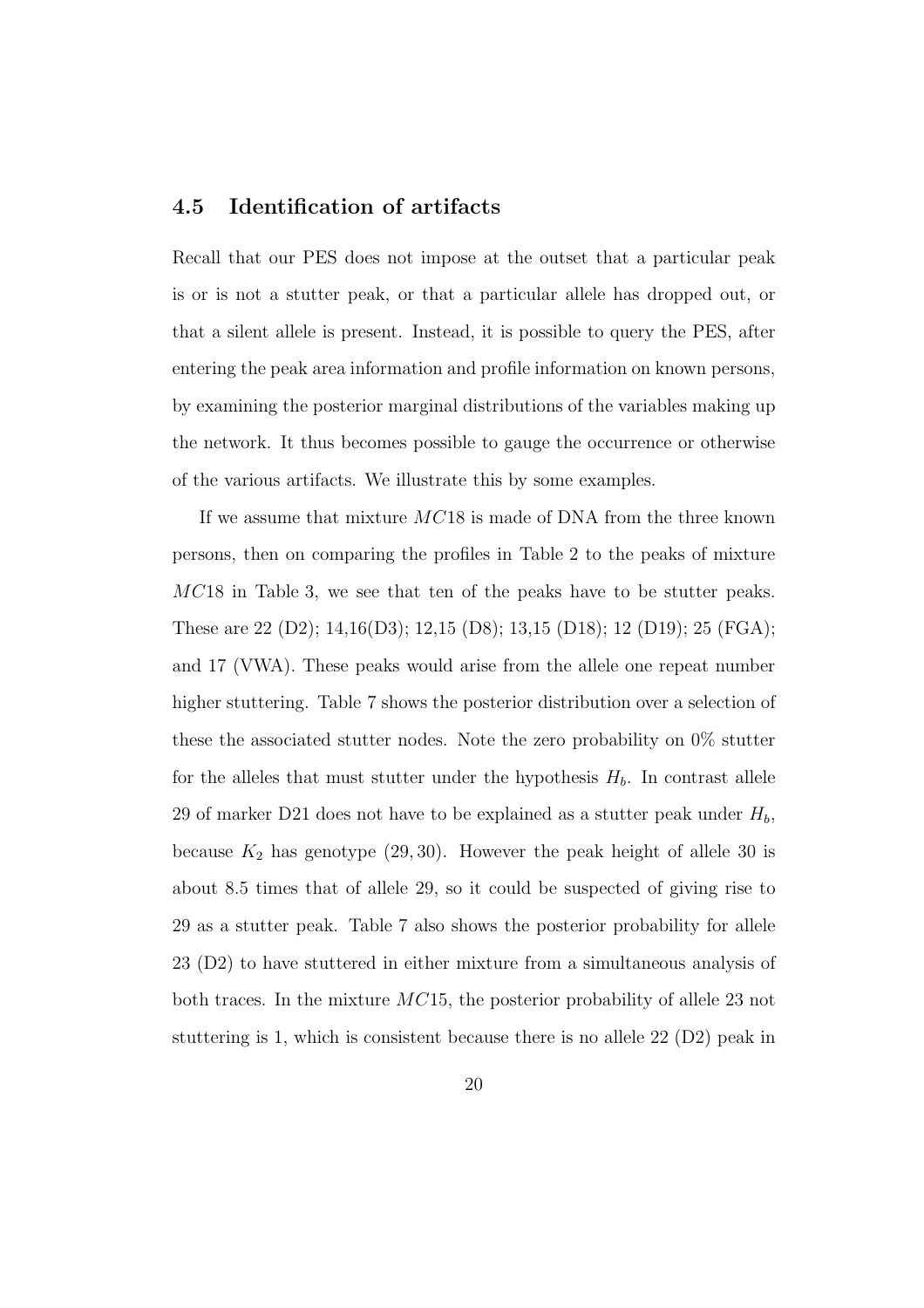MC15.

Insert Table 7 about here.

In the single mixture analysis of MC18, the posterior probability on the proportion  $\theta$  showed that  $K_2$  contributed the least amount of DNA, around  $15\%$  of the trace. This could make  $K_2$  more susceptible as a source of dropout than the other contributors, although there is no overt allelic dropout in the mixture if the three known persons contributed to the mixture. Examining the posterior probabilities for marker D16 shown in Table 8 indicates that covert dropout most probably occurred. It shows that for individual  $K_1$  both maternal and paternal alleles were amplified with probability 0.844, but there is approximately a 16% chance that one of two alleles dropped out. Similarly for  $K_3$  it is most likely that both alleles were amplified. However, for  $K_2$ there is a posterior probability of 0.342 that his allele 12 was not amplified: indeed from the table the probability is only 0.316 that both of  $K_2$ 's alleles were amplified, and thus a probability of 0.684 that one or both of the alleles dropped out. Most of the other markers show similar covert dropout for  $K_2$ , and to a lesser extent for  $K_1$  and  $K_3$ . For example for the marker TH0, the posterior probability that one of  $K_2$ 's 9 alleles dropped out is 0.91, with a probability of 0.09 that neither dropped out. In contrast, the posterior probability that one of  $K_1$ 's alleles dropped out is less than  $10^{-7}$ .

Similar results regarding stutter and dropout were obtained for the mixture  $MC15$ , on the assumption that  $K_1$ ,  $K_2$  and  $K_3$  were the contributors,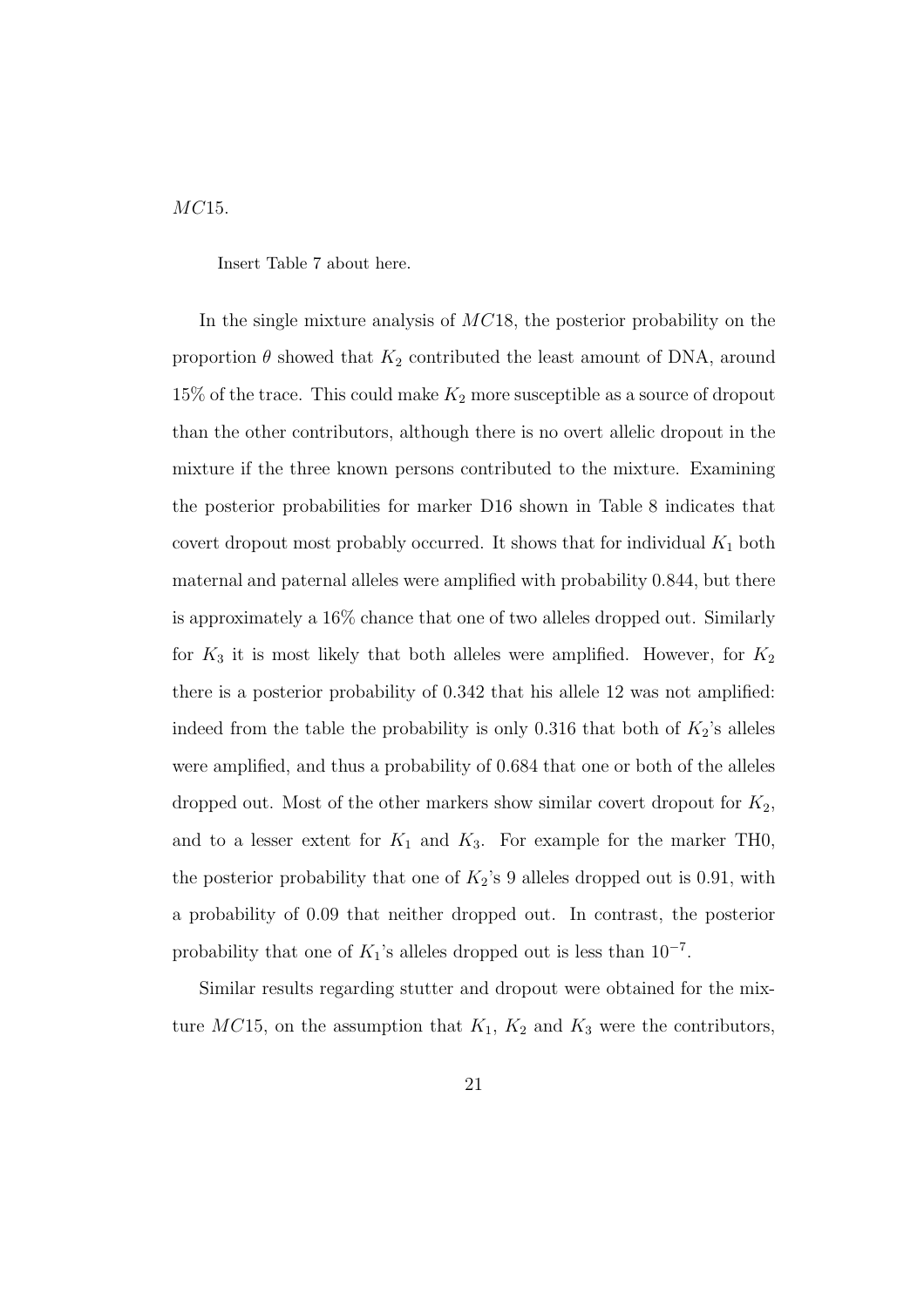with the additional result that overt allelic dropouts are picked out with posterior probabilities of unity. In a joint mixture analysis, a probability of 0.486 was found that one of  $K_2$ 's 24 (D2) alleles was not amplified from mixture  $MC15$ , and 0.380 that both were not amplified. For mixture  $MC18$ the corresponding probabilities are 0.516 and 0.313.

Insert Table 8 about here.

These few examples are illustrative of the information about artifacts that may be obtained from examining the posterior probabilities on nodes in the network.

## 4.6 A separation analysis

Our analysis of § 4.4 suggests it is much more likely that both mixtures consist of contributions from  $K_1$ ,  $K_3$  and an unknown individual U. Under this scenario, in contrast to  $H_b$ , it is no longer definite that the MC18 peak of allele 22 (D2) arises as a stutter peak from allele 23; it could be that the unknown person has one or both alleles. Using methods described in [6], it is possible to use the same network for the *separation* of DNA profiles, and so give an estimate of the most likely DNA profile of the third contributor conditional on the peak height values and the DNA profiles of  $K_1$  and  $K_3$ . Such a simultaneous analysis of both mixtures yields the following posterior probability distribution that allele 23 (D2) in  $MC18$  stutters: 0.565 (at None),  $0.176$  (at 5%), and  $0.259$  (at 10%). This should be contrasted with the values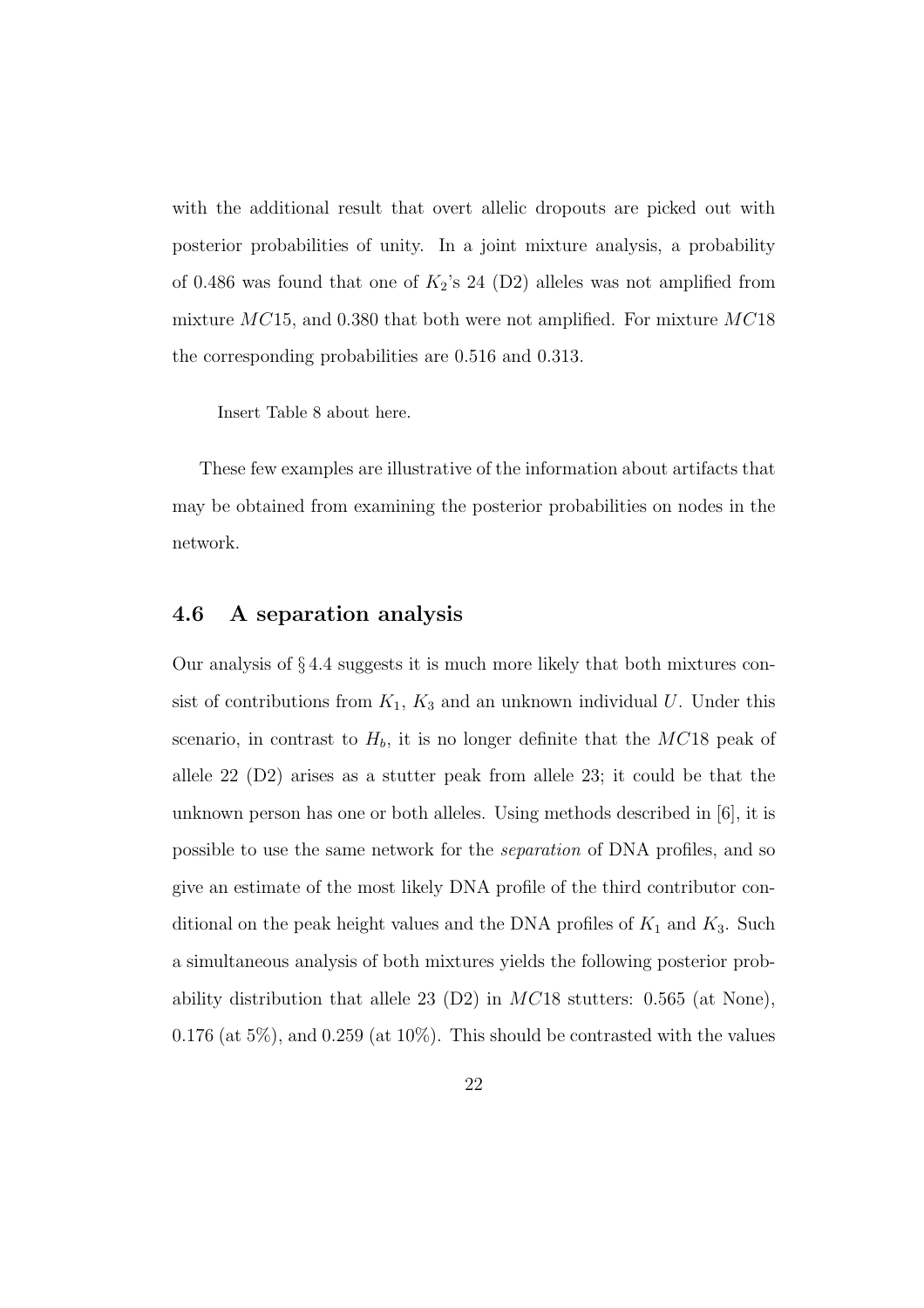in Table 7 for  $H_b$ . The interpretation is that it is more probable that allele 22 is in the genotype of the unknown individual, rather than arising as a stutter peak.

Tables 9 and 10 show the predictions for  $U$ 's genotype across all markers from separation analyses of the two mixtures individually, and Table 11 shows the predictions of a simultaneous separation analysis of both mixtures. In all analyses the unknown individual is predicted, with a posterior probability of more than 0.97, to be the minor contributor, contributing 10% of the total DNA to the each mixture. For  $K_1$  the predicted contribution is  $70\%$ , and for  $K_3$  the predicted contribution is  $20\%$ , in both mixtures.

We consider first the individual mixture analyses. In column 2 of Tables 9 and 10 the most probable selections of alleles  $(gt^{amp})$  from the genotype  $(gt)$ of the unknown person that are amplified from each mixture, and in column 3 its marginal posterior probability. An allelic dropout is denoted by D. Note that the  $gt^{amp}$  value of person  $p_i$  is logically determined by the set of values of his/her  $n_{ia}^{amp}$  nodes in Figure 2; indeed for each person a node  $gt_i^{amp}$  could be added to Figure 2, with  $gt_i^{amp}$  a common child of the  $n_{ia}^{amp}$  nodes of person  $p_i$ .

The mixture MC15 appears to have significant dropout from the unknown person, with complete dropout on markers D2, D16 and TH0, and partial dropout on markers D3, D19, D21 and FGA. Less dropout is indicated for MC18, with only the marker D16 suggesting as most probable the total dropout of both maternal and paternal alleles. Such a high level of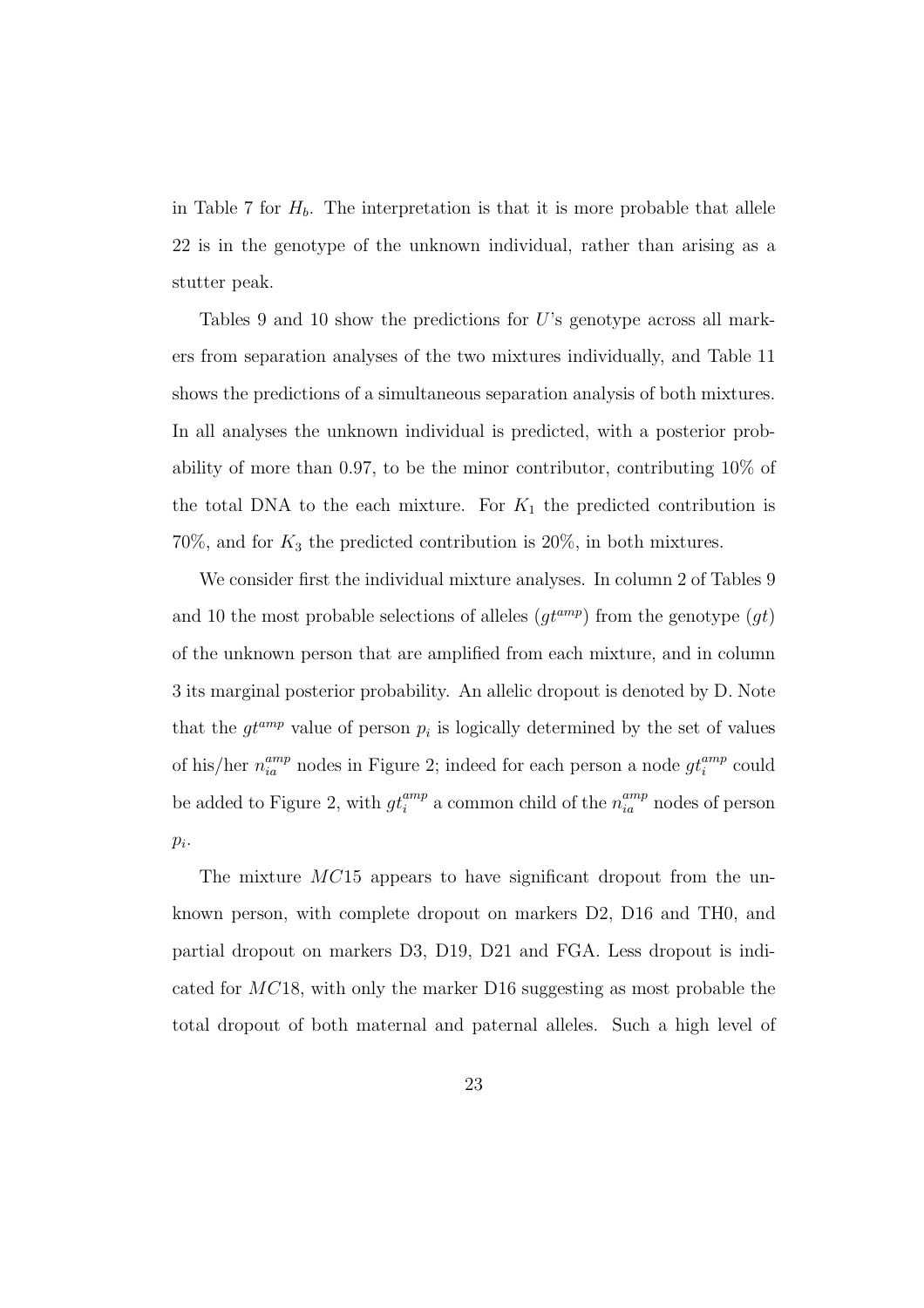dropout in each mixture is consistent with the low amount of DNA that the unknown contributor to each mixture is predicted to have contributed. There is agreement on some markers on the most probable genotype of the unknown person (column 4 of both tables), but also some disagreements. Only for marker VWA do both analyses predict the same genotype (16, 17) with high probability.

Insert Table 9 about here.

Insert Table 10 about here.

The prediction of a  $(17, x)$  genotype on marker D2 for  $MC15$  may appear puzzling, given that it is most probable that both alleles dropped out. Note though that the associated probability of 0.191 is quite low. (Here the  $x$ designation in the predicted genotype for marker D2 indicates an allele of unspecified type *other* than of any peaks appearing in the mixture.) The explanation is found by looking beyond the most probable values of  $gt^{amp}$ and gt; Table 12 shows the six most probable values of these quantities for marker D2. We see that the second most probable genotype is  $(x, x)$  with a probability only slightly less than for  $(17, x)$ . It is also worth remarking that allele 17 has the highest population frequency of 0.182. A similar story applies to marker D16 in both mixtures, in which it is most probable that neither of the alleles is amplified in either mixture. Nevertheless, the (11, 12) genotype is predicted by both mixtures separately. The allele frequencies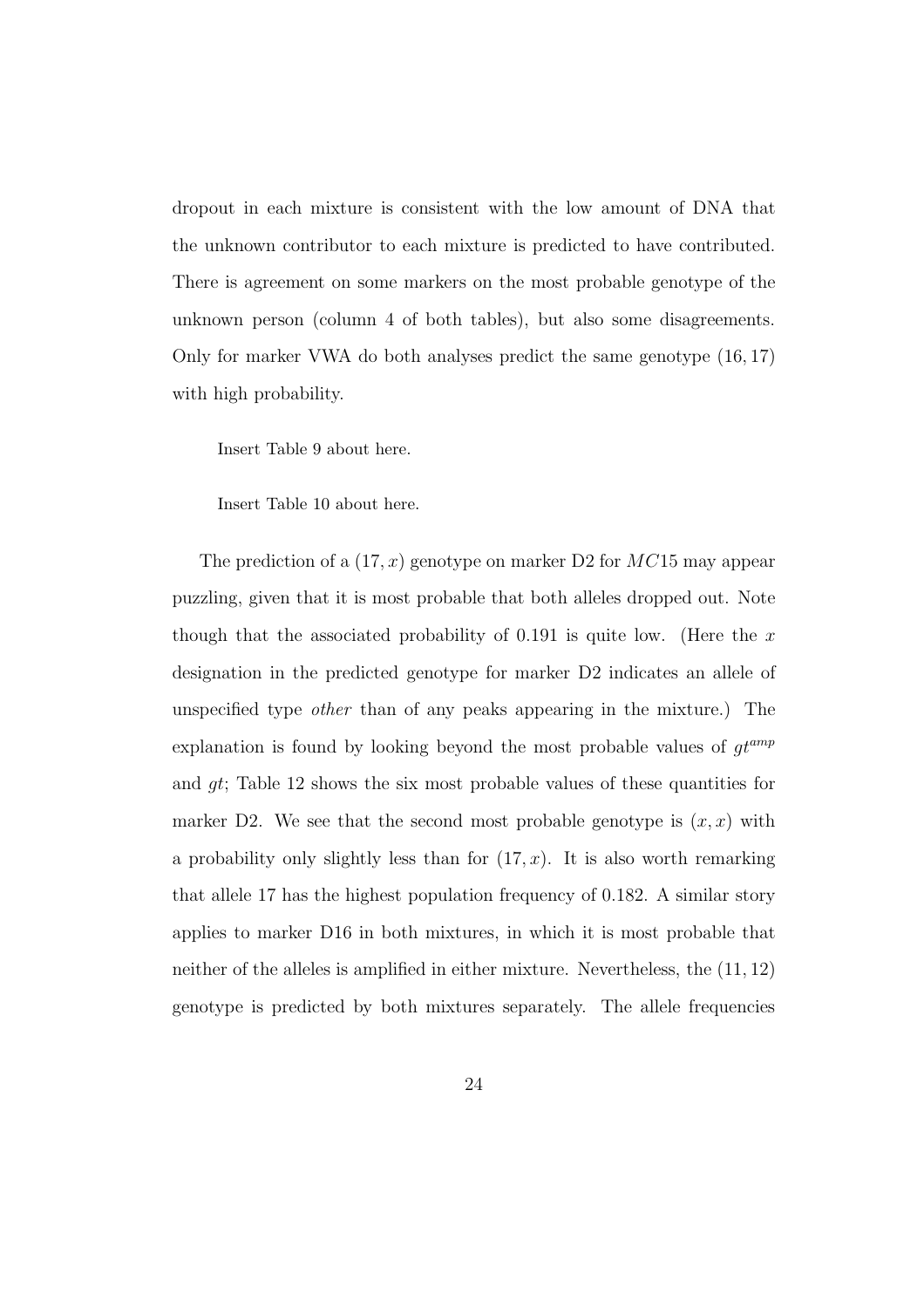of 11 and 12 are 0.321 and 0.326 respectively, the two highest amongst the alleles of D16.

Insert Table 11 about here.

Insert Table 12 about here.

We now turn to the simultaneous mixture analysis. For both mixtures the predicted proportion of DNA contributed by the unknown person is 10%, with probabilities 0.99 ( $MC15$ ) and 0.98 ( $MC18$ ). We see that the pattern of most probable allelic selection or dropout exhibited in Table 11 is the same on each marker as for the individual mixture analyses in Table 9 and Table 10. However the posterior probabilities are markedly higher across all markers when compared against the individual mixture analyses. In addition, for five of the markers D3, D18, D19, FGA and VWA, the probabilities for the genotype prediction are greater than 0.9. The genotypes on the remaining markers, for which dropout is quite likely, have lower probabilities. However, some useful partial information is still available from the marginal distribution over the genotype (not tabulated here). For D2, the posterior probability that one of the alleles is a 22 is 0.586. For D16, allele 11 has a probability of 0.754 of being in the genotype; for D21, allele 29 has a probability of 0.998; and for TH0, allele 9 has a probability of almost 1 of being in the genotype. For marker D8, for which the most probable genotype (12, 14) has a probability of 0.630, the second most probable genotype is (14, 15) with a probability of 0.355; taken together these two genotypes account for 98.5%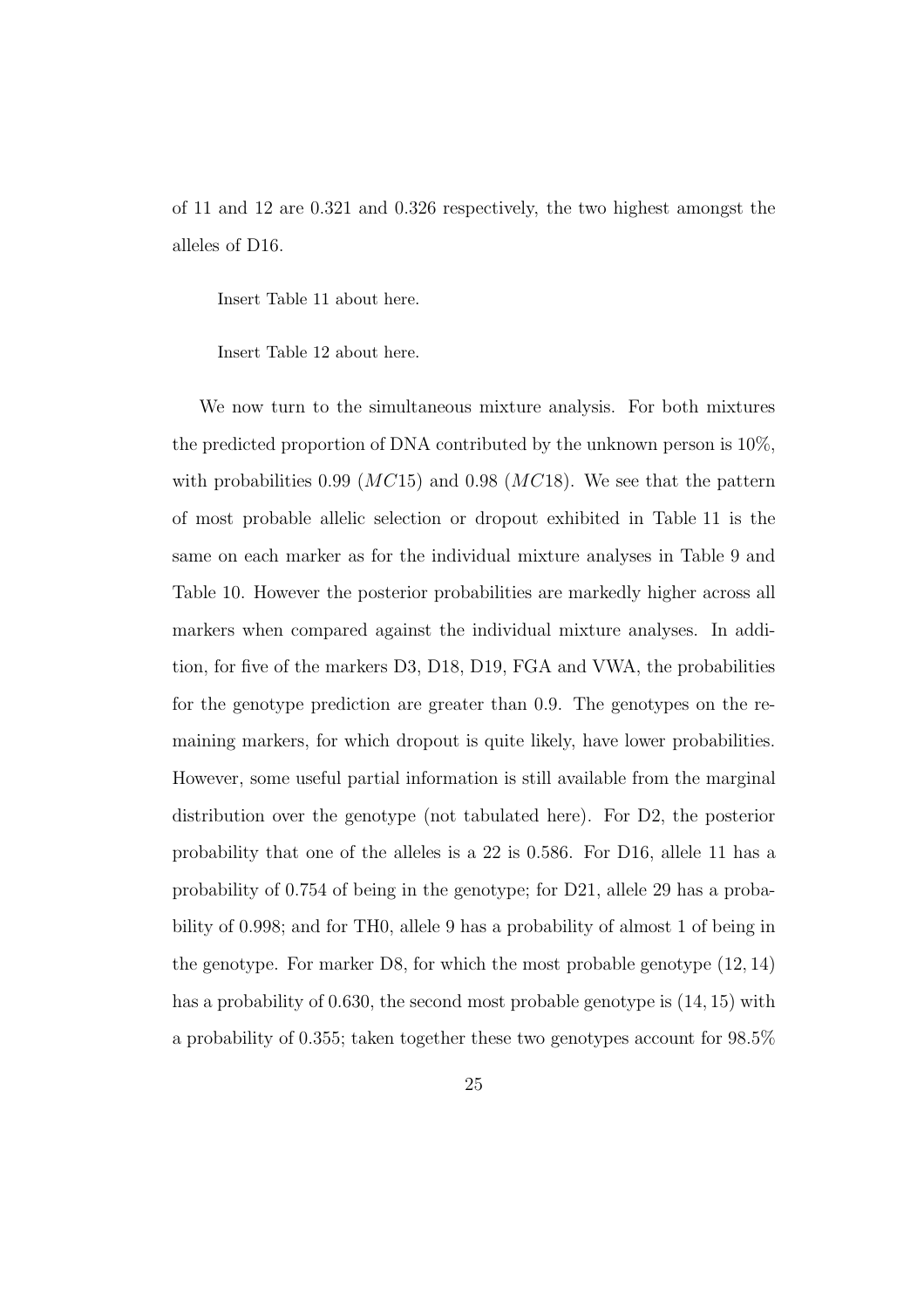of the posterior probability on the genotypic possibilities for this marker. The usefulness of such partial information for investigative purposes in a database search is clearly apparent.

## 5 Discussion

We have presented an extension of the model in [3] which incorporates the possible presence of silent alleles, stutter peaks, and dropout. We have applied this model to the analysis of two complex mixtures found at a crime scene and calculated likelihood ratios necessary for an evidential analysis of the traces, both individually as well as in combination. The networks also give the posterior probabilities for the specific artifacts to have occurred at particular alleles.

For illustrative purposes we have implemented a naïve stutter model with a crude discretization and a simple probability distribution. The analysis can be very sensitive to the values used in the stutter model. If the stutter probability is increased from 0.01 to 0.05, for example, the scenario  $K_1K_2K_3$ becomes more likely than  $K_1K_3U$  in each single trace analysis as well as in the combined analysis. This reflects that the additional peaks, representing a very small amount of DNA, then most likely are the result stutter rather than additional alleles. The fact that  $K_3$  has contributed to both traces seems robust varying the stutter probability within reasonable values.

For the model to be fully reliable in real casework it should be more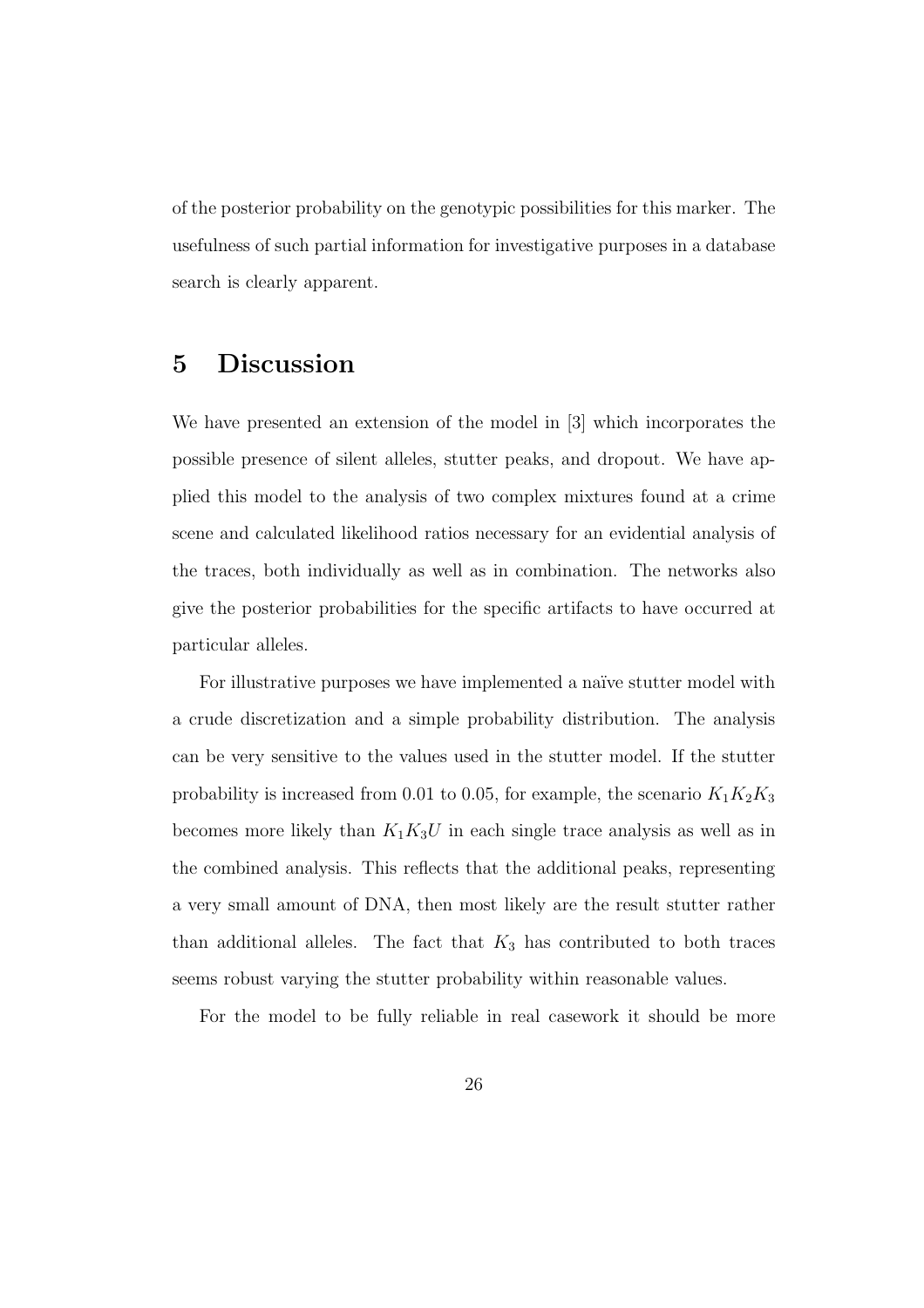realistic in terms of both the level of discretization and the probability distribution over it. Any analysis should also be supplemented with a study of sensitivity and robustness by varying the parameters involved, for example along the lines of [15] who analyse sensitivity to distributional assumptions about founder genes.

We have ignored that the amount of stuttering tends to increase as the total amount of DNA decreases, and is also marker dependent. Similarly we have assumed the probability of silent alleles to be common for all loci, but there is a known dependence on marker and allele [12, 14]. These and other dependences could be incorporated into the model, for example can the prevalence of silent alleles be made marker dependent; in our exposition we have for simplicity assumed a common prevalence across markers.

An important concern is the computational complexity of our Bayesian networks. For analysing two person mixtures the computations are quite fast, a matter of a few seconds. Increasing the number of contributors to three people in a single mixture significantly increases the computation and memory requirements: typically between 2-3Gb of memory and around 1-2 hours of computation time was required to find each likelihood in Table 5. Unfortunately, we were unable to complete any analyses involving four people with the dropout model due to hardware constraints. A simple measure of the computational complexity involved is to look at the total size of the state space of tables in the junction tree for the Bayesian network [4]. For two-person two-trace networks, state spaces are typically of the order of  $10<sup>6</sup>$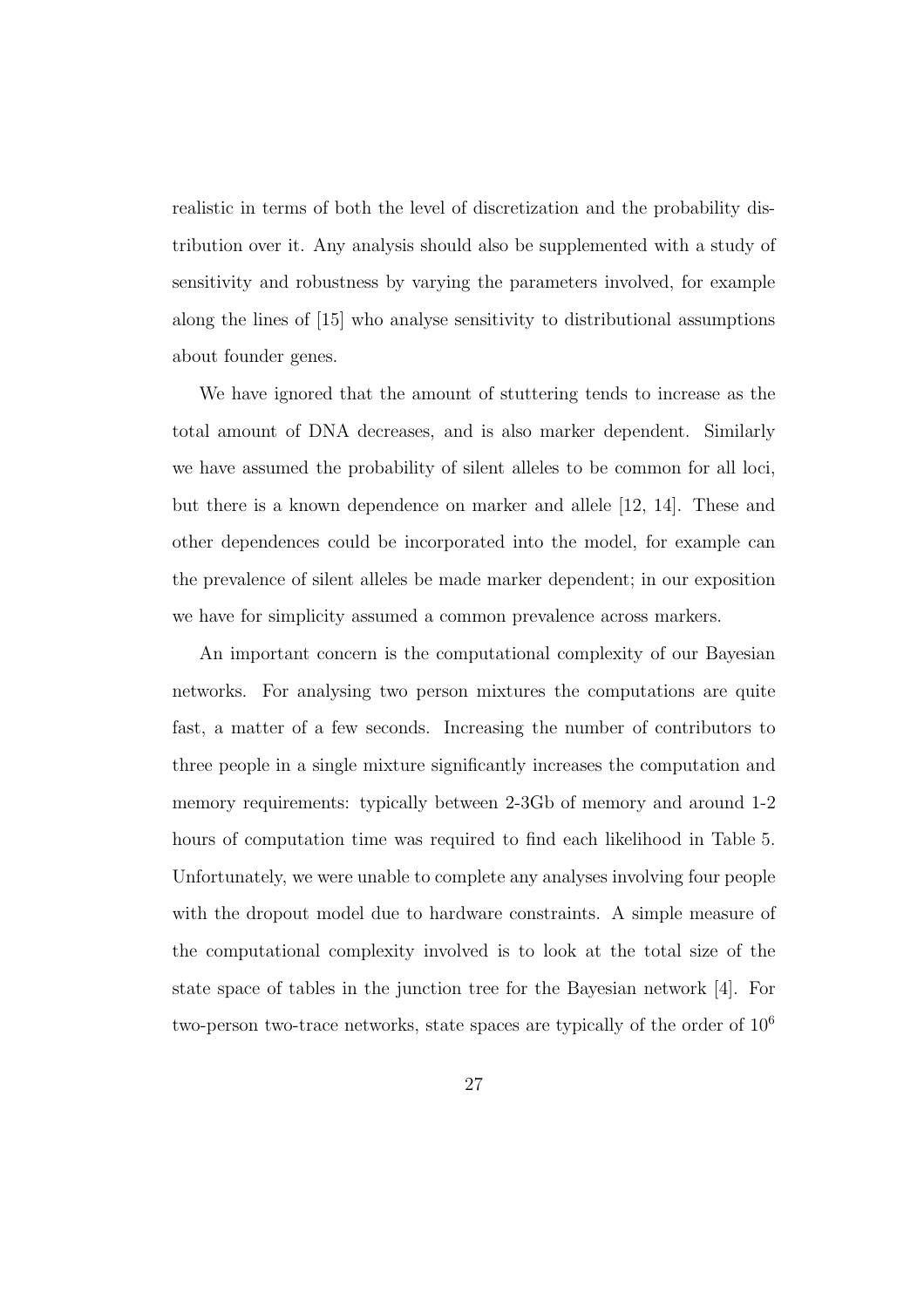in size. For the three-person two-mixture networks examined in Table 5, the state space sizes were of the order of  $10<sup>9</sup>$ . For a four person two-trace network, the state space grows to  $10^{11}$  or more. We believe that some of these difficulties will be addressed in future work.

Finally we emphasize that threshold generated dropout should eventually be incorporated as should issues concerning trace contamination.

## References

- [1] P. Gill, C.H. Brenner, J.S. Buckleton, A. Carracedo, M. Krawczak, W.R. Mayr, N. Morling, M. Prinz, P.M. Schneider, and B.S. Weir. DNA commission of the international society of forensic genetics: Recommendations on the interpretation of mixtures. *Forensic Science International*, 60:90–101, 2006.
- [2] Peter Gill, James Curran, Cedric Neumann, Amanda Kirkham, Tim Clayton, Jonathan Whitaker, and Jim Lambert. Interpretation of complex DNA profiles using empirical models and a method to measure their robustness. *Forensic Science International:Genetics*, 2:91–103, 2008.
- [3] Robert G. Cowell, Steffen Lilholt Lauritzen, and Julia Mortera. A gamma Bayesian network for DNA mixture analyses. *Bayesian Analysis*, 2:333–348, 2007.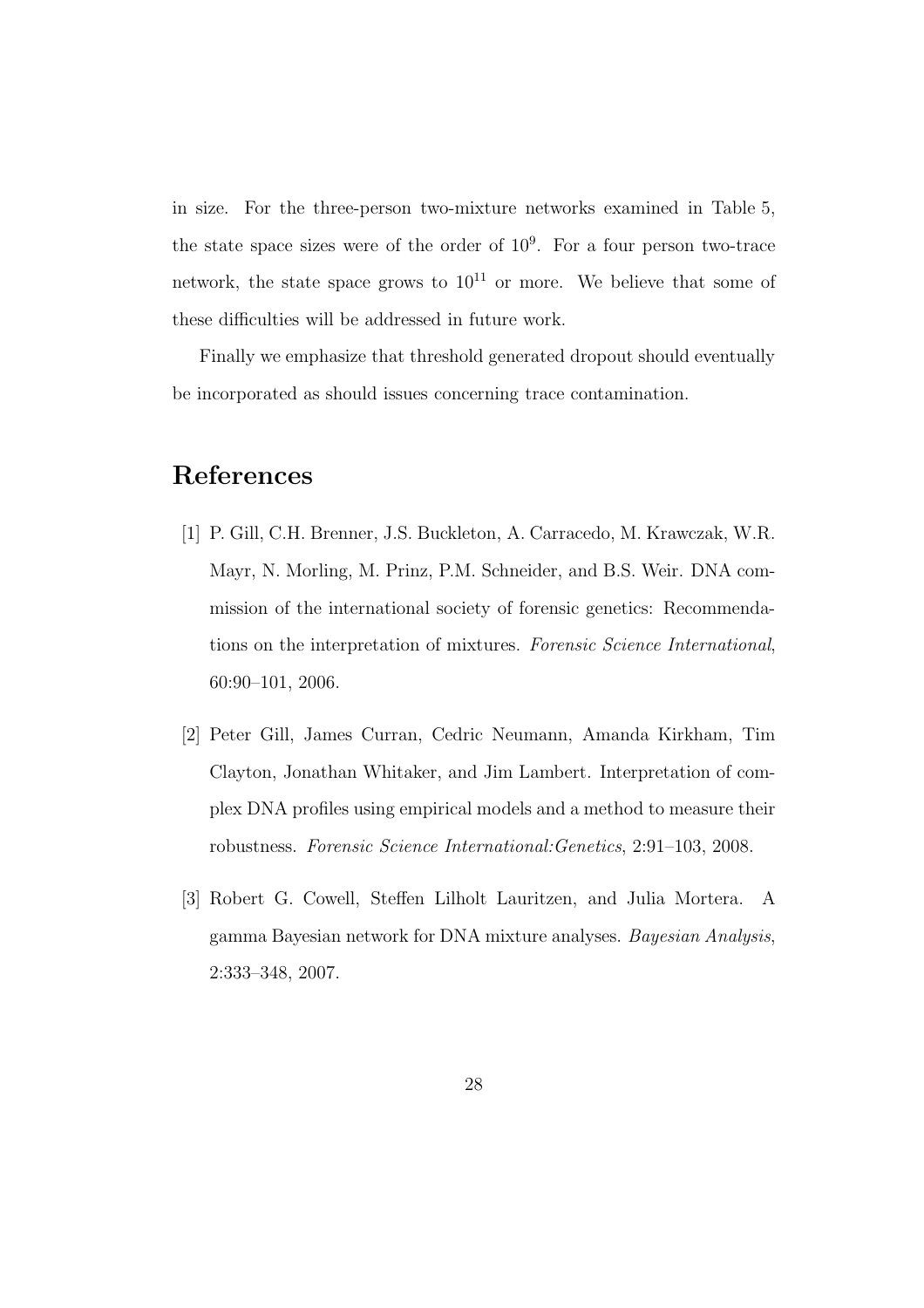- [4] Robert G. Cowell, A. Philip Dawid, Steffen Lilholt Lauritzen, and David J. Spiegelhalter. *Probabilistic Networks and Expert Systems*. Springer, New York, 1999.
- [5] Robert G. Cowell, Steffen L. Lauritzen, and Julia Mortera. MAIES: A tool for DNA mixture analysis. In R. Dechter and T. Richardson, editors, *Proceedings of the 22nd Conference on Uncertainty in Artificial Intelligence*, pages 90–97, San Francisco, 2006. Morgan Kaufmann Publishers.
- [6] Robert G. Cowell, Steffen Lilholt Lauritzen, and Julia Mortera. Identification and separation of DNA mixtures using peak area information. *Forensic Science International*, 166:28–34, 2007.
- [7] Robert G Cowell. Validation of an STR peak area model. *Forensic Science International: Genetics*, 3(3):193–199, 2009.
- [8] Peter Gill, James Curran, and Keith Elliot. A graphical simulation model of the entire DNA process associated with the analysis of short tandem repeat loci. *Nucleic Acids Research*, 33(2):632–643, 2005.
- [9] P. Gill, J. Whitaker, Christine Flaxman, Nick Brown, and J. Buckleton. An investigation of the rigor of interpretation rules for STRs derived from less than 100 pg of DNA. *Forensic Science International*, 112:17– 40, 2000.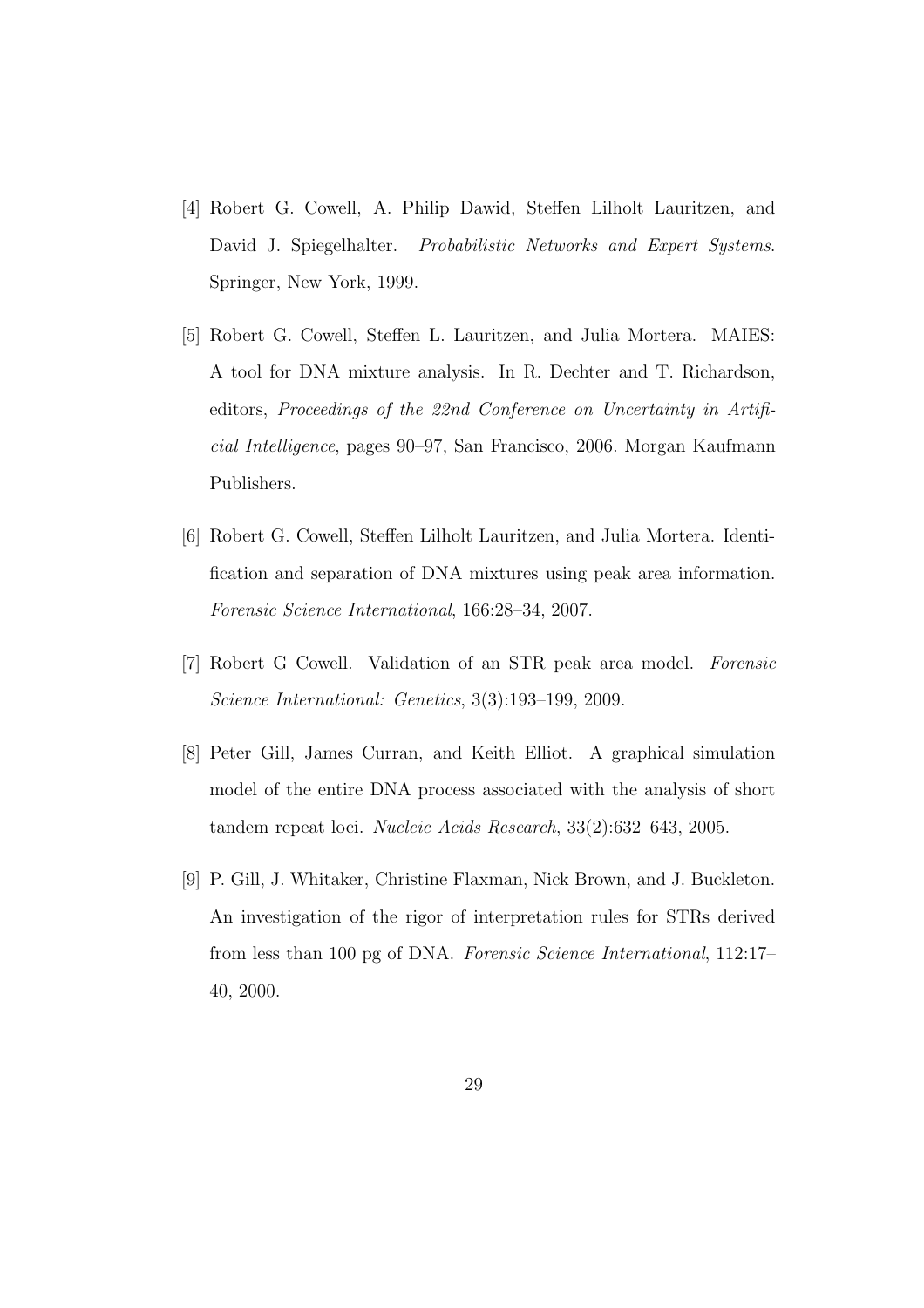- [10] P. Gill, R. Sparkes, R. Pinchin, T. Clayton, J. Whitaker, and J. Buckleton. Interpreting simple STR mixtures using allele peak areas. *Forensic Science International*, 91:41–53, 1998.
- [11] P. S. Walsh, N.J. Fildes, and R. Reynolds. Sequence analysis and characterization of stutter products. *Nucleic Acid Research*, 24:2807–2812, 1996.
- [12] J. M. Butler. *Forensic DNA typing*. Elsevier, USA, 2005.
- [13] Robert G. Cowell, Steffen L. Lauritzen, and Julia Mortera. Probabilistic modelling for DNA mixture anlaysis. *Forensic Science International: Genetics Supplement Series*, 1:640–642, 2008.
- [14] T. M. Clayton, S. M. Hill, L. A. Denton, S. K. Watson, and A. J. Urquhart. Primer binding site mutations affecting the typing of STR loci contained within the AMPF*lSTR®* SGM Plus<sup>TM</sup> kit. *Forensic Science International*, 139:255–259, 2004.
- [15] Peter J. Green and Julia Mortera. Sensitivity of inferences in forensic genetics to assumptions about founding genes. *Annals of Applied Statistics*, 3(2):731–763, 2009.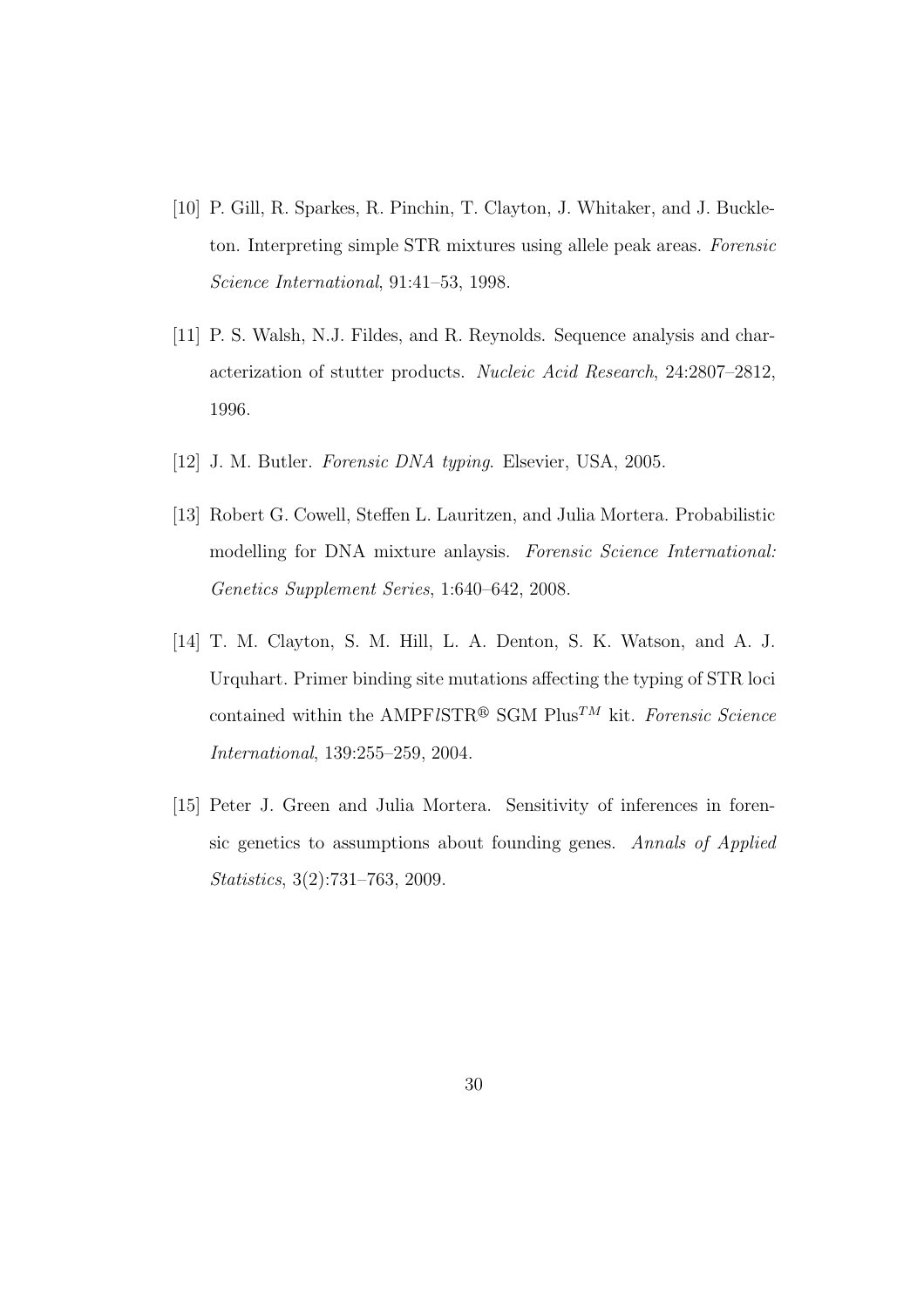## Figure captions

- Figure 1 A single marker network for the generation of peak areas from a mixture of DNA from two people having genotypes  $p_1gt$  and  $p_2gt$ , with three observed alleles  $a, b$  and  $c$ .
- Figure 2 Illustration of how nodes relate in the dropout network fragment for a marker with two observed alleles,  $a$  and  $b$ , in a two person mixture.
- **Figure 3** Network fragment for modelling stutter. The mean  $\mu_a$  is affected by stuttering in two ways: (i) a reduction due to part of type  $a$  alleles amplifying to type  $a-1$ ; (ii) an increase due to part of type  $a+1$  alleles amplifying to type a.
- Figure 4 Schematic modelling of a pair of three-person mixture samples that simultaneously share DNA from the same three contributors, but in possibly different proportions  $\theta$  and  $\phi$ .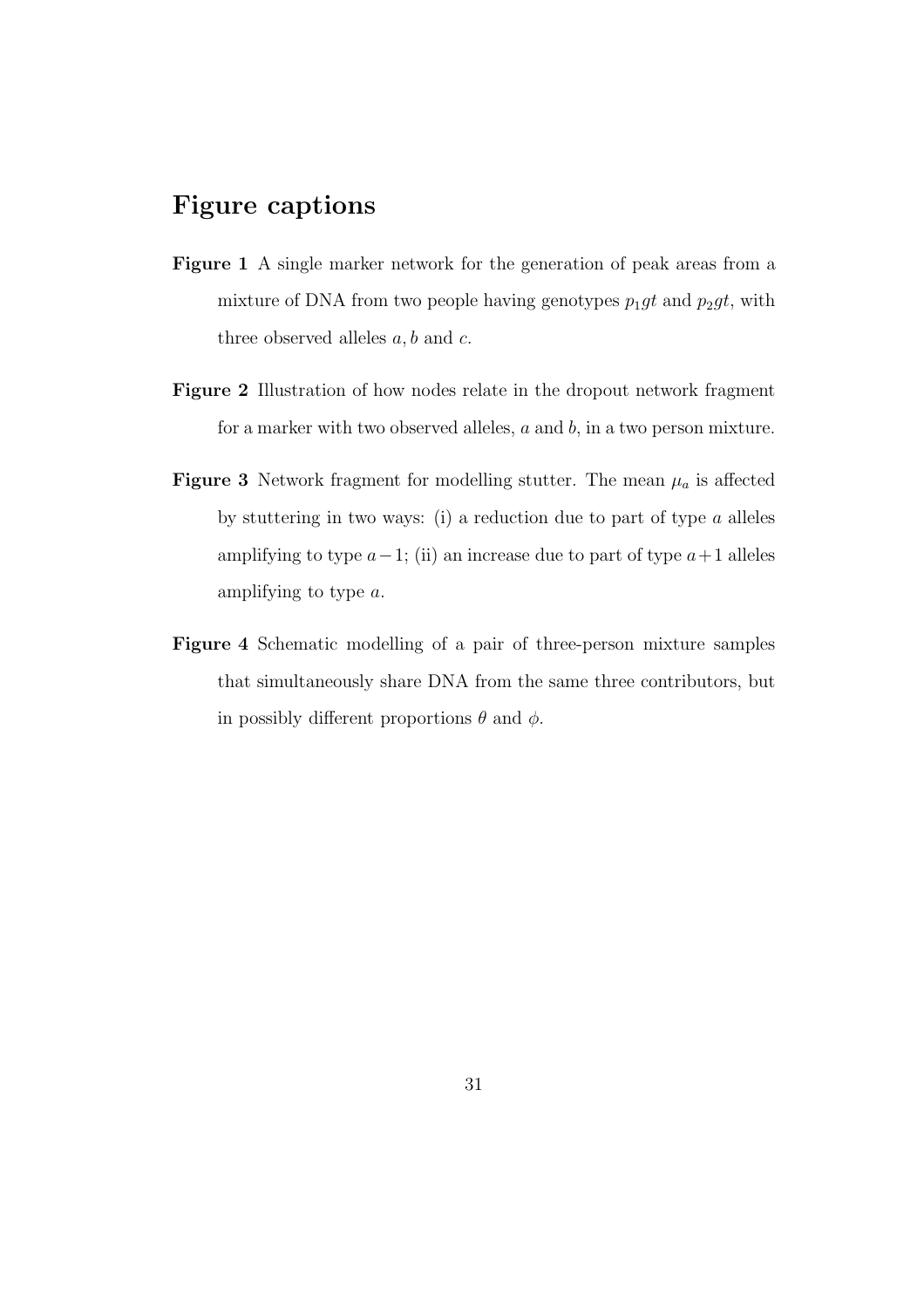|                | $\mathcal{n}_{ia}$ |                |                                              |  |  |
|----------------|--------------------|----------------|----------------------------------------------|--|--|
| $n_{ia}^{amp}$ | $\overline{0}$     |                | $\overline{2}$                               |  |  |
| 0              |                    | $\delta_i$     | $\delta_i^2$                                 |  |  |
| 1              | $\overline{0}$     |                | $1 - \delta_i \quad 2(1 - \delta_i)\delta_i$ |  |  |
| $\overline{2}$ |                    | $\overline{0}$ | $(1 - \delta_i)^2$                           |  |  |

Table 1: The conditional probability table  $P(n_{ia}^{amp} | n_{ia}, \theta_i)$  quantifying dropout with  $\delta_i = \exp(-\lambda \gamma \theta_i)$ .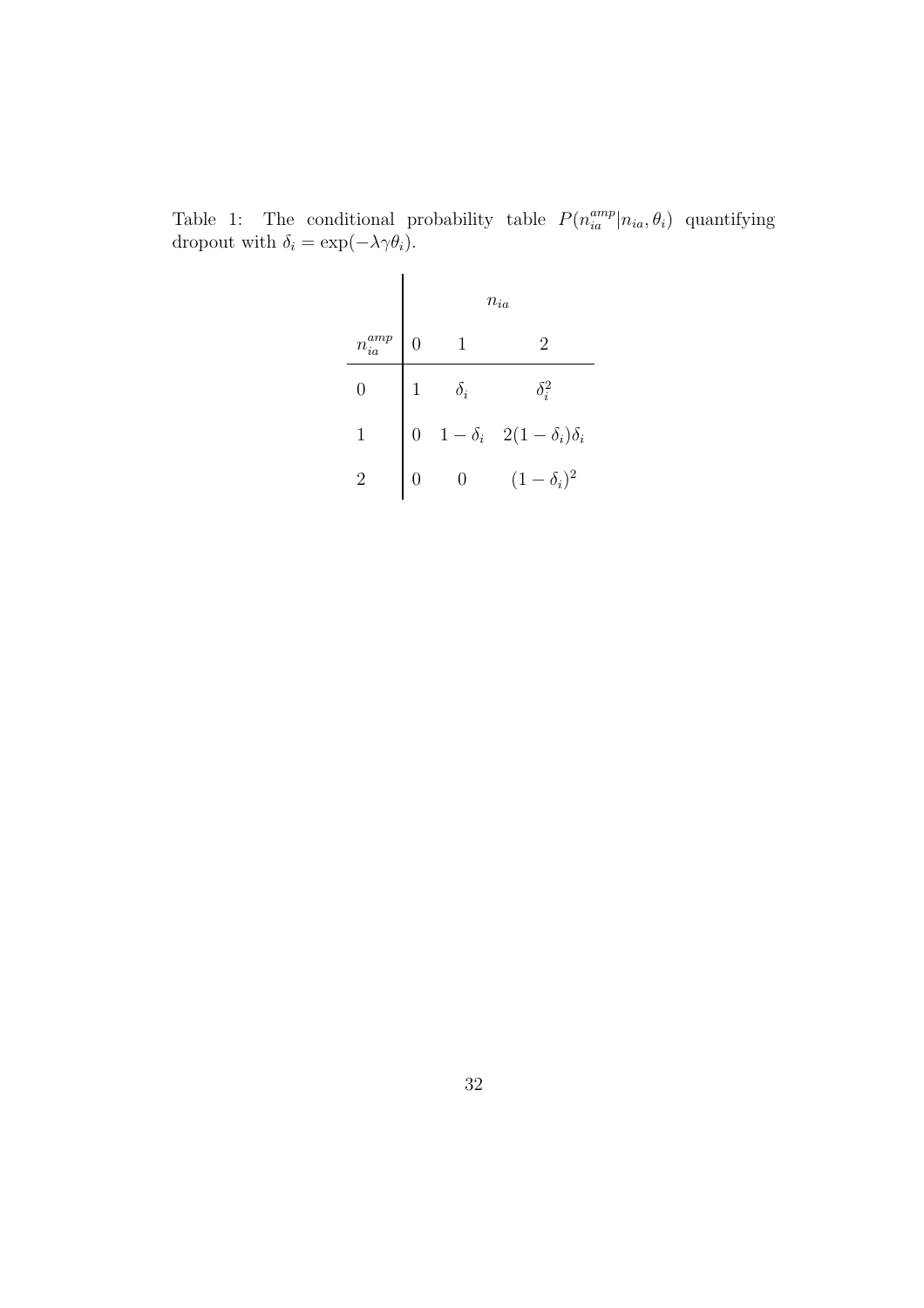|                 | $K_1$          |       | $K_2$ |      | $K_3$ |     |
|-----------------|----------------|-------|-------|------|-------|-----|
| D2              |                | 23 24 | 24    | 24   | 16    | 17  |
| D3              | 15             | 18    | 17    | 17   | 17    | 19  |
| D <sub>8</sub>  | 13             | 16    | 13    | 14   | 10    | 11  |
| D16             | 12             | 12    | 11    | 12   | 11    | 13  |
| D18             | 14             | 16    | 14    | 14   | 12    | 16  |
| D19             | 13             | 14    | 15    | 16.2 | 14    | 15  |
| D21             | 30             | 31    | 29    | 30   | 28    | 30  |
| <b>FGA</b>      | 24             | 26    | 21    | 22   | 20    | 23  |
| TH <sub>0</sub> | $\overline{7}$ | 8     | 9     | 9    | 9.3   | 9.3 |
| <b>VWA</b>      | 14             | 18    | 16    | 16   | 15    | 19  |

Table 2: Profiles of the victim  $K_1$  and individuals  $K_2$ , and  $K_3$  for the ten markers.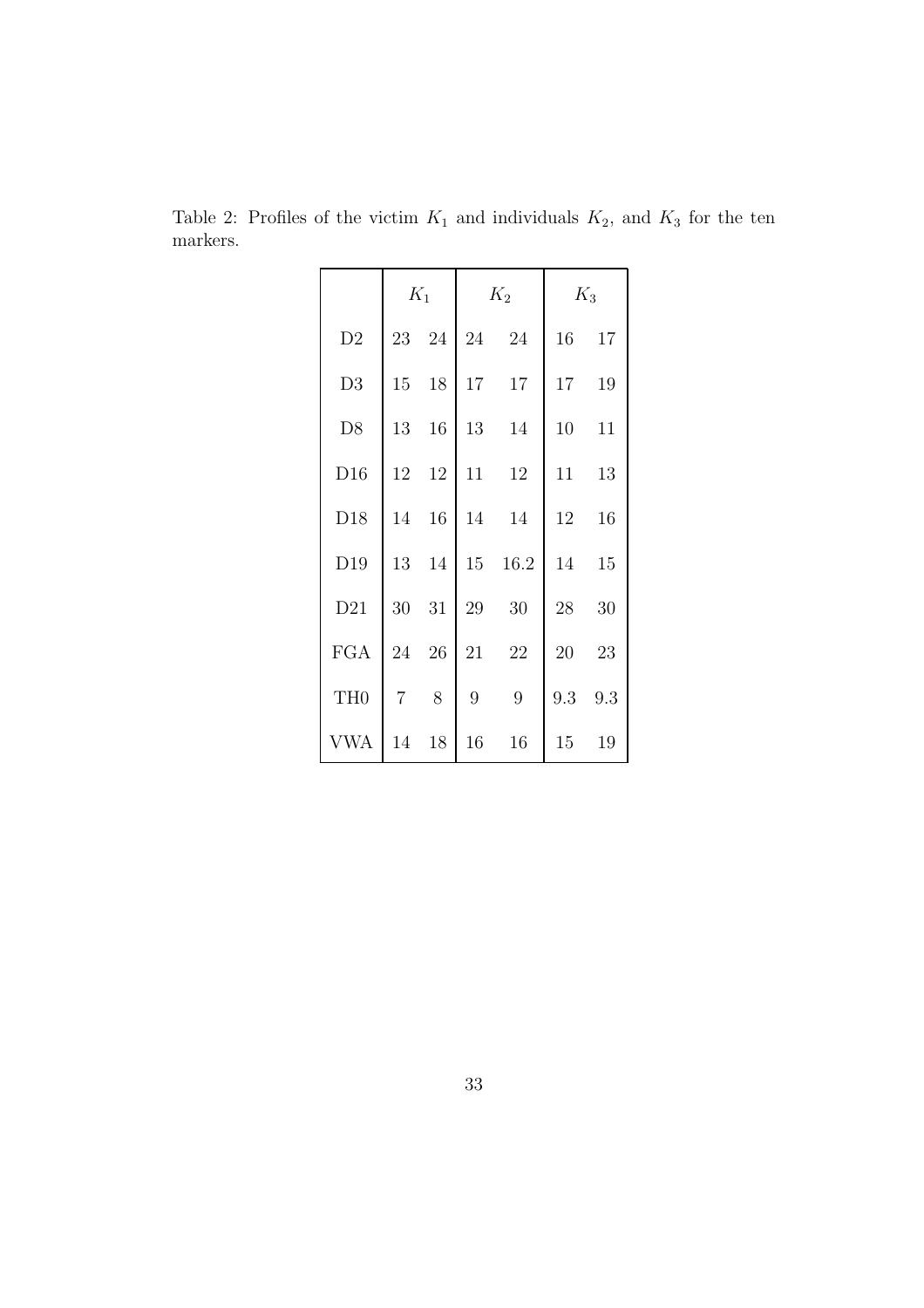| $\boldsymbol{a}$ | $h_a$         | $\boldsymbol{a}$ | $h_a$ | $\boldsymbol{a}$ | $h_a$ | $\boldsymbol{a}$ | $h_a$      | $\boldsymbol{a}$ | $h_a$      |
|------------------|---------------|------------------|-------|------------------|-------|------------------|------------|------------------|------------|
|                  | $\mathbf{D}2$ |                  | D8    | D18              |       | D21              |            | TH <sub>0</sub>  |            |
| 16               | 189           | 10               | 241   | 12               | 187   | 28               | 304        | $\overline{7}$   | 670        |
| 17               | 171           | 11               | 192   | 13               | 87    | 29               | 134        | 8                | 636        |
| 22               | 55            | 12               | 127   | 14               | 997   | 30               | 1146       | 9                | 99         |
| 23               | 638           | 13               | 1092  | 15               | 80    | 31               | 734        | 9.3              | 348        |
| 24               | 673           | 14               | 127   | 16               | 744   |                  | <b>FGA</b> |                  |            |
|                  | D3            | 15               | 58    |                  |       | 20               | 99         |                  | <b>VWA</b> |
| 14               | 50            | 16               | 808   | D19              |       | 21               | 49         | 14               | 876        |
| 15               | 715           |                  |       | 12               | 57    | 22               | 76         | 15               | 249        |
| 16               | 67            |                  | D16   | 13               | 775   | 23               | 145        | 16               | 274        |
| 17               | 479           | 11               | 534   | 14               | 818   | 24               | 412        | 17               | 97         |
| 18               | 638           | 12               | 1786  | $15\,$           | 159   | 25               | $39\,$     | 18               | 967        |
| 19               | 136           | 13               | 265   | 16.2             | 76    | 26               | 349        | 19               | 251        |

Table 3: Blood stain  $MC18$ , showing alleles a, and peak heights  $h_a$  for ten markers.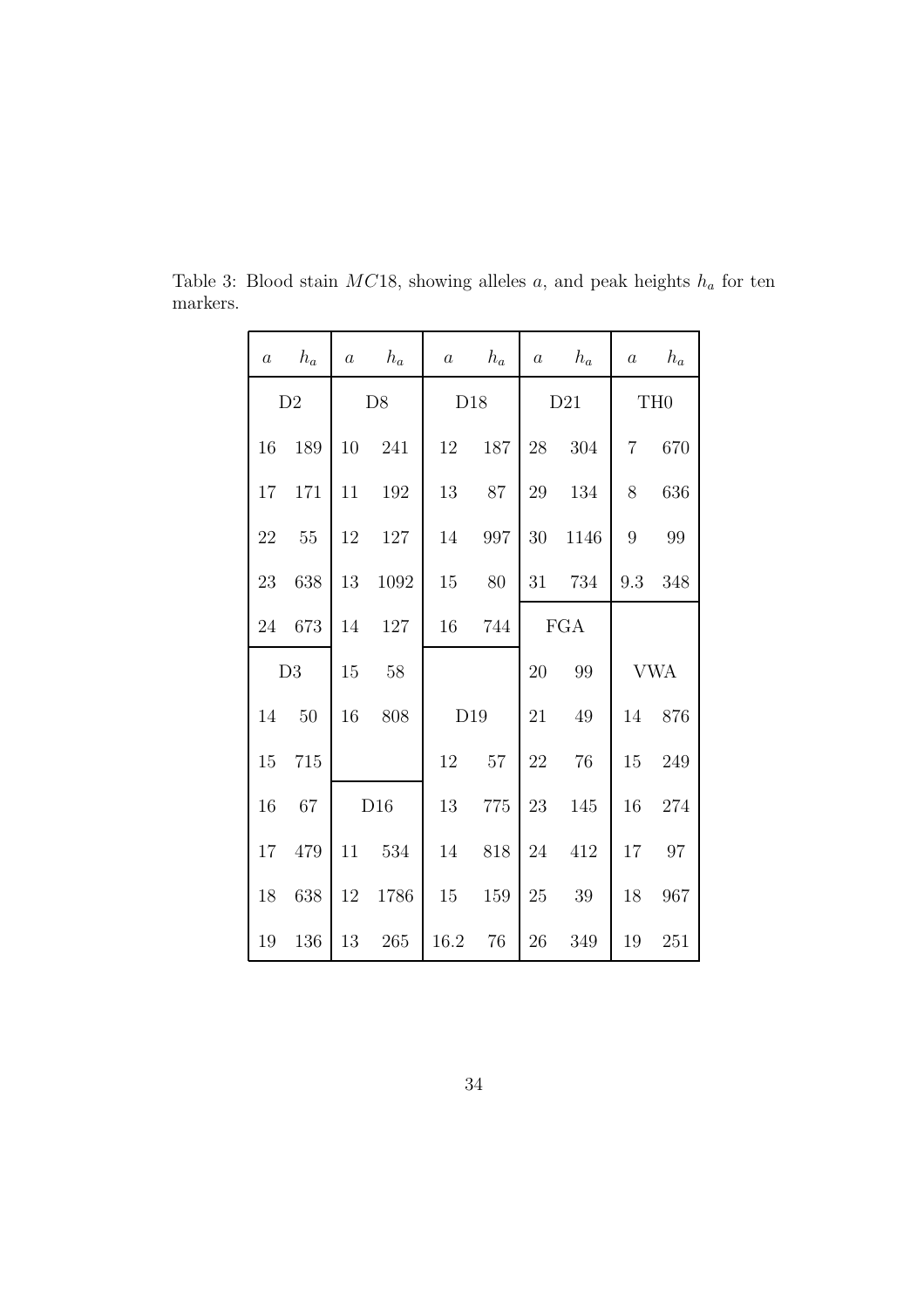| $\boldsymbol{a}$ | $h_a$         | $\boldsymbol{a}$ | $h_a$ | $\boldsymbol{a}$ | $h_a$ | $\boldsymbol{a}$ | $h_a$ | $\boldsymbol{a}$ | $h_a$           |
|------------------|---------------|------------------|-------|------------------|-------|------------------|-------|------------------|-----------------|
|                  | $\mathbf{D}2$ |                  | D8    |                  | D18   | D21              |       |                  | TH <sub>0</sub> |
| 16               | 64            | 10               | 152   | 12               | 99    | 28               | 120   | 7                | 727             |
| 17               | 96            | 11               | 140   | 13               | 61    | 29               | 89    | 8                | 625             |
| 23               | 507           | 12               | 76    | 14               | 707   | $30\,$           | 1010  | 9.3              | 165             |
| 24               | 534           | 13               | 929   | 15               | 107   | 31               | 783   |                  |                 |
|                  |               | 14               | 58    | 16               | 930   |                  |       |                  |                 |
|                  |               |                  |       |                  |       |                  |       |                  |                 |
|                  |               | 15               | 84    |                  |       |                  |       |                  | <b>VWA</b>      |
|                  | D3            | 16               | 901   |                  |       |                  | FGA   | 14               | 1036            |
| 14               | 79            |                  |       |                  | D19   | 20               | 90    | 15               | 98              |
| 15               | 993           |                  | D16   | 12               | 53    | 21               | 52    | 16               | 163             |
| 17               | 286           | 11               | 256   | 13               | 546   | 23               | 103   | 17               | 79              |
| 18               | 689           | 12               | 1724  | 14               | 655   | 24               | 556   | 18               | 746             |

Table 4: Blood stain  $MC15$ , showing alleles a, and peak heights  $h_a$  for ten markers.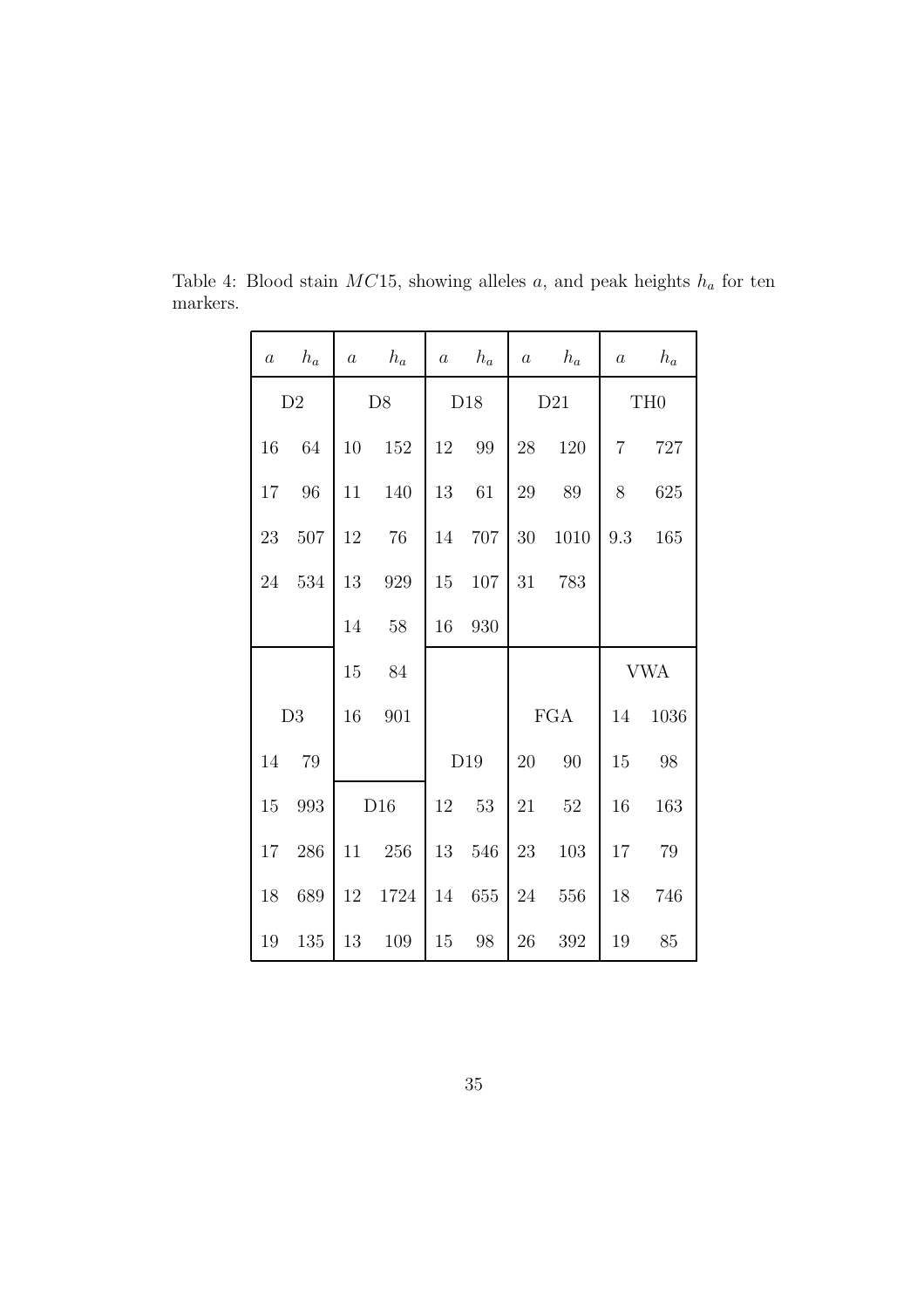Table 5: Likelihood ratios in favour of the base hypothesis  $H_b$  that  $K_1$ ,  $K_2$  and  $K_3$  are the mixture contributors, against alternative scenarios  $H_a$ involving contributions from exactly three persons. The ratios are given both for the two single-mixture analyses, and for the simultaneous analysis. The  $U_i$   $(i = 1, 2, 3)$  refer to contributors whose profiles are not known.

| $H_a$       | MC18                  | MC15                  | $MC15$ and $MC18$     |
|-------------|-----------------------|-----------------------|-----------------------|
| $K_1K_2K_3$ | $\mathbf{1}$          | $\mathbf{1}$          | $\mathbf{1}$          |
| $K_1K_2U_1$ | $6.07 \times 10^{9}$  | $4.88 \times 10^{9}$  | $7.29 \times 10^8$    |
| $K_1K_3U_1$ | 2.00                  | $1.41 \times 10^{-3}$ | $2.62 \times 10^{-7}$ |
| $K_2K_3U_1$ | $6.59 \times 10^{13}$ | $8.79 \times 10^{13}$ | $9.08 \times 10^{13}$ |
| $K_1U_1U_2$ | $3.74 \times 10^{8}$  | $1.14 \times 10^{5}$  | $1.40 \times 10^{3}$  |
| $K_2U_1U_2$ | $1.43 \times 10^{23}$ | $1.94 \times 10^{23}$ | $3.28 \times 10^{22}$ |
| $K_3U_1U_2$ | $6.84 \times 10^{13}$ | $6.22 \times 10^{10}$ | $1.19 \times 10^{7}$  |
| $U_1U_2U_3$ | $4.90 \times 10^{21}$ | $3.06 \times 10^{18}$ | $4.19 \times 10^{16}$ |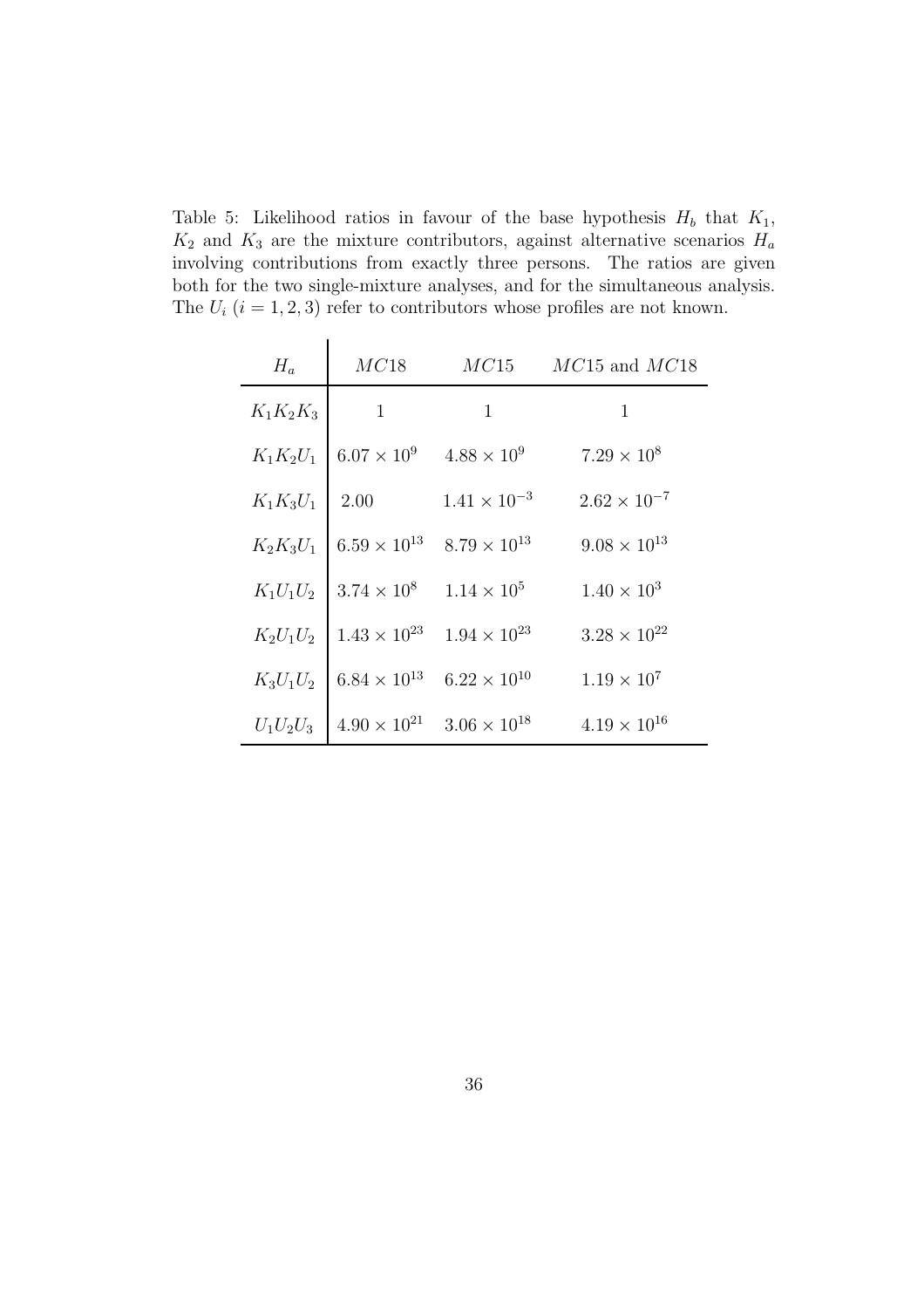Table 6: Likelihood ratios in favour of the base hypothesis  $H_b$  that  $K_1$ ,  $K_2$ and  $K_3$  are the mixture contributors, against selected alternative scenarios  $H_a$  that do not have the same contributors to the two traces. The ratios are based on simultaneous analyses of both traces. The  $U_i$   $(i = 1, \ldots, 6)$  refer to contributors whose profiles are not known.

| MC18        | MC15        | $H_b: H_a$            |
|-------------|-------------|-----------------------|
| $K_1K_3U_2$ | $K_1K_3U_1$ | $2.86 \times 10^{-3}$ |
| $K_1K_2K_3$ | $K_1K_3U_1$ | $1.42 \times 10^{-3}$ |
| $U_1U_2U_4$ | $U_1U_2U_3$ | $3.93 \times 10^{21}$ |
| $U_1U_2U_3$ | $U_4U_5U_6$ | $1.51 \times 10^{40}$ |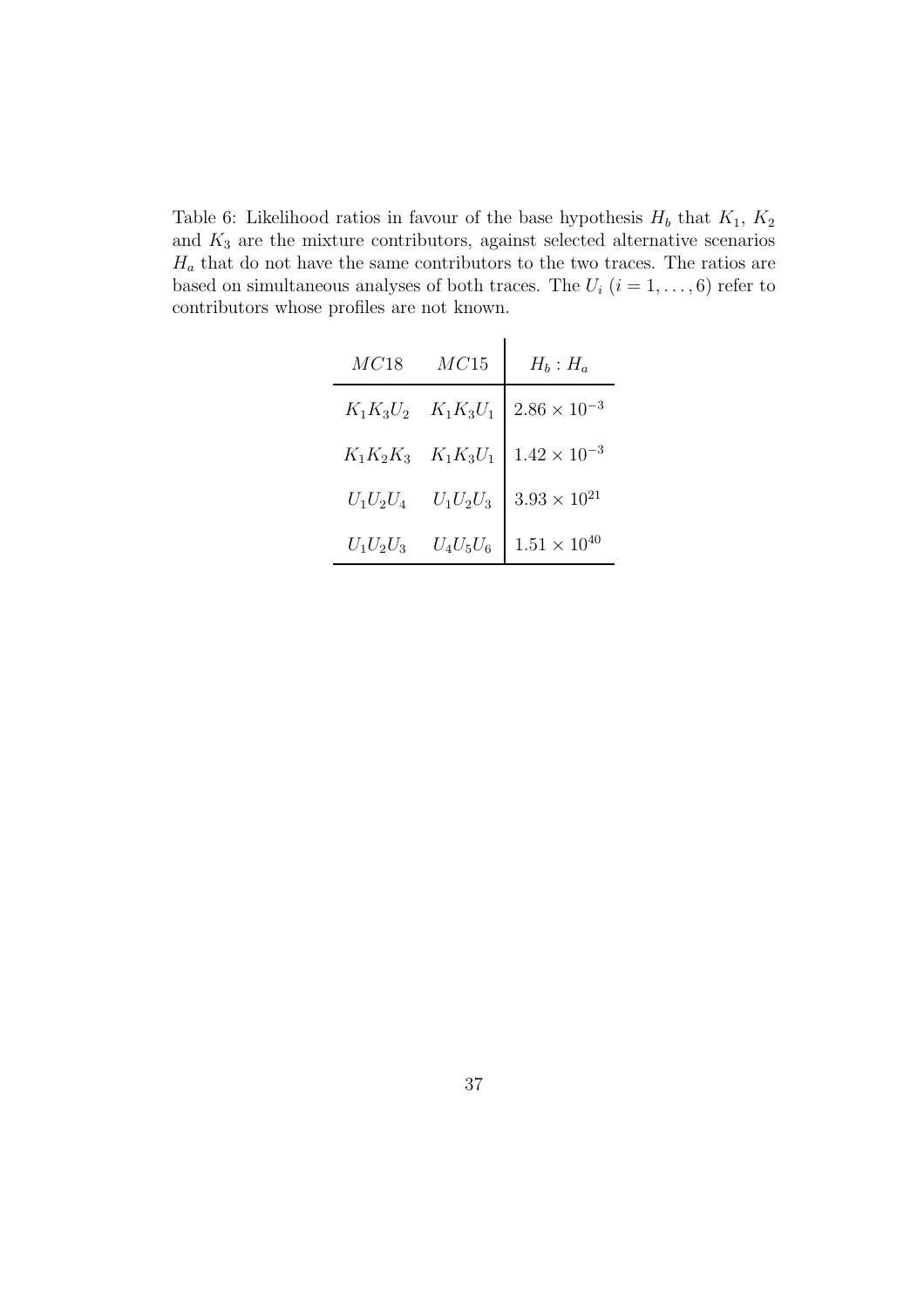Table 7: Posterior probabilities for alleles to have stuttered, for a small selection of alleles for the single trace analysis of MC18, and for the simultaneous analysis of both traces, assuming in each case that the DNA in the mixtures originates from the three known persons  $K_1, K_2$  and  $K_3.$ 

|                 | Only $MC18$           |                |       |  |  |
|-----------------|-----------------------|----------------|-------|--|--|
|                 |                       | Stutter amount |       |  |  |
| Allele (Marker) | $0\%$                 | $-5\%$         | 10%   |  |  |
| 23(D2)          | $\overline{0}$        | 0.400          | 0.600 |  |  |
| 15(D3)          | $\overline{0}$        | 0.431          | 0.569 |  |  |
| 17(D3)          | $\overline{0}$        | 0.356          | 0.645 |  |  |
| 13(D19)         | $\overline{0}$        | 0.428          | 0.572 |  |  |
| 26(FGA)         | $\overline{0}$        | 0.367          | 0.633 |  |  |
| 18(VWA)         | $\overline{0}$        | 0.382          | 0.618 |  |  |
| 30(D21)         | 0.969                 | 0.014          | 0.017 |  |  |
|                 | Simultaneous analysis |                |       |  |  |
| MC1823(D2)      | $\overline{0}$        | 0.400          | 0.600 |  |  |
| $MC15\;23(D2)$  | $\mathbf 1$           | 0              | 0     |  |  |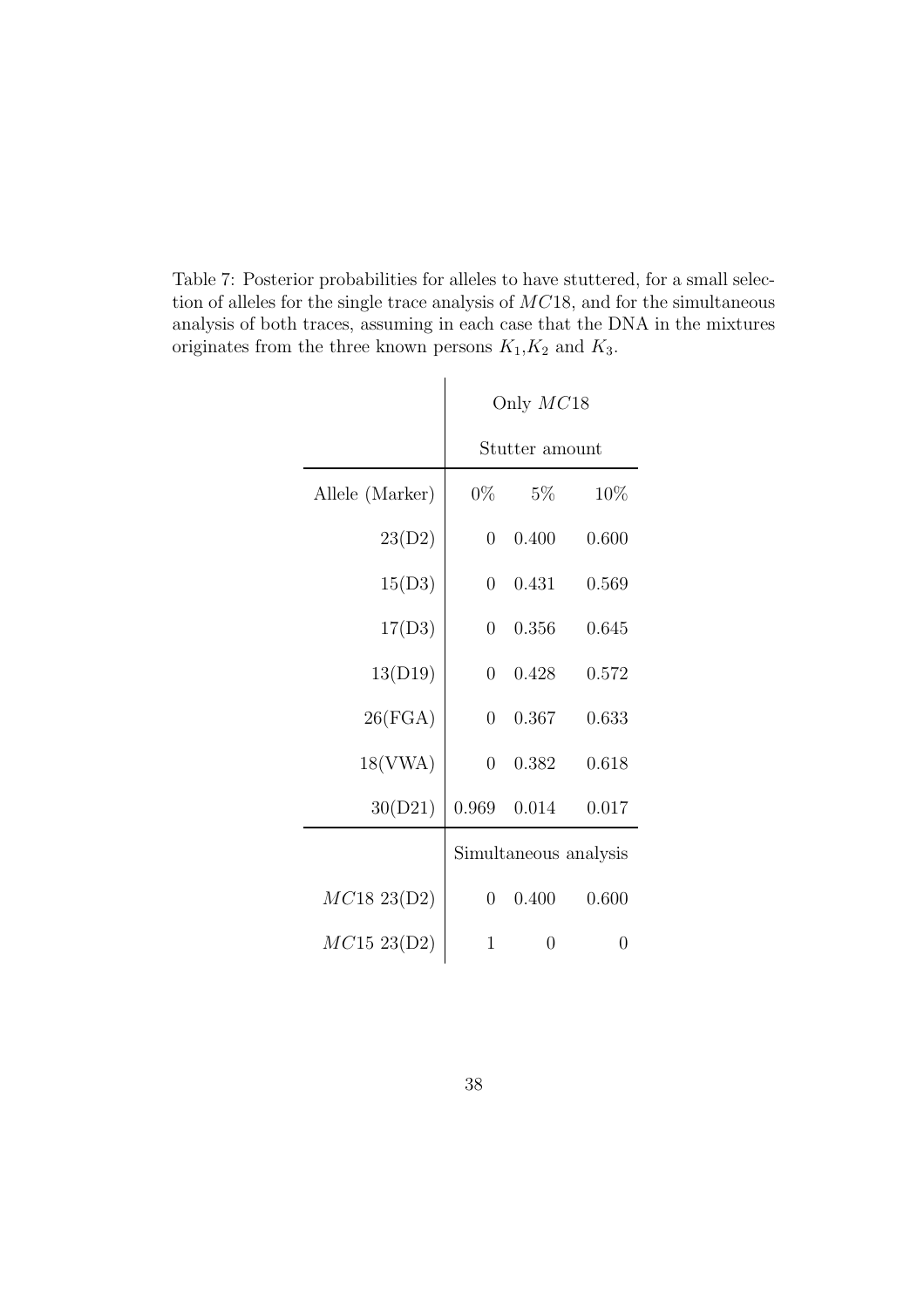Table 8: Posterior probabilities of genotypic contribution to the amplification of mixture  $MC18$  for marker D16, assuming  $K_1$ ,  $K_2$  and  $K_3$  are the contributors. D indicates an allele (paternal or maternal) that has dropped out.

|        | $K_1$                           | $K_2$              |                | $K_3$          |       |
|--------|---------------------------------|--------------------|----------------|----------------|-------|
| 12, 12 | 0.844                           |                    | $11, D$ 0.342  | $11, 13$ 0.832 |       |
| 12, D  | 0.156                           | $11,12\quad 0.316$ |                | 13, D          | 0.168 |
|        | $D, D \quad 3.6 \times 10^{-7}$ |                    | $D, D = 0.207$ |                |       |
|        |                                 | 12, D              | 0.136          |                |       |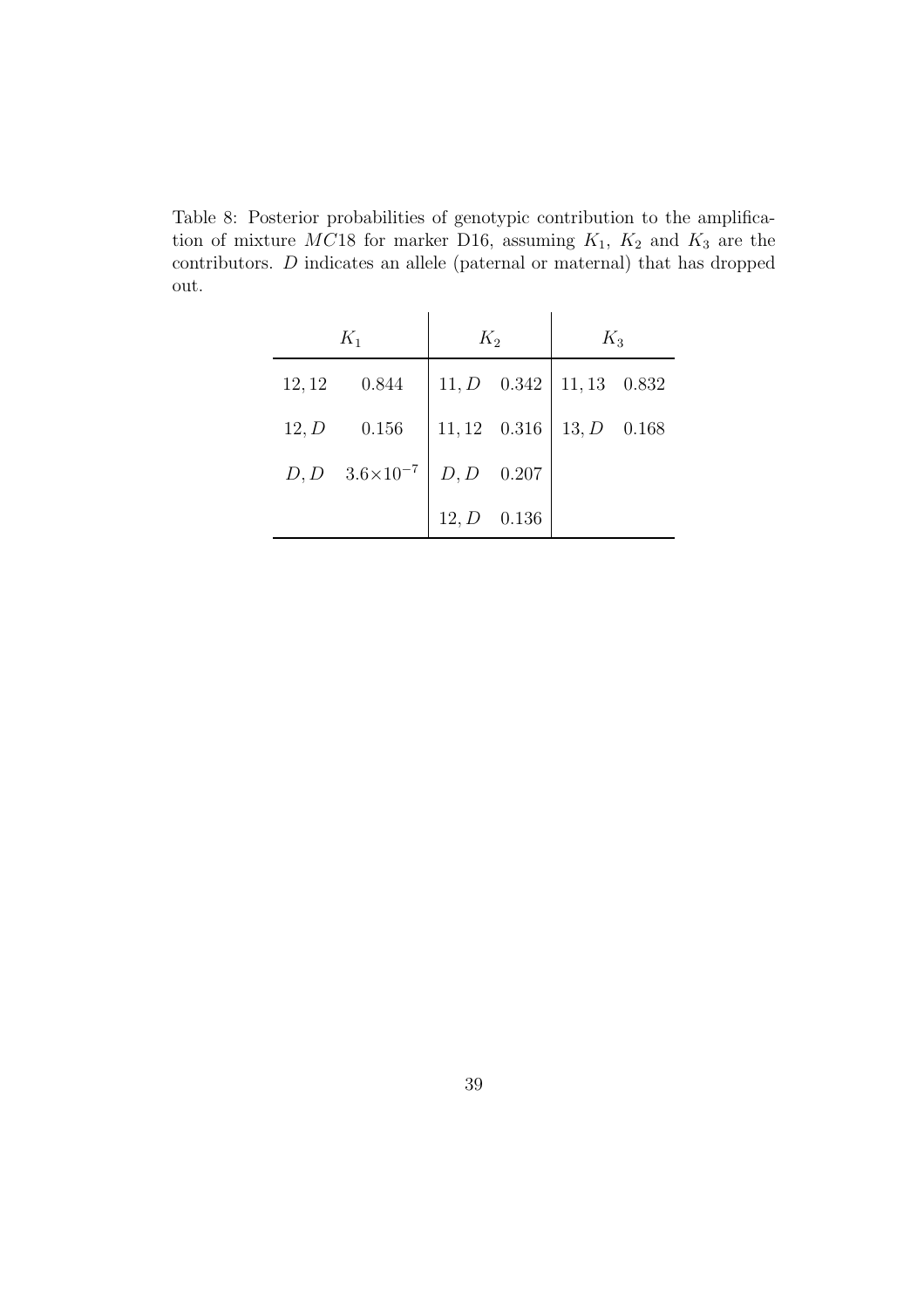Table 9: Separation analysis of mixture MC15, to predict the most probable profile of the unknown contributor  $U$ , assuming that the mixture is made up of DNA from  $K_1, K_3$  and U. For each marker, the second column  $(gt^{amp})$ shows the most likely combination of maternal and paternal alleles that were amplified, with an allelic dropout denoted by  $D$ . The posterior probability for the amplified genotype is shown in the third column. The fourth and fifth columns show the most probable genotype  $(gt)$  and its posterior probability.

|                 |            | Alleles amplified from $U$ | Predicted profile of $U$ |           |  |
|-----------------|------------|----------------------------|--------------------------|-----------|--|
| Marker          | $gt^{amp}$ | Posterior                  | gt                       | Posterior |  |
| D2              | D, D       | 0.580                      | 17, x                    | 0.191     |  |
| D3              | 14, D      | 0.600                      | 14, 15                   | 0.248     |  |
| D <sub>8</sub>  | 12, 14     | 0.412                      | 12, 14                   | 0.426     |  |
| D16             | D, D       | 0.457                      | 11, 12                   | 0.236     |  |
| D18             | 13, 15     | 0.636                      | 13, 15                   | 0.673     |  |
| D <sub>19</sub> | 12, D      | 0.551                      | 12, 14                   | 0.322     |  |
| D21             | 29, D      | 0.681                      | 29,30                    | 0.301     |  |
| <b>FGA</b>      | 21, D      | 0.782                      | 21, 24                   | 0.174     |  |
| TH <sub>0</sub> | D, D       | 0.592                      | 7, 9.3                   | 0.178     |  |
| VWA             | 16, 17     | 0.879                      | 16, 17                   | 0.902     |  |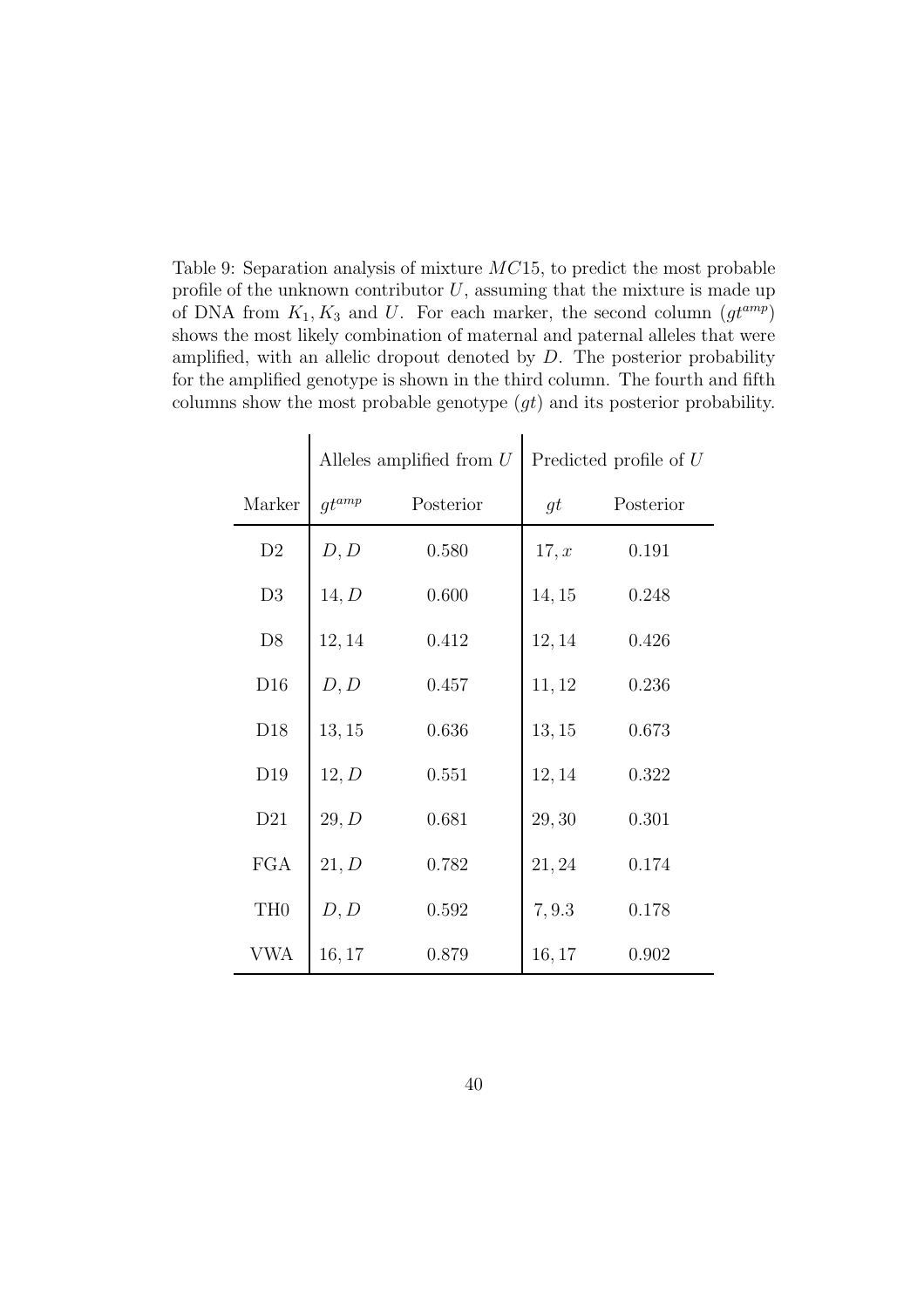|                 |            | Alleles amplified from $U$ | Predicted profile of $U$ |           |  |
|-----------------|------------|----------------------------|--------------------------|-----------|--|
| Marker          | $gt^{amp}$ | Posterior                  | gt                       | Posterior |  |
| D2              | 22, D      | 0.515                      | 22, x                    | 0.268     |  |
| D3              | 14, 16     | 0.550                      | 14, 16                   | 0.581     |  |
| D <sub>8</sub>  | 12, 14     | 0.621                      | 12, 14                   | 0.636     |  |
| D16             | D, D       | 0.421                      | 11, 12                   | 0.252     |  |
| D <sub>18</sub> | 13, 15     | 0.651                      | 13, 15                   | 0.689     |  |
| D <sub>19</sub> | 12, 16.2   | 0.601                      | 12, 16.2                 | 0.624     |  |
| D21             | 29, D      | 0.704                      | 29,30                    | 0.309     |  |
| <b>FGA</b>      | 21, 22     | 0.873                      | 21, 22                   | 0.880     |  |
| TH <sub>0</sub> | 9, D       | 0.701                      | 9, 9.3                   | 0.462     |  |
| VWA             | 16, 17     | 0.882                      | 16, 17                   | 0.906     |  |

Table 10: Separation analysis of mixture MC18, to predict the most probable profile of the unknown contributor  $U$ , assuming that the mixture is made up of DNA from  $K_1, K_3$  and U. The format of the table is the same as Table 9.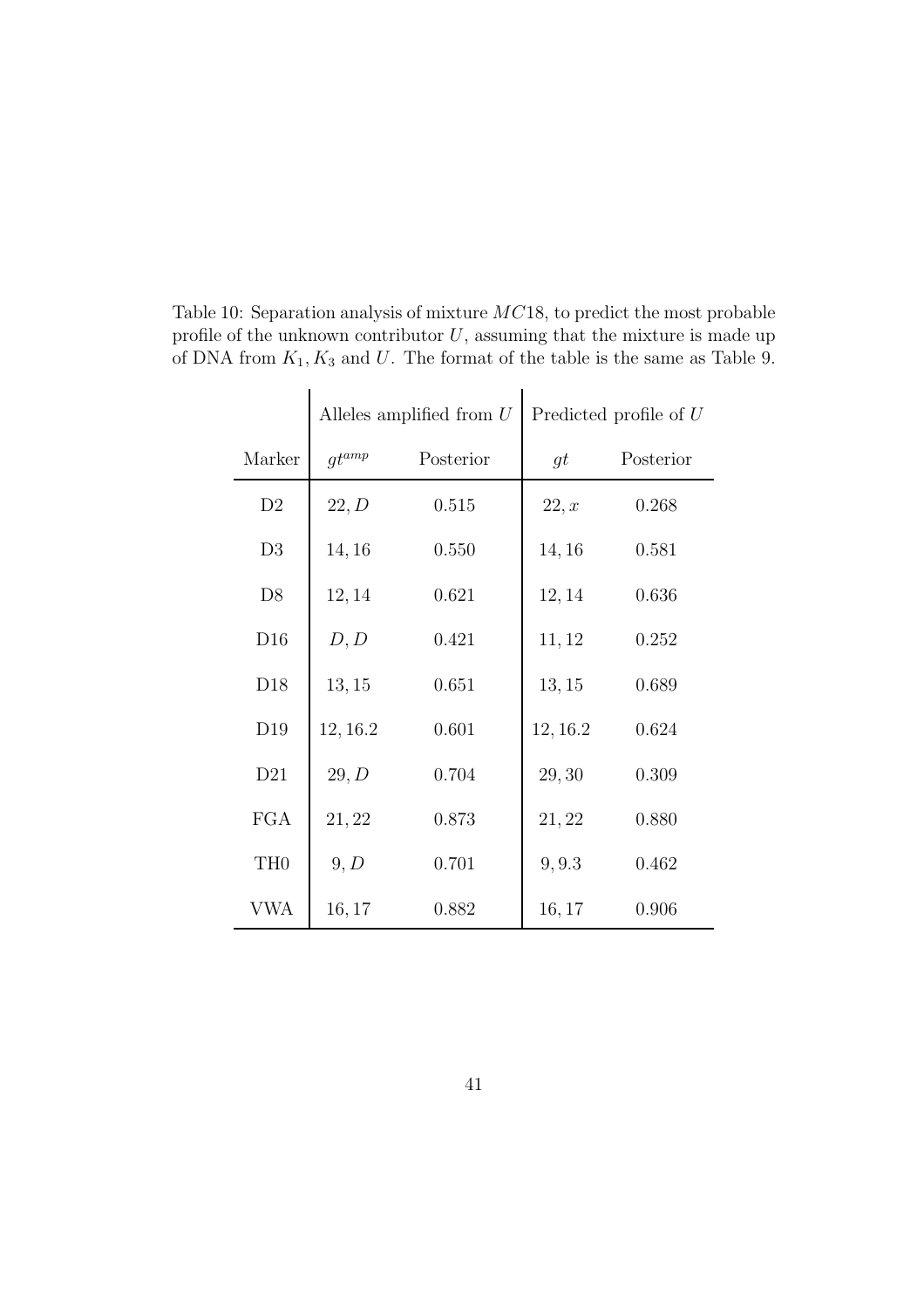Table 11: Separation profile analyses for the unknown contributor, from a simultaneous analysis of the two traces. The table shows the most probable combination of alleles  $(gt^{amp})$  from the genotype amplified, together with the associated probability. An allele not amplified is denoted by D. Also shown is the predicted genotype  $(gt)$  and its posterior probability. See main text for more details.

| Marker          | MC15       |           | MC18       |           | Predicted profile |           |
|-----------------|------------|-----------|------------|-----------|-------------------|-----------|
|                 | $gt^{amp}$ | Posterior | $gt^{amp}$ | Posterior | gt                | Posterior |
| D2              | D, D       | 0.634     | 22, D      | 0.432     | 22, x             | 0.170     |
| D3              | 14, D      | 0.919     | 14, 16     | 0.854     | 14, 16            | 0.903     |
| D <sub>8</sub>  | 12, 14     | 0.610     | 12, 14     | 0.615     | 12, 14            | 0.630     |
| D16             | D, D       | 0.432     | D, D       | 0.397     | 11, 12            | 0.269     |
| D <sub>18</sub> | 13, 15     | 0.928     | 13, 15     | 0.926     | 13, 15            | 0.981     |
| D <sub>19</sub> | 12, D      | 0.941     | 12, 16.2   | 0.937     | 12, 16.2          | 0.973     |
| D21             | 29, D      | 0.719     | 29, D      | 0.729     | 29, 30            | 0.318     |
| <b>FGA</b>      | 21, D      | 0.992     | 21, 22     | 0.922     | 21, 22            | 0.929     |
| TH <sub>0</sub> | D, D       | 0.748     | 9, D       | 0.683     | 9, 9.3            | 0.503     |
| <b>VWA</b>      | 16, 17     | 0.970     | 16, 17     | 0.969     | 16, 17            | 0.995     |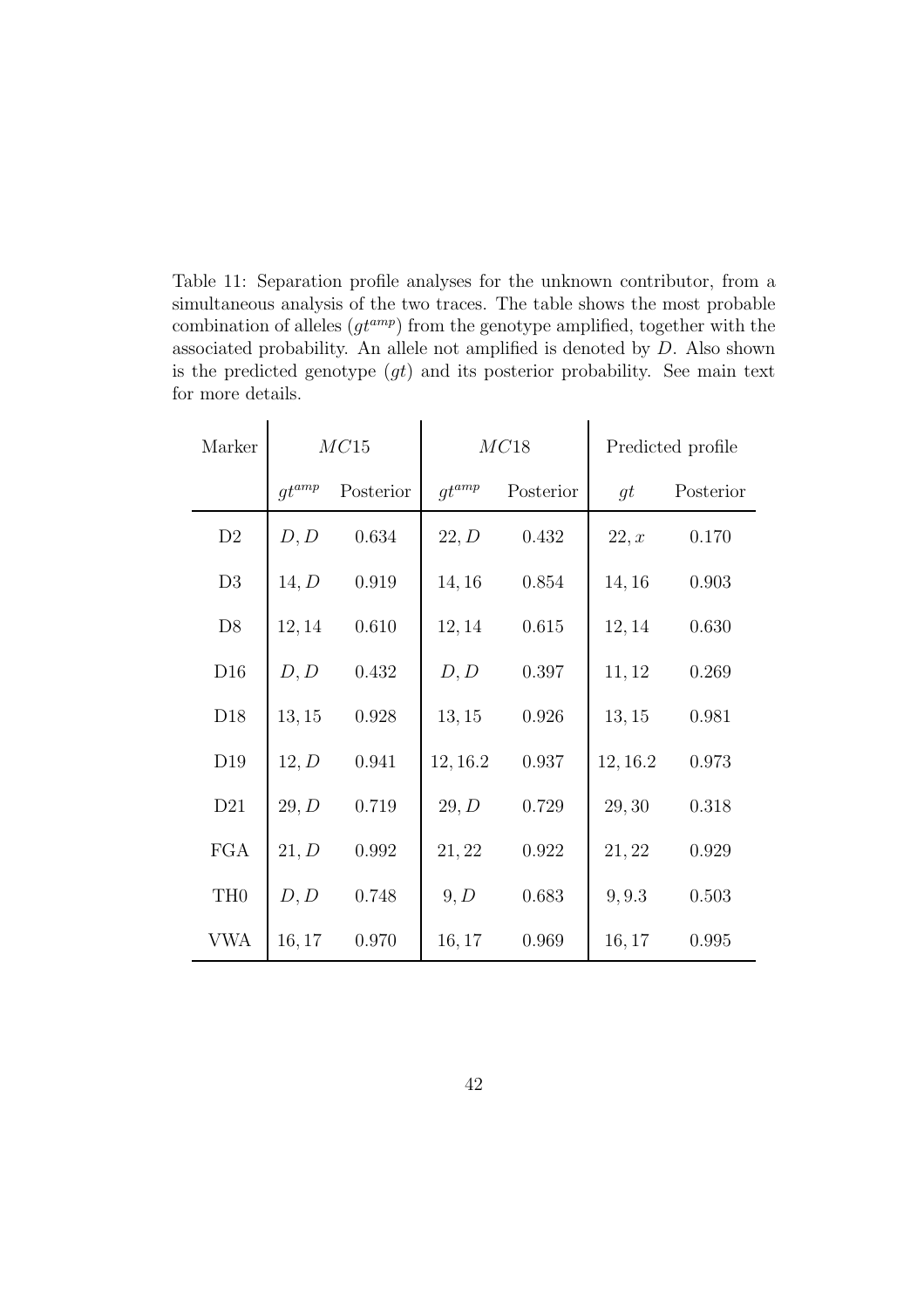| $gt^{amp}$ | Posterior | gt    | Posterior |
|------------|-----------|-------|-----------|
| D, D       | 0.580     | 17, x | 0.191     |
| 17, D      | 0.143     | x, x  | 0.169     |
| 24, D      | 0.097     | 24, x | 0.129     |
| 23, D      | 0.079     | 23, x | 0.116     |
| 16, D      | 0.049     | 17,24 | 0.072     |
| 17,24      | 0.011     | 17,23 | 0.065     |

Table 12: The six most probable combinations of alleles amplified  $(gt^{amp})$ , and the six most probable genotypes  $(gt)$ , for the unknown contributor on marker D2 obtained from an analysis of  $MC15$ .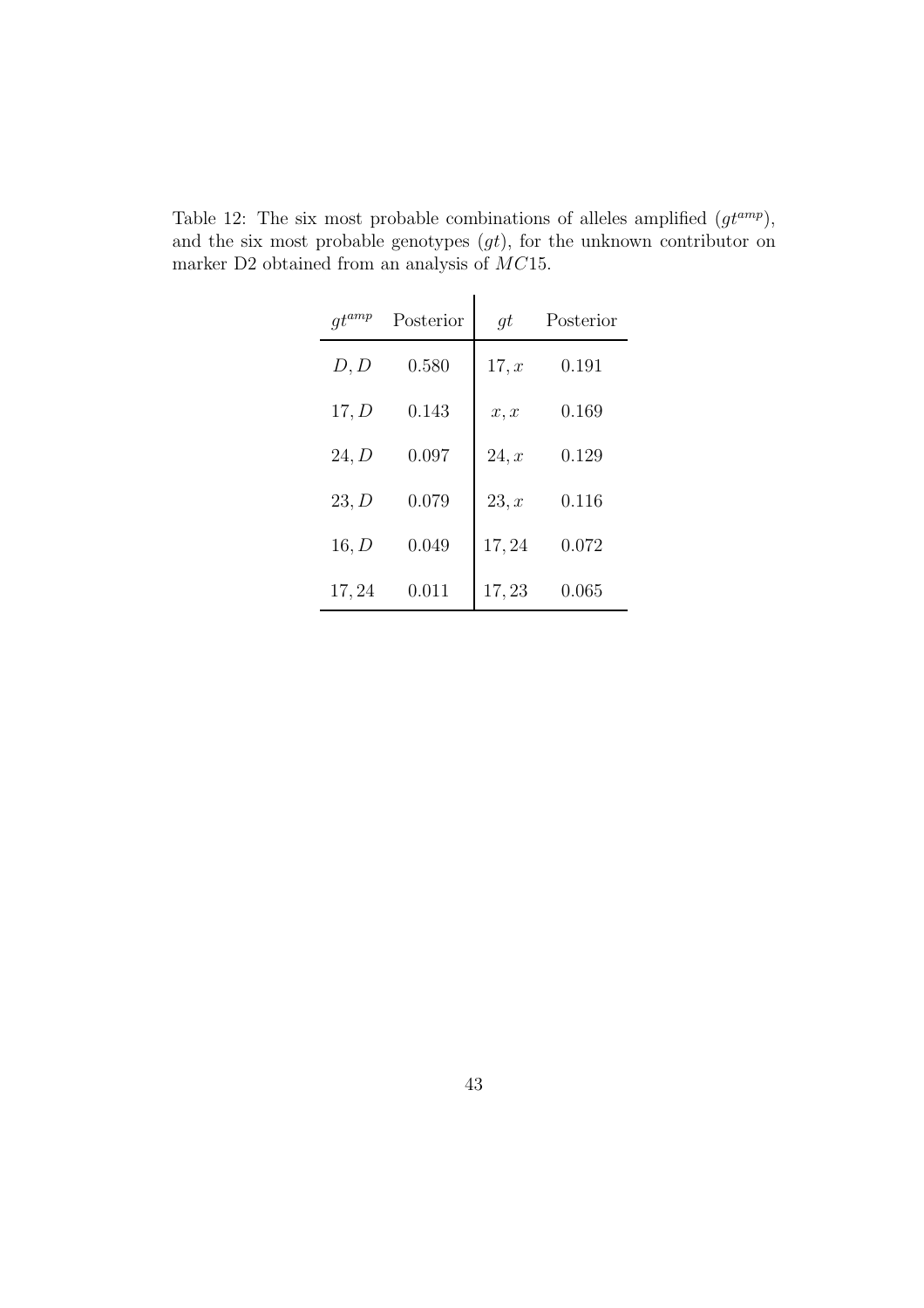

Figure 1: A single marker network for the generation of peak areas from a mixture of DNA from two people having genotypes  $p_1gt$  and  $p_2gt$ , with three observed alleles  $a, b$  and  $c$ .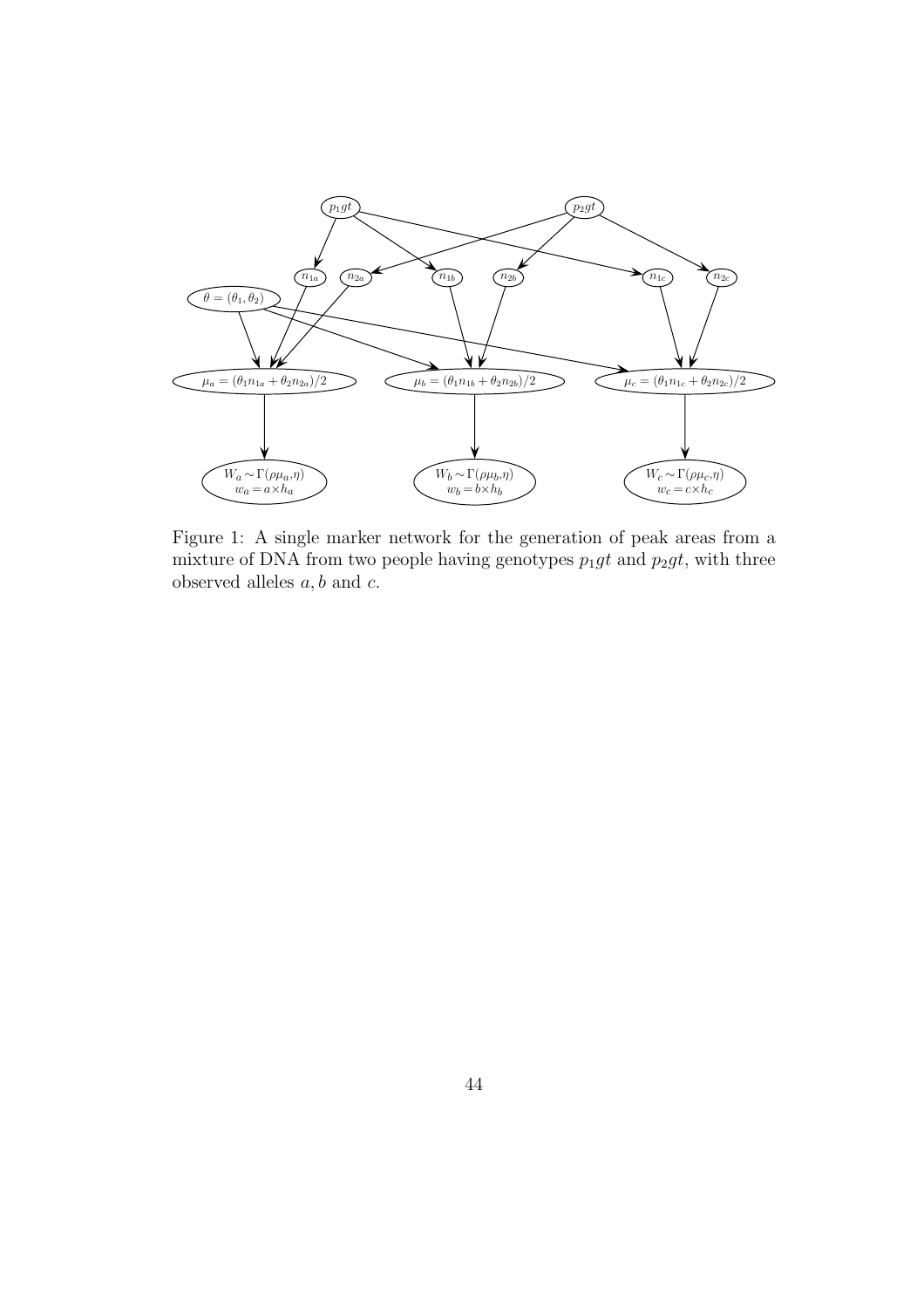

Figure 2: Illustration of how nodes relate in the dropout network fragment for a marker with two observed alleles,  $a$  and  $b$ , in a two person mixture.



Figure 3: Network fragment for modelling stutter. The mean  $\mu_a$  is affected by stuttering in two ways: (i) a reduction due to part of type  $a$  alleles amplifying to type  $a - 1$ ; (ii) an increase due to part of type  $a + 1$  alleles amplifying to type a.